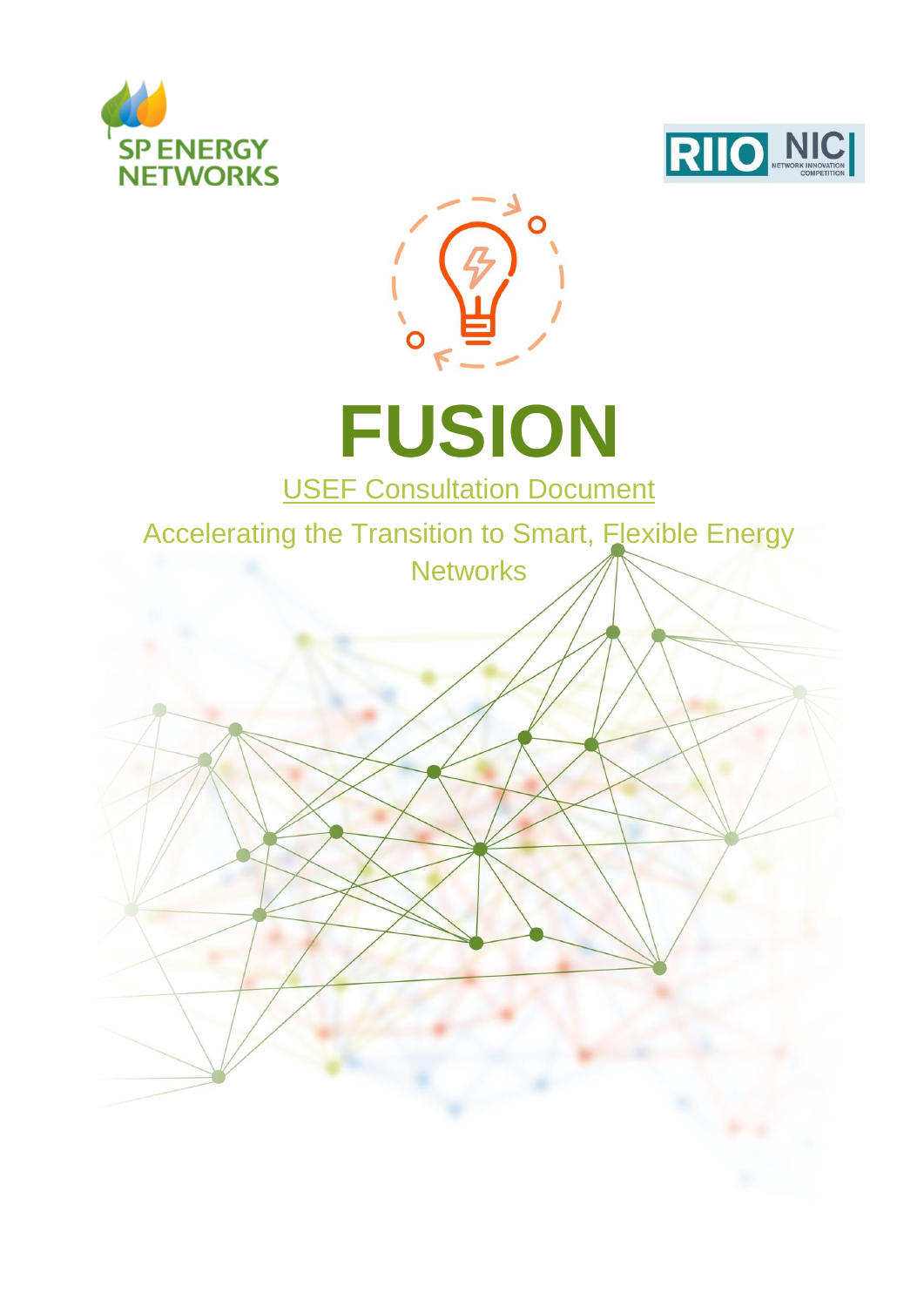

### **IMPORTANT NOTICE AND DISCLAIMER**

- This document must be read in its entirety. This document may contain detailed technical data which is intended for use only by persons possessing requisite expertise in its subject matter.
- This document has been produced from information relating to dates and periods referred to in this document. This document does not imply that any information is not subject to change.



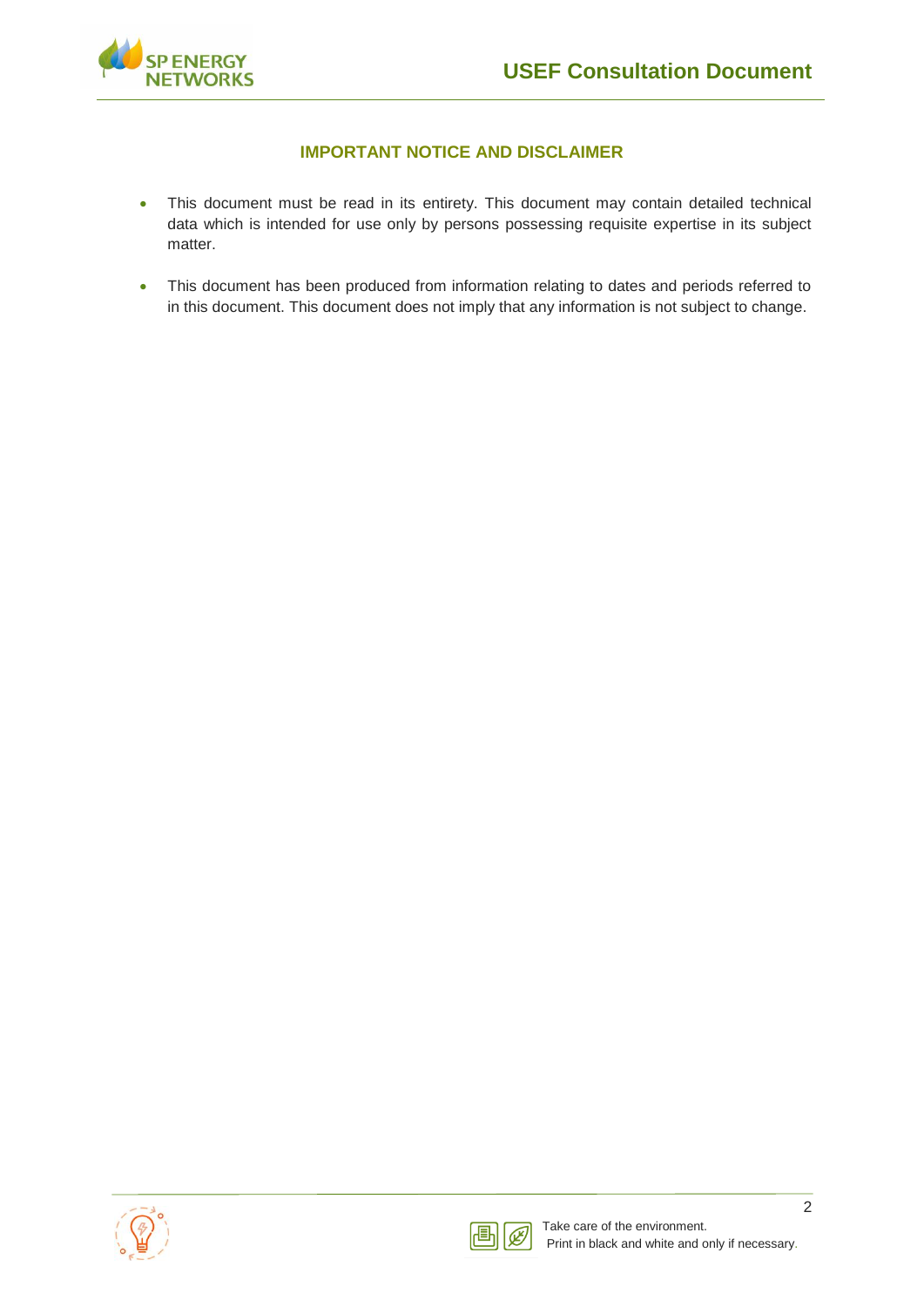

## **Contents**

| $\mathbf{1}$   |                |                                                                           |  |
|----------------|----------------|---------------------------------------------------------------------------|--|
|                | 1.1            |                                                                           |  |
|                | 1.2            |                                                                           |  |
|                | 1.3            |                                                                           |  |
| $2^{\circ}$    |                |                                                                           |  |
|                | 2.1            |                                                                           |  |
|                | 2.2            |                                                                           |  |
|                | 2.3            |                                                                           |  |
|                | 2.4            |                                                                           |  |
| 3              |                |                                                                           |  |
|                | 3.1            |                                                                           |  |
|                | 3.2            |                                                                           |  |
|                | 3.3            |                                                                           |  |
| $\overline{4}$ |                |                                                                           |  |
|                | Q <sub>1</sub> | Flexibility value chain - Independent aggregation in wholesale markets 11 |  |
|                | Q2             |                                                                           |  |
|                | Q3             |                                                                           |  |
|                | Q4             |                                                                           |  |
|                | Q <sub>5</sub> |                                                                           |  |
|                | Q <sub>6</sub> |                                                                           |  |
|                | Q7             |                                                                           |  |
|                | Q8             |                                                                           |  |
|                | Q9             | DSO Flexibility Transactions - DSO flexibility products & processes  22   |  |
|                | Q10            |                                                                           |  |
|                | Q11            |                                                                           |  |
|                | Q12            |                                                                           |  |
|                | Q13            |                                                                           |  |
|                | Q14            |                                                                           |  |
| 5              |                |                                                                           |  |
|                |                |                                                                           |  |
|                |                |                                                                           |  |
|                |                |                                                                           |  |



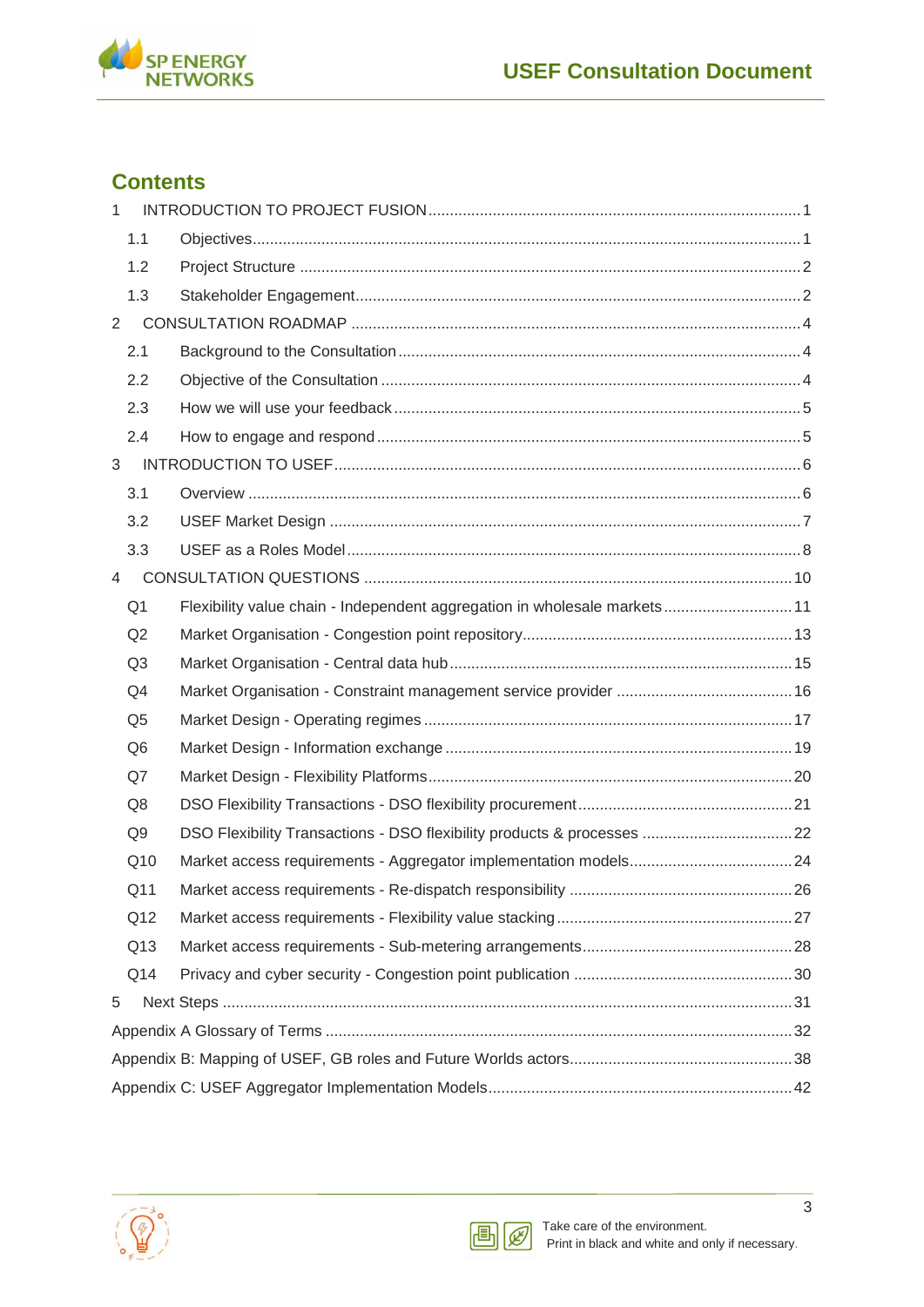

## <span id="page-3-0"></span>**1 INTRODUCTION TO PROJECT FUSION**

Project FUSION is funded under Ofgem's 2017 Network Innovation Competition (NIC), to be delivered by SP Energy Networks in partnership with seven project partners: DNV GL, Origami Energy, PassivSystems, Imperial College London (academic partner), SAC Consulting, The University of St. Andrews, and Fife Council.

Project FUSION represents a key element of SP Energy Network's transition to becoming a Distribution System Operator, taking a step towards a **clean, smart and efficient energy system**. As the electricity system changes from a centralised to decentralised model, it enables a smarter and more flexible network to function. Project FUSION is trialling the use of commoditised local demand-side flexibility through a structured and competitive market, based on a **universal, standardised market-based framework: the Universal Smart Energy Framework (USEF)**. USEF provides a standardised framework that defines products, market roles, processes and agreements, as well as specifying data exchange, interfaces and control features. The purpose of USEF is to accelerate the transition to a smart, flexible energy system to maximise benefits for current and future customers.

FUSION will also inform wider policy development around flexibility markets and the DNO-DSO transition through the development and testing of standardised industry specifications, processes, and requirements for transparent information exchange between market participants accessing market-based flexibility services. Ultimately, FUSION will contribute to Distribution Network Operators and all market actors unlocking potential and value of local network flexibility in a competitive and transparent manner. In doing so, FUSION aims to contribute to addressing the energy trilemma by making the energy system more secure, more affordable and more sustainable.

## <span id="page-3-1"></span>1.1 Objectives

FUSION aims to achieve the following specific objectives:

- Explore the potential for localised demand-side flexibility utilisation to accelerate new connections to the network that otherwise would require traditional reinforcement;
- Investigate a range of commercial mechanisms to encourage flexibility from energy consumers' use of electrical applications in satisfying overall energy use; and
- Evaluate the feasibility, costs and benefits of implementing a common flexibility market framework based on the open USEF model to manage local distribution network constraints and support wider national network balancing requirements.

In addition, through a live trial in East Fife, FUSION will:

- Gain an understanding of the potential use and value of flexibility within geographically local regions to further enhance efficient DNO network management; and
- Demonstrate the proof of concept, and evidence the business case, of commoditised flexibility (locally and for GB) through a USEF-based flexibility market.



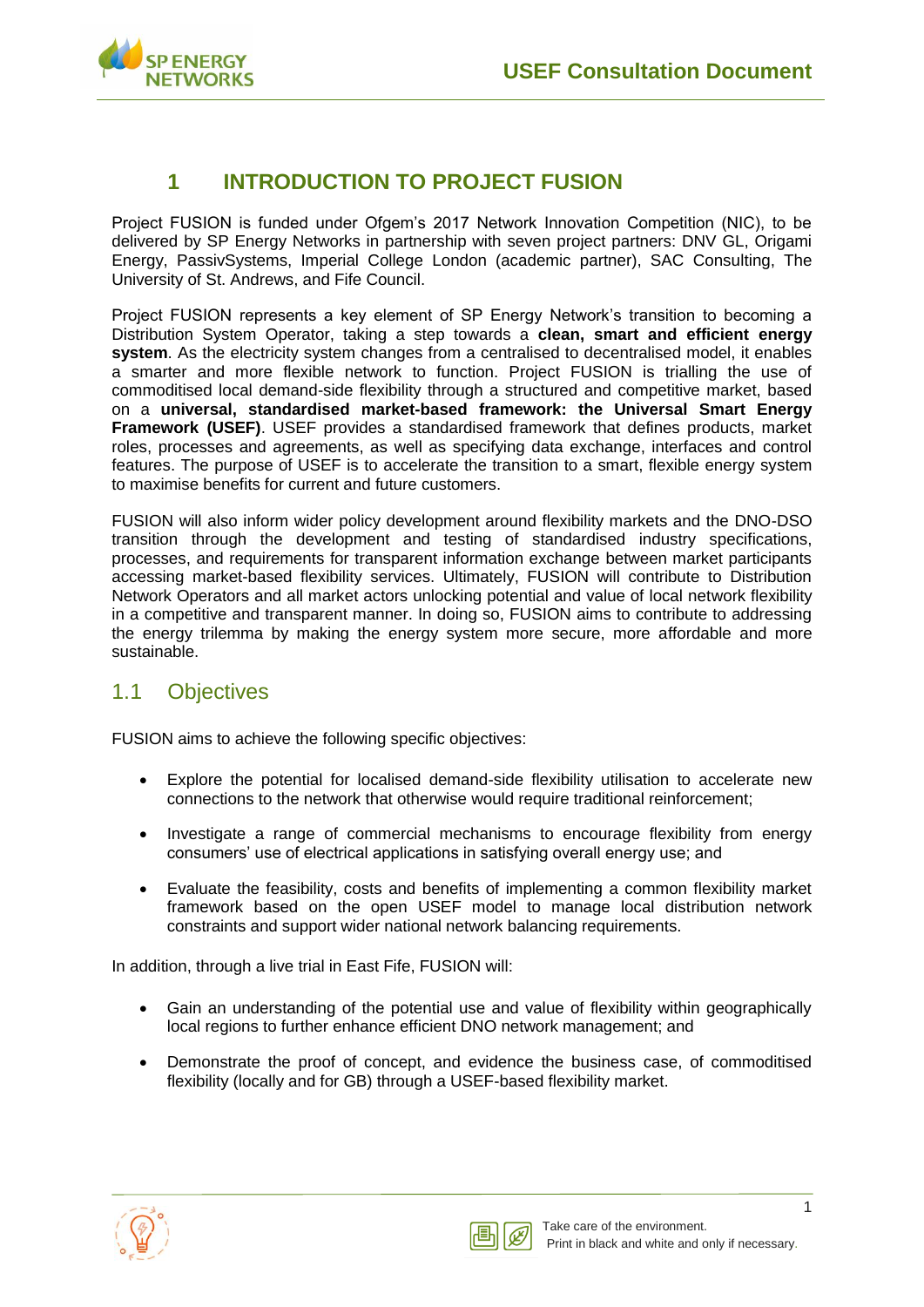

## <span id="page-4-0"></span>1.2 Project Structure

Figure 1 shows the high-level structure and timeline for project FUSION.



*Figure 1: FUSION project structure*

The first two project stages are being carried out in parallel during 2019:

- The **flexibility market evaluation** involves a comprehensive assessment of the available flexibility in East Fife, including customers connected at all voltage levels, to map the potential flexibility and determine the specific trial locations.
- The **USEF Implementation within GB** stage involves a due diligence of USEF against current and (likely) future GB energy market arrangements, a public consultation process and culminates in the development of a reference implementation plan for USEF in the GB energy market.

These initial two stages will inform stage 3, **Process and Technology Readiness**, to be delivered during 2020. This stage will implement the requisite processes and network flexibility planning tools that integrate with SP Distribution's existing network management tools to identify short-term and long-term flexibility requirements. This also includes implementation of USEF processes with market participants looking to participate in the trials. Moreover, FUSION will develop and implement a cloud-based procurement platform through which SP Distribution engages with participating aggregators and flexibility providers.

The **Flexibility Market Trial** in stage 4 will involve an open tender for the procurement of flexibility contracts with aggregators and other providers of flexibility in East Fife. Operational interaction with aggregators will be implemented using the cloud-based platform, which will facilitate the procurement, dispatch and remuneration of demand response and local generation. At the end of the trial, the trial results will be fully evaluated, and learnings will be made available to stakeholders through a range of appropriate dissemination methods.

## <span id="page-4-1"></span>1.3 Stakeholder Engagement

Project FUSION is a customer-centric project which requires well-informed project decisions and the wider participation of different types of stakeholders in the energy industry. This is firstly reflected in the consortium of project partners and its steering board, which includes network operators, aggregators, consultants, academic partners and local government.



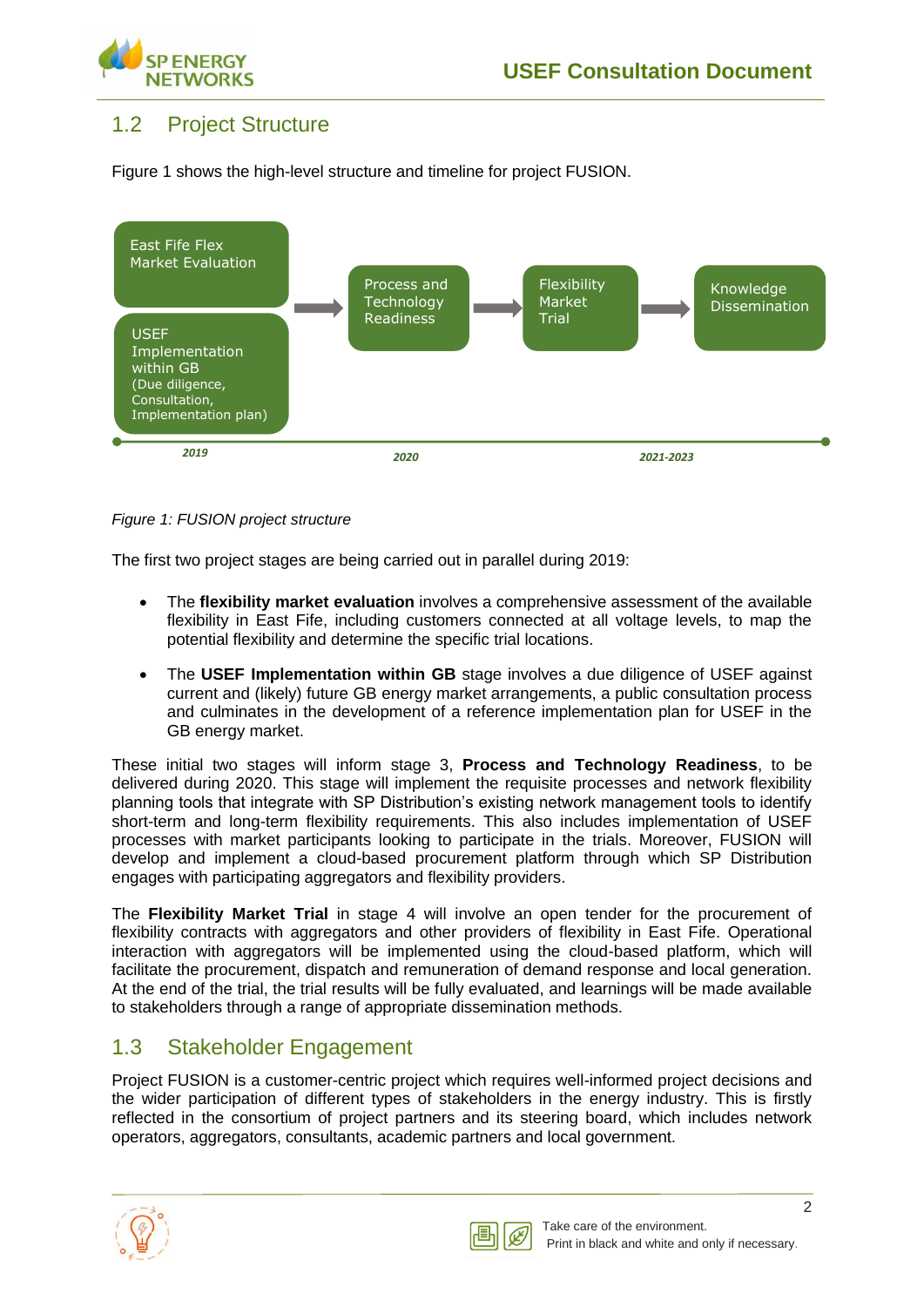In addition, project FUSION is working directly with two other 2017 NIC projects, TRANSITION (SSEN in partnership with ENWL) and EFFS (WPD), to maximise the collective learning across these projects for the benefit of the GB energy sector. The progress and outputs of these projects feed directly into, as well as complement, the work undertaken by the ENA Open Networks (ON) project.

Stakeholder engagement is central to the success of Project FUSION and a stakeholder forum has therefore been established for the project. The Stakeholder Forum connects and communicates with multiple groups across the industry. There is continual feedback and information exchange as the project progresses across local, national and international levels, all of which continuously informs the delivery of the project itself.

The project will also generate learning opportunities for SPEN, the wider DNO community, the ESO, aggregators, renewable energy developers, national and international energy market stakeholders, academia, local authorities and other industry stakeholders. Throughout FUSION, tangible and valuable learning will be generated, captured and disseminated, to ensure that stakeholders understand the impact and opportunities from FUSION outcomes. Knowledge dissemination will contribute to the foundation for the future DNO-DSO transition and the successful commercialisation of demand side flexibility for the British energy sector.



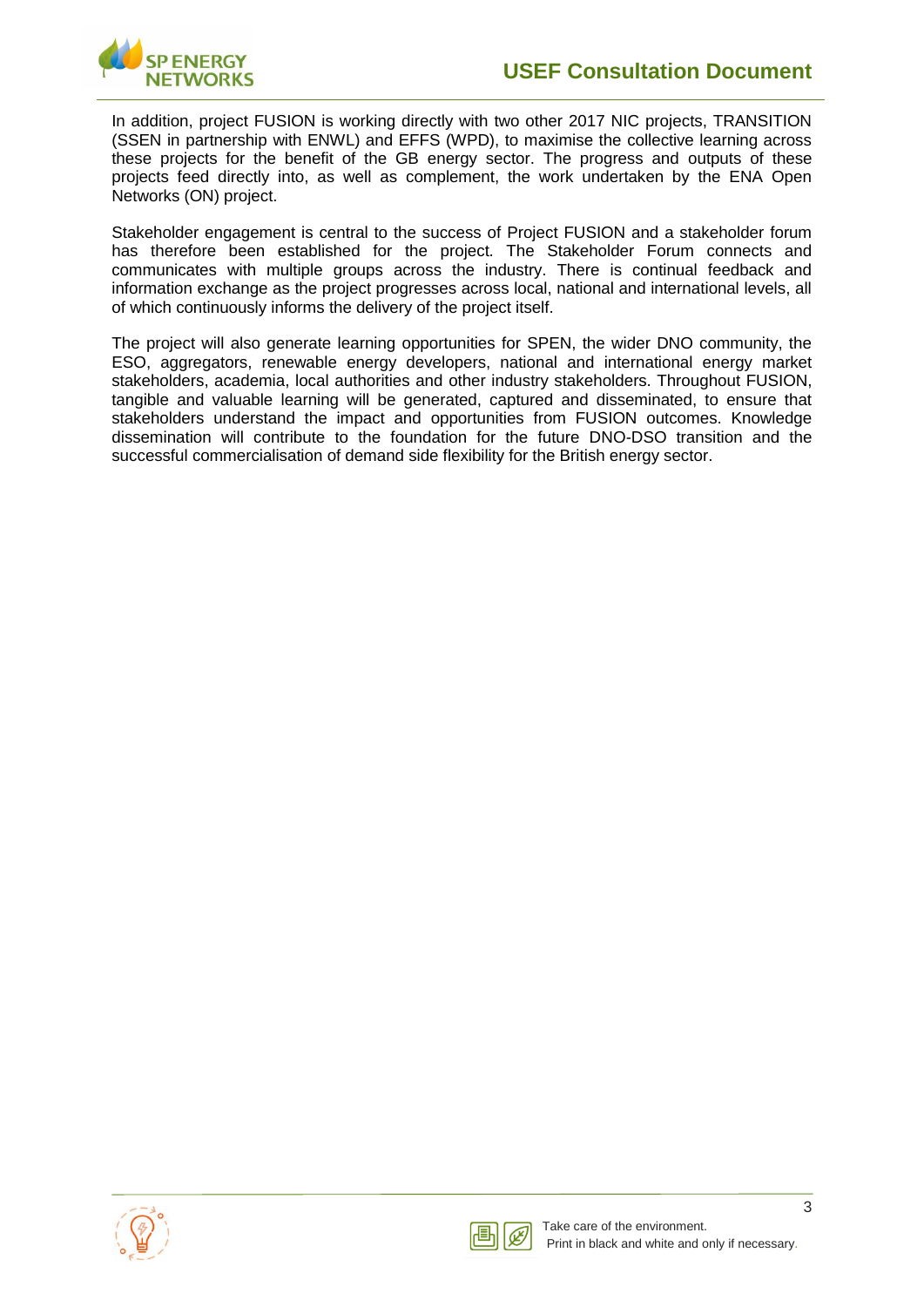

## <span id="page-6-0"></span>**2 CONSULTATION ROADMAP**

This consultation forms part of the third Work Package (WP3) of Project FUSION which explores the implementation of the USEF framework in the GB context and seeks to inform policy development around flexibility markets and the DNO-DSO transition.

## <span id="page-6-1"></span>2.1 Background to the Consultation

The starting point for WP3 and the basis for this consultation was a due diligence of the USEF framework against legal, regulatory and market arrangements governing the GB energy sector. The due diligence was carried out by DNV GL and assessed the fit of USEF with the direction of reform of GB energy policy and regulation, as well as forward-looking industry initiatives like the Energy Networks Association's Open Networks (ENA ON) project, to inform the transition to a smart, flexible energy system.

The fit analysis has considered key topics and areas that are essential for implementing a common flexibility market framework based on the open USEF model and, more generally, for maximising the value of flexibility for network operators and end-users:

- Flexibility Value Chain and routes to market for flexibility resources;
- Flexibility market organisation, covering new and changing market roles and interactions;
- Design of a flexibility market;
- Detailed requirements to facilitate DSO flexibility transactions;
- Detailed requirements to access specific flexibility markets; and
- Detailed requirements for privacy, cybersecurity and communications between market participants.

The due diligence results show that there is a close fit between USEF and both the current market design and the likely direction of future market design in GB. The results also show that there are several relevant and valuable innovative elements within USEF that could enrich current discussions and views on future energy market design, both broadening and deepening these views. This consultation seeks the views of GB energy market stakeholders on those innovative elements.

The due diligence report is available as a reference document on the Project FUSION website, providing a detailed description of the USEF framework mapped against GB arrangements: [Due](https://www.spenergynetworks.co.uk/userfiles/file/Project_Fusion_USEF_Due_Diligence_Report.pdf)  [Diligence Report.](https://www.spenergynetworks.co.uk/userfiles/file/Project_Fusion_USEF_Due_Diligence_Report.pdf)

DNV GL used the findings of the due diligence to develop the structure of this consultation document and the consultation questions on behalf of SP Energy Networks. DNV GL has also held workshops and bilateral meetings with key industry stakeholders to obtain feedback on the consultation questions as well as the wider content of the consultation document to ensure it is relevant and fit for purpose.

## <span id="page-6-2"></span>2.2 Objective of the Consultation

Informed by the due diligence, this consultation document sets out recommendations for implementing USEF in the GB energy system. The public consultation explains the basis for USEF's recommendations and invites energy industry stakeholders to provide their feedback, to ensure USEF's proposals are valid and relevant, as well as enhancing them where possible. The consultation will inform the FUSION flexibility market trial, where key USEF concepts will be implemented in practice to assess their feasibility and effectiveness.



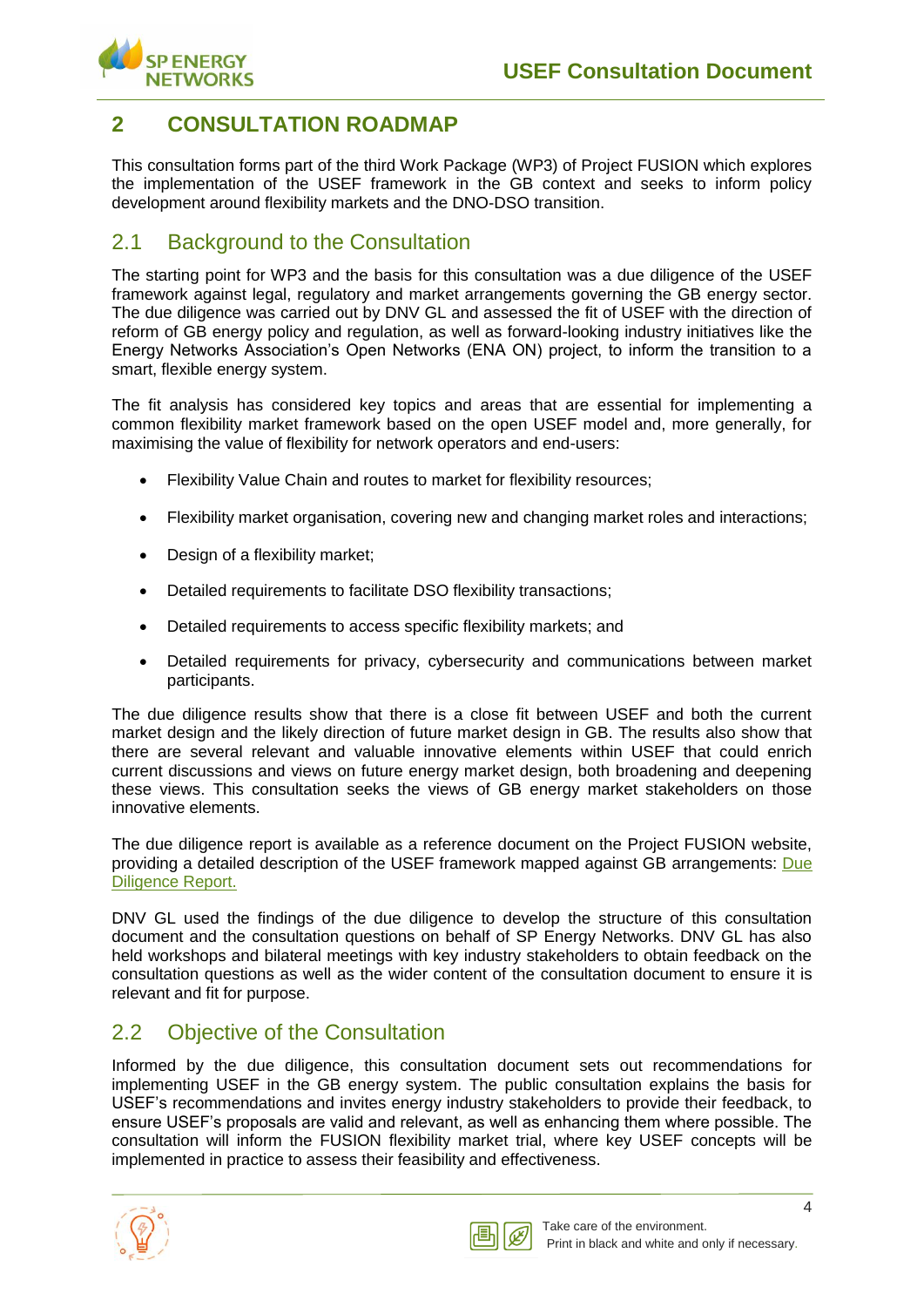

Therefore, this consultation seeks to:

- obtain stakeholder views on the potential application of USEF concepts in the GB energy system;
- acquire stakeholder feedback on recommendations that will inform future arrangements for local flexibility markets and facilitate the DNO to DSO transition;
- inform the future work undertaken in Project FUSION to develop a USEF GB implementation plan; and
- further develop thinking in the area of local flexibility markets.

### <span id="page-7-0"></span>2.3 How we will use your feedback

Once this consultation closes, all responses will be reviewed and summarised in a separate consultation report, alongside any conclusions that can be drawn. This report will be published on the [Project FUSION website.](https://www.spenergynetworks.co.uk/pages/fusion.aspx) The feedback we receive will inform the development of a reference implementation plan for USEF in the GB market, as well as the flexibility market trial in Project FUSION.

### <span id="page-7-1"></span>2.4 How to engage and respond

This consultation will be open for 8 weeks until 30th August online. Please provide your response either by email to [fusion@spenergynetworks.com.](mailto:fusion@spenergynetworks.com)

The consultation questions cover several aspects of the design, organisation, arrangements and requirements of flexibility markets. Some questions may not be relevant to all organisations and therefore respondents are welcome to respond only to the questions which are relevant to them and/or their organisations.

While the consultation is open, stakeholders are invited to join two public events, the first to be held in London on 18th July 2019 and the second in Glasgow on 20th August 2019. Further details on these events will be provided on the FUSION [webpage](https://www.spenergynetworks.co.uk/pages/fusion.aspx) and communicated to stakeholders on the project's mailing list.

All consultation responses are intended to be shared amongst project partners and stakeholders, therefore if your response is confidential and not for publication, please clearly notify us. Or, if elements of your organisation's response are confidential then please provide us with a full version for consideration and a non-confidential version for publication.

Alongside your response, please provide us with the following mandatory information:

- Full Name
- Organisation
- Role
- Contact details (i.e. contact number and/or email)
- Confidentiality option



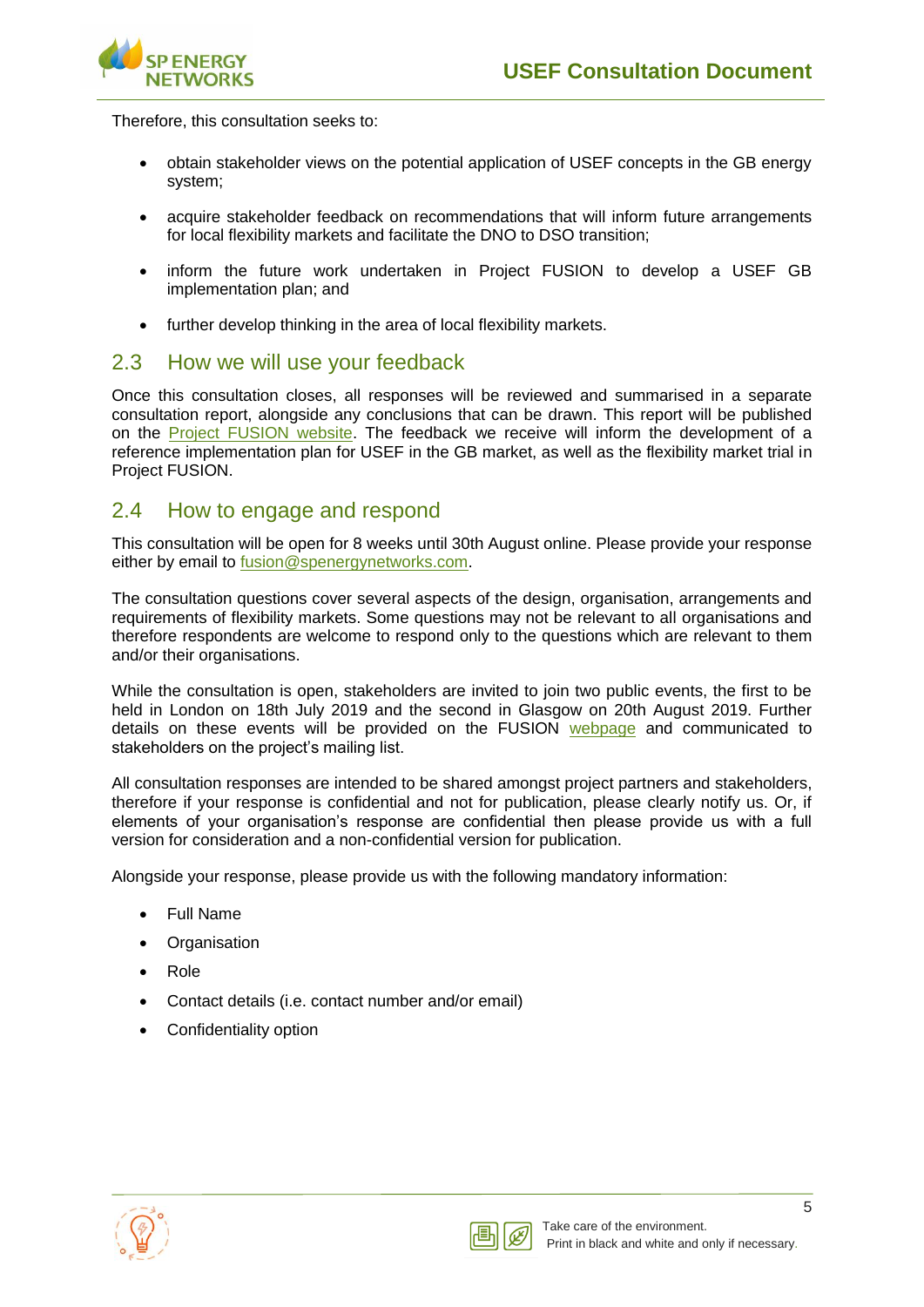

## <span id="page-8-0"></span>**3 INTRODUCTION TO USEF**

The Universal Smart Energy Framework (USEF) provides guidelines to build an integrated smart energy future. Its purpose is to accelerate the establishment of an integrated smart energy system which benefits all stakeholders, from energy companies to consumers. Through its work, USEF aspires to contribute to the harmonisation of these flexibility mechanisms throughout Europe. USEF's ongoing development is managed by the USEF Foundation, a dedicated core team tasked with coordinating expertise, projects and partners while safeguarding the integrity and objectives of USEF.

A brief video introduction to the USEF framework is available online via this [link.](https://www.youtube.com/watch?v=RYHzaVG0wuQ)

### <span id="page-8-1"></span>3.1 Overview

The USEF framework aims to facilitate effective coordination across all the different actors involved in the electricity market by providing a common standardised roles model and market design while describing communication requirements and interactions between market roles. USEF turns flexible energy use into a tradeable commodity available for all energy market participants, separated from (but in coordination with) the traditional electricity supply chain, to optimise the use of resources. USEF focuses on explicit demand-side flexibility, in which prosumers are contracted by the aggregator to provide specific flexibility services using Active Demand and Supply (ADS) assets. USEF acknowledges, but does not provide detailed considerations for implicit demand-side flexibility or peer-to-peer energy trading.

To facilitate the transition towards a cost-effective and scalable model, the framework provides the essential tools and mechanisms which redefine existing energy market roles, add new roles and specify interactions and communications between them. In addition, the USEF standard ensures that all technologies and projects will be compatible and connectable to the energy system, facilitating project interconnection, hence fostering innovation and accelerating the smart energy transition. By delivering a common standard to build on, USEF connects people, technologies, projects and energy markets in a cost-effective manner. Its market-based mechanism defines the rules required to optimise the whole system, ensuring that energy is produced, delivered and managed at lowest cost for the whole system and effectively for the end-user.

The USEF framework provides:

- A **standardised common framework** designed to be implemented on top of current energy markets such as wholesale, retail and capacity markets.
- A description of the **flexibility value chain (FVC)** involving new and existing market players and giving a central role to the aggregator in facilitating flexibility transactions.
- A **roles model** and an **interaction model** to enable the implementation of different business models and interactions between actors.
- A market design described by the **Market Coordination Mechanism (MCM)** which sets out the phases and interaction requirements for flexibility transactions. The MCM provides all stakeholders with equal access to a smart energy system. To this end, it facilitates the delivery of value propositions (i.e. marketable services) to various market parties without imposing limitations on the diversity and customisation of those propositions.
- Detailed **communication and market access requirements** taking into consideration privacy and cybersecurity issues.



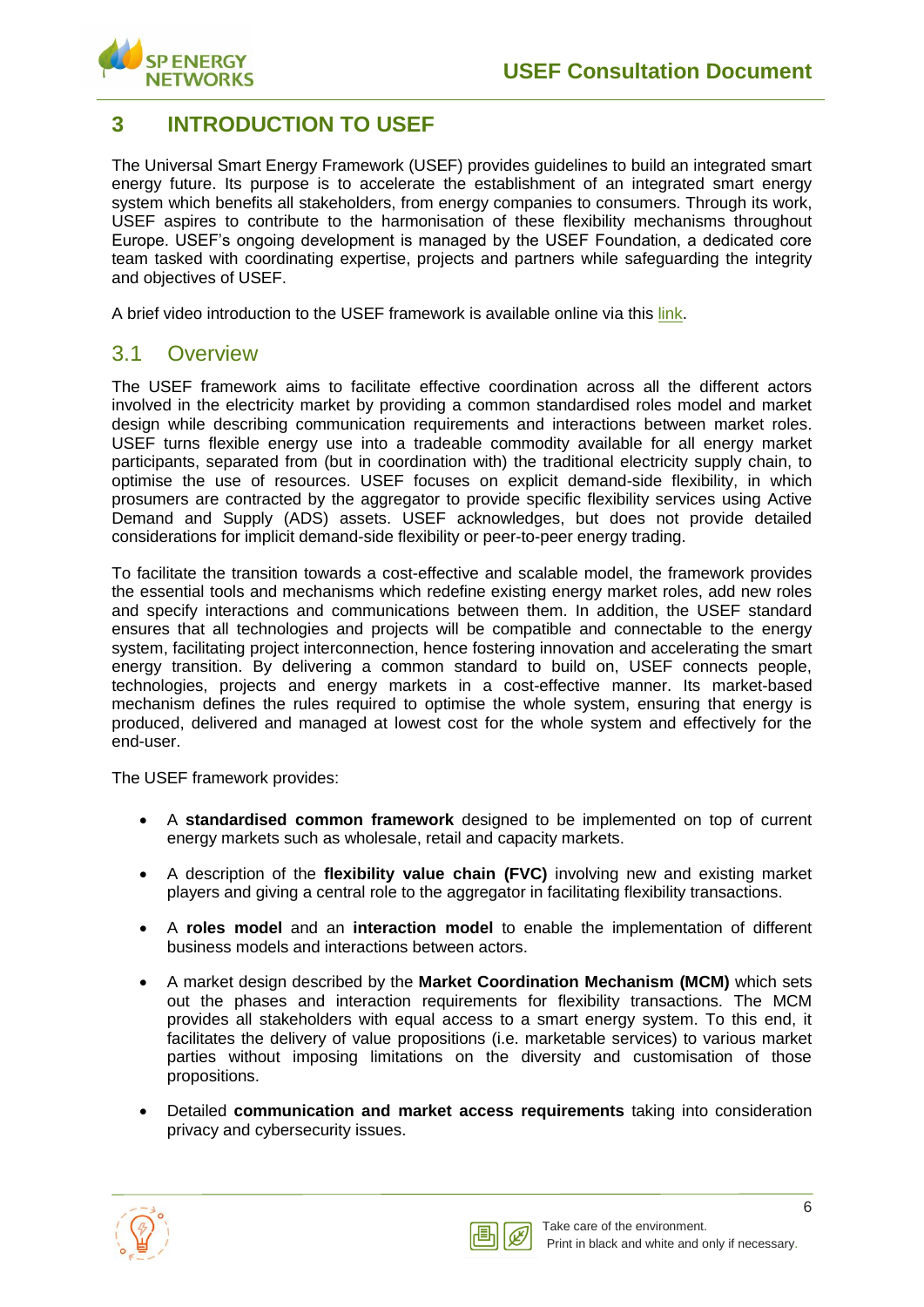USEF's basic principles underpin its arrangements, roles and interactions and are summarised below:

- USEF facilitates one overall energy system instead of one single flexibility customer;
- USEF enables a market-based approach to unlock the value of flexibility;
- Freedom of choice to participate in flexibility products must be quaranteed; and
- USEF describes a model of interoperable roles, centred around the Aggregator role.

In USEF, aggregators have a central role in maximising the value and use of demand-side flexibility. Aggregators are responsible for acquiring and accumulating flexibility from prosumers and offering that flexibility to market participants (e.g. DSO, TSO, Balance Responsible Parties - BRPs) via trading counter parties (e.g. Balancing Service Provider – BSP) in commercial transactions as illustrated in Figure 2. The reward that aggregators receive in return for providing flexibility to market participants is shared with the prosumers.

USEF, as a roles model (see section 3.3), positions the Aggregator role on the retail side. For example, where an aggregator business provides balancing services, it combines the USEF roles of Aggregator and Balancing Service Provider (BSP). According to USEF, all market parties (or actors) that aggregate flexibility undertake the role of the Aggregator.



*Figure 2: USEF Flexibility Value Chain*

## <span id="page-9-0"></span>3.2 USEF Market Design

The USEF market design aims to create well-functioning electricity markets, where flexibility is dispatched based on market signals to where it is most essential and valuable. The flexibility market, as proposed by USEF, runs from the day before the delivery of the electricity to the moment of consumption, enabling full access to flexible technologies. The USEF market design provides USEF operating regimes and a common Market Coordination Mechanism (MCM).

The USEF MCM allows optimisation of the value of flexibility across all roles in the system and provides all stakeholders with equal access to the system, whilst ensuring that all physical constraints (frequency and thermal limits of network components) are met. The USEF MCM respects the freedom of connection, transaction and dispatch of flexibility, to the extent possible and builds on top of existing European market arrangements. It consists of five phases, as illustrated in Figure 3. These phases are iterative in nature and occur concurrently for different time periods under consideration (i.e. while network operation is underway for the current time period, settlement is being undertaken for a past period, and planning is underway for the future).



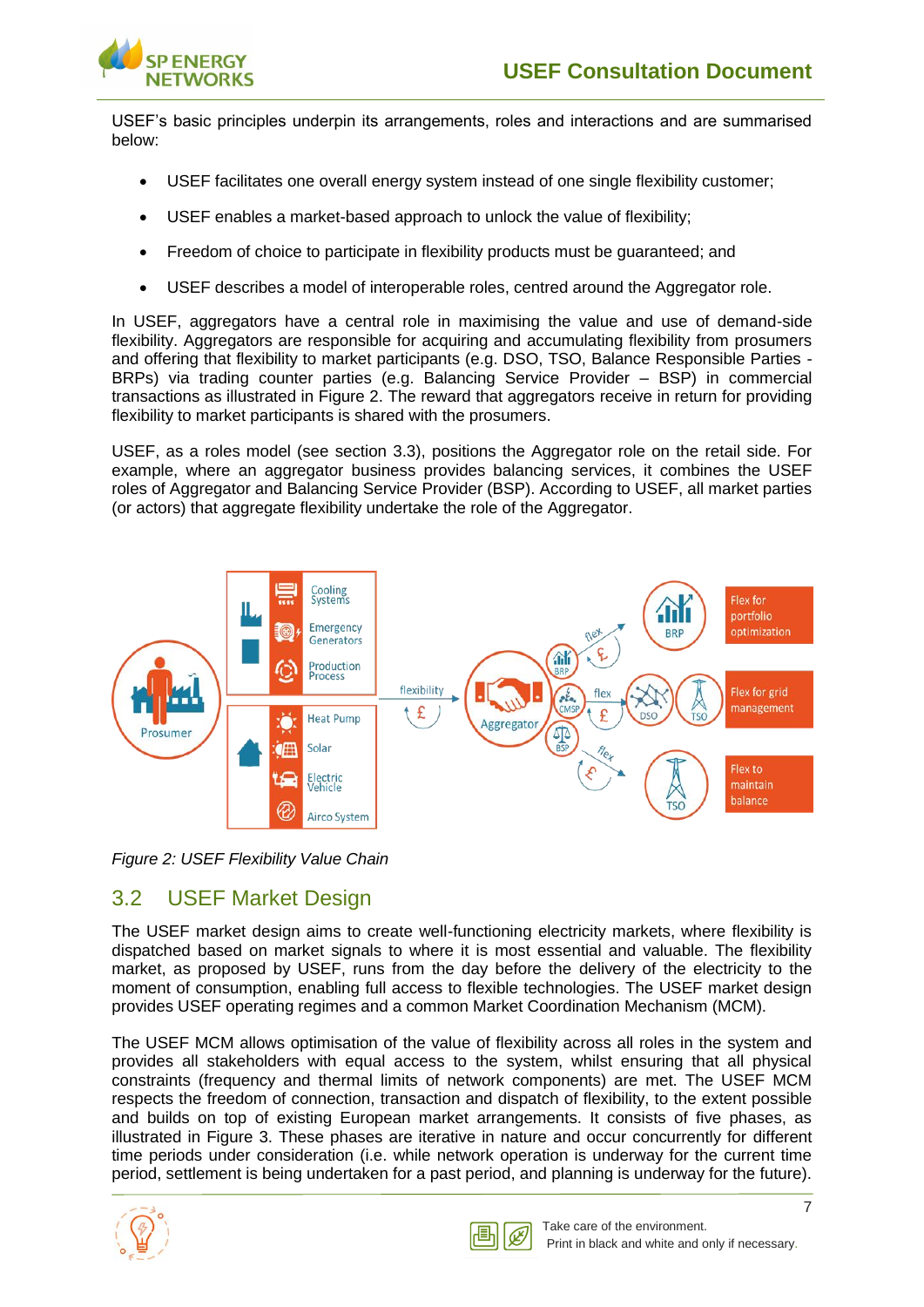

When examining the market process for a single time period, the five market phases can be categorised as occurring sequentially from years and months ahead of time, through real-time network operation, to post-settlement.



*Figure 3: USEF MCM Phases*

## <span id="page-10-0"></span>3.3 USEF as a Roles Model

Rather than being based on business models, USEF is a roles model. This approach results in a uniform description of roles and corresponding tasks and responsibilities, which can be implemented in various ways based on the local market and business needs. Several business models can be defined using USEF's roles model, while the interactions between market roles remain unchanged. This approach provides a generally applicable model in which the definition of each business is independent on other market participants. It also enables the standardisation of the flexibility market while still allowing the flexibility market to adjust to regional differences in market regulations.

A typical example of a USEF-enabled business model is an industrial prosumer that also takes on the role of aggregator, by providing flexibility to the network. In this case, the prosumer undertakes all the tasks and responsibilities assigned to the USEF aggregator role.

Insofar as possible, USEF has chosen to align the names of the roles used in its model with the existing business roles commonly accepted throughout Europe and defined by the European Network of Transmission System Operators for Electricity (ENTSO-E). The due diligence conducted in FUSION WP3 mapped USEF roles against existing GB roles as well as, where possible, against "actors" defined in the ENA ON Future Worlds Workstream. This exercise was not straightforward since the ENA ON Future Worlds is based on actors, rather than roles. The ENA has yet to map the future roles onto its Future Worlds actors. Trials, like FUSION's upcoming trial of the USEF roles model, will be important instruments to further inform this mapping.

The fit analysis in the due diligence report has identified three categories, when mapping USEF roles against GB roles and Future Worlds actors:

- 1. Roles that exist in all the arrangements but with slightly different responsibilities or names
- 2. Roles with exact match
- 3. Roles that are exclusive to USEF and/or GB and/or Future Worlds.

The outcomes of the fit analysis are outlined in Table 1. Further information on the roles' mapping is provided in Appendix B of this document and analysed in detail in the due diligence (sections 3.2. and 3.3).

It should be noted that USEF describes roles, while the Future Worlds describe actors that can perform multiple roles. For instance, USEF defines the role of the Balance Service Provider (BSP), as per European Guidelines. The BSP role is not explicitly defined in the Future Worlds and could be undertaken by several ENA ON actors, such as the aggregator and the Local Energy Systems (LES). (see Appendix B for reference)



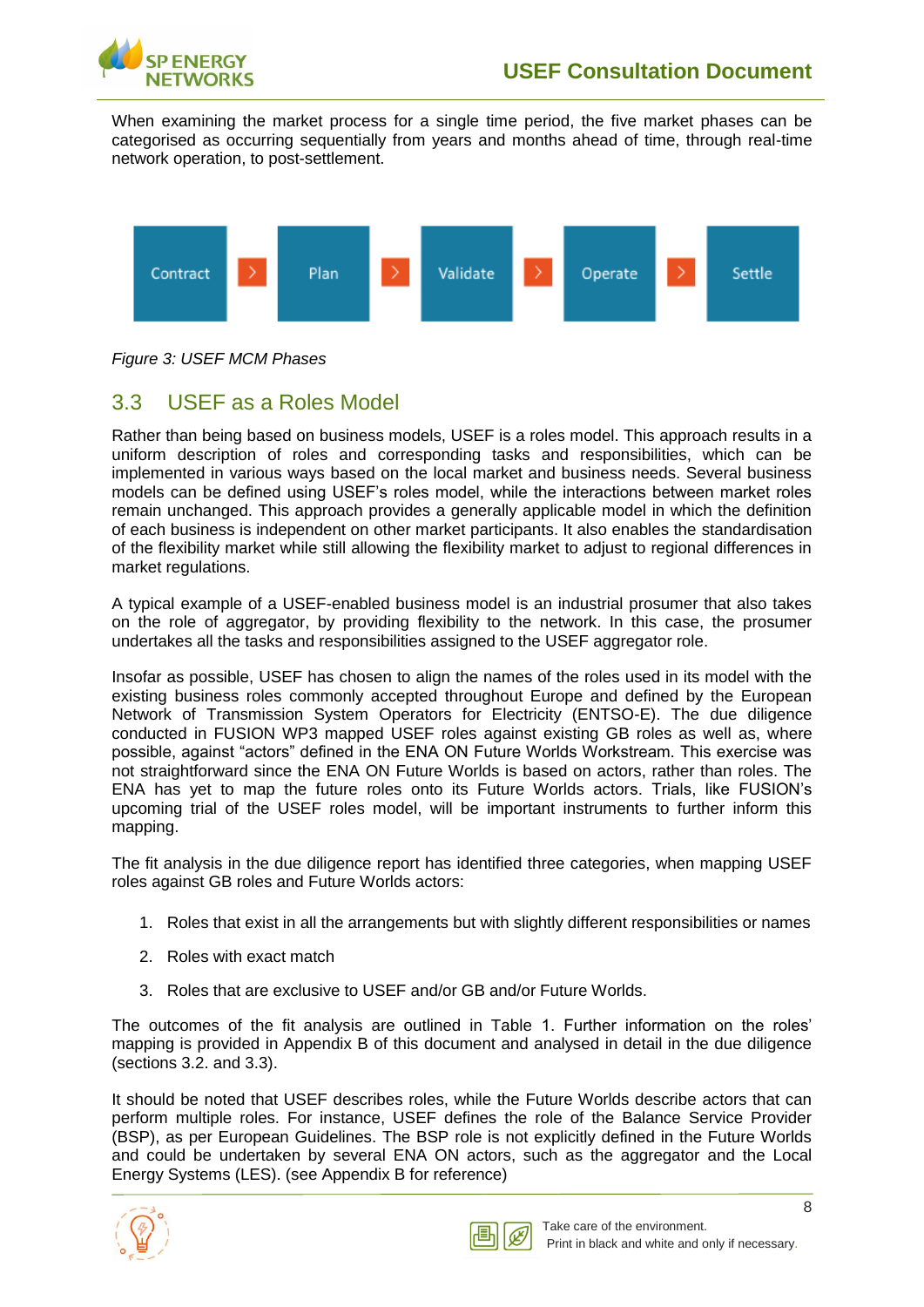

#### Table 1: Mapping of USEF, GB roles and Future Worlds actors

| <b>USEF</b>                                             | <b>GB</b>                                                | <b>ENA Open Networks</b><br><b>Future Worlds</b> |
|---------------------------------------------------------|----------------------------------------------------------|--------------------------------------------------|
| Aggregator                                              | Aggregator / Virtual Lead Party                          | Aggregator                                       |
| Allocation Responsible Party (ARP)                      | <b>ELEXON</b>                                            | <b>Settlement Agent</b>                          |
| Balance Responsible Party (BRP)                         | Balance Responsible Party (BRP)                          | Not explicitly defined                           |
| <b>Balancing Services Provider (BSP)</b>                | Balancing Services Provider (BSP) Not explicitly defined |                                                  |
| Capacity Services Provider (CSP)                        | Capacity Services Provider (CSP) Not explicitly defined  |                                                  |
| <b>Common Reference Operator</b><br>(CRO)               |                                                          |                                                  |
| <b>Contraint Management Services</b><br>Provider (CMSP) |                                                          |                                                  |
| Distribution System Operator<br>(DSO)                   | <b>Distribution System Operator</b><br>(DSO)             | Distribution System Operator<br>(DSO)            |
| Energy Services Company (ESCo)                          | Energy Services Company (ESCo) Not explicitly defined    |                                                  |
| Meter Data Company (MDC)                                | <b>Data Communications Company</b>                       | <b>Data Communications</b><br>Company            |
| Producer                                                | Generator                                                | Generator                                        |
| Prosumer                                                | Prosumer & Consumer                                      | Prosumer & Consumer                              |
| Supplier                                                | Supplier                                                 | Supplier                                         |
| <b>Trader</b>                                           | Trader                                                   | Not explicitly defined                           |
| <b>Transmission System Operator</b>                     | <b>Electricity System Operator</b>                       | <b>Electricity System Operator</b>               |
|                                                         | <b>Transmission Owner (TO)</b>                           | Transmission Owner (TO)                          |
| <b>Active Demand &amp; Supply (ADS)</b>                 |                                                          | <b>Flexibility Resources</b>                     |
|                                                         |                                                          | <b>Local Energy Systems</b>                      |
|                                                         |                                                          | <b>Local Market Operator</b>                     |

Legend:

Role exists in all the arrangements but with slightly different responsibilities or names

Exact match

Exclusive only to these arrangements

For further information on USEF, please visit the **[USEF website](https://www.usef.energy/)** which provides detailed [publications](https://www.usef.energy/news-events/publications/) on various key aspects of the USEF framework.

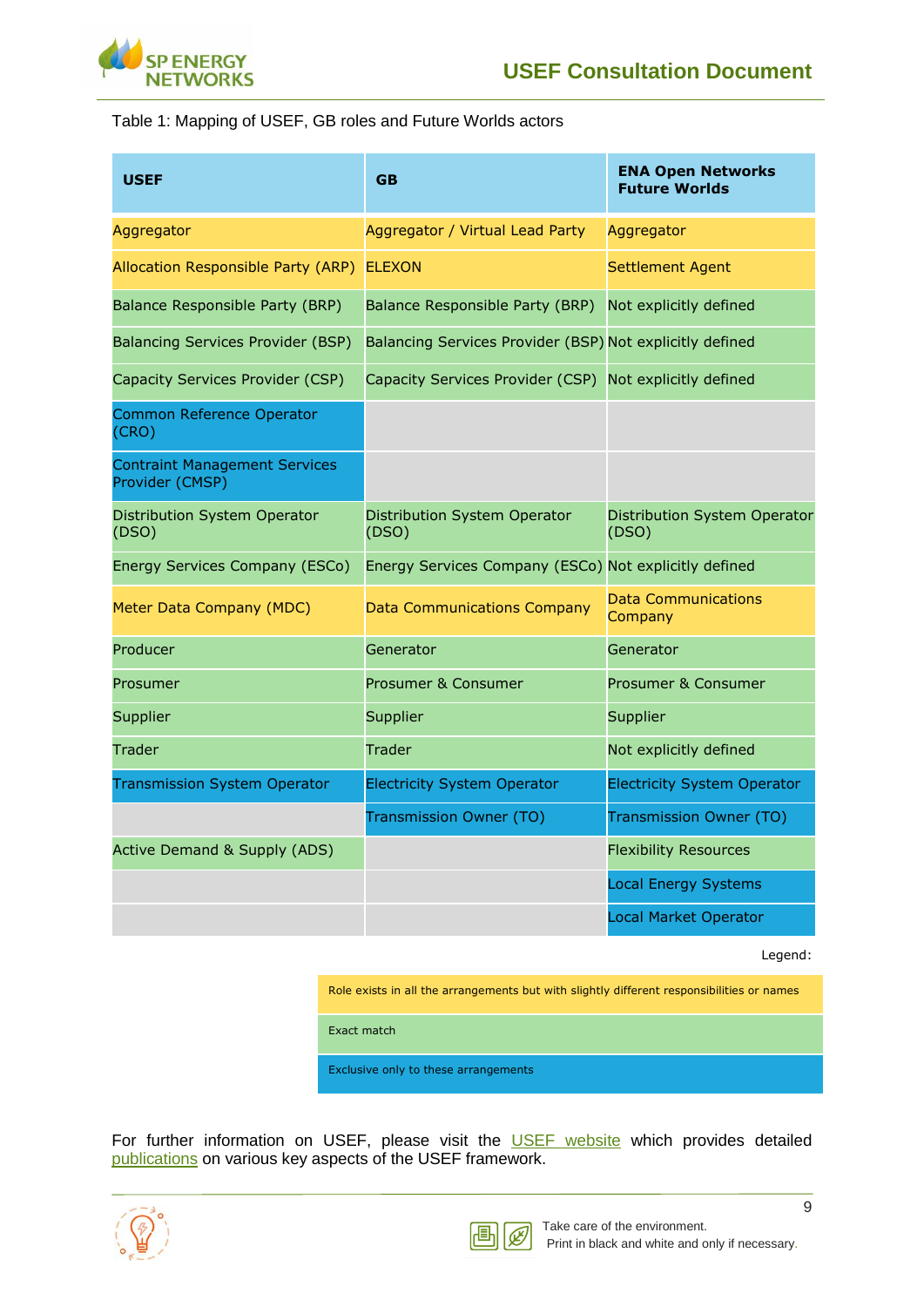

## <span id="page-12-0"></span>**4 CONSULTATION QUESTIONS**

We have categorised the questions into six areas that are cross-referenced to the key sections of the due diligence report:

- Flexibility Value Chain (Q1) is about facilitating commercial flexibility services by aggregators;
- Market Organisation (Q2-4) proposes new functions, roles and interactions to maximise the potential benefits of flexibility for the energy system;
- Market Design (Q5-7) focuses on the design of market mechanisms to facilitate effective operation and coordination among market participants;
- DSO Flexibility Transactions (Q8-9) proposes arrangements to facilitate cost-effective flexibility transactions for future DSOs;
- Market Access Requirements (Q10-13) considers arrangements for aggregators or aggregated flexibility resources to access specific flexibility markets; and
- Privacy and Cybersecurity (Q14) considers potential GDPR requirements in making information available to market participants.

For each question, we provide the relevant context ("Situation") and then set out USEF's recommendation ("USEF recommends"), which forms the basis of the question. Within each question, we also reference the section(s) of the [Due Diligence Report](https://www.spenergynetworks.co.uk/userfiles/file/Project_Fusion_USEF_Due_Diligence_Report.pdf) providing the full details of USEF's proposals, and link with GB context relevant to the question.

Please consider and respond to all questions that are of interest to you or your organisation.



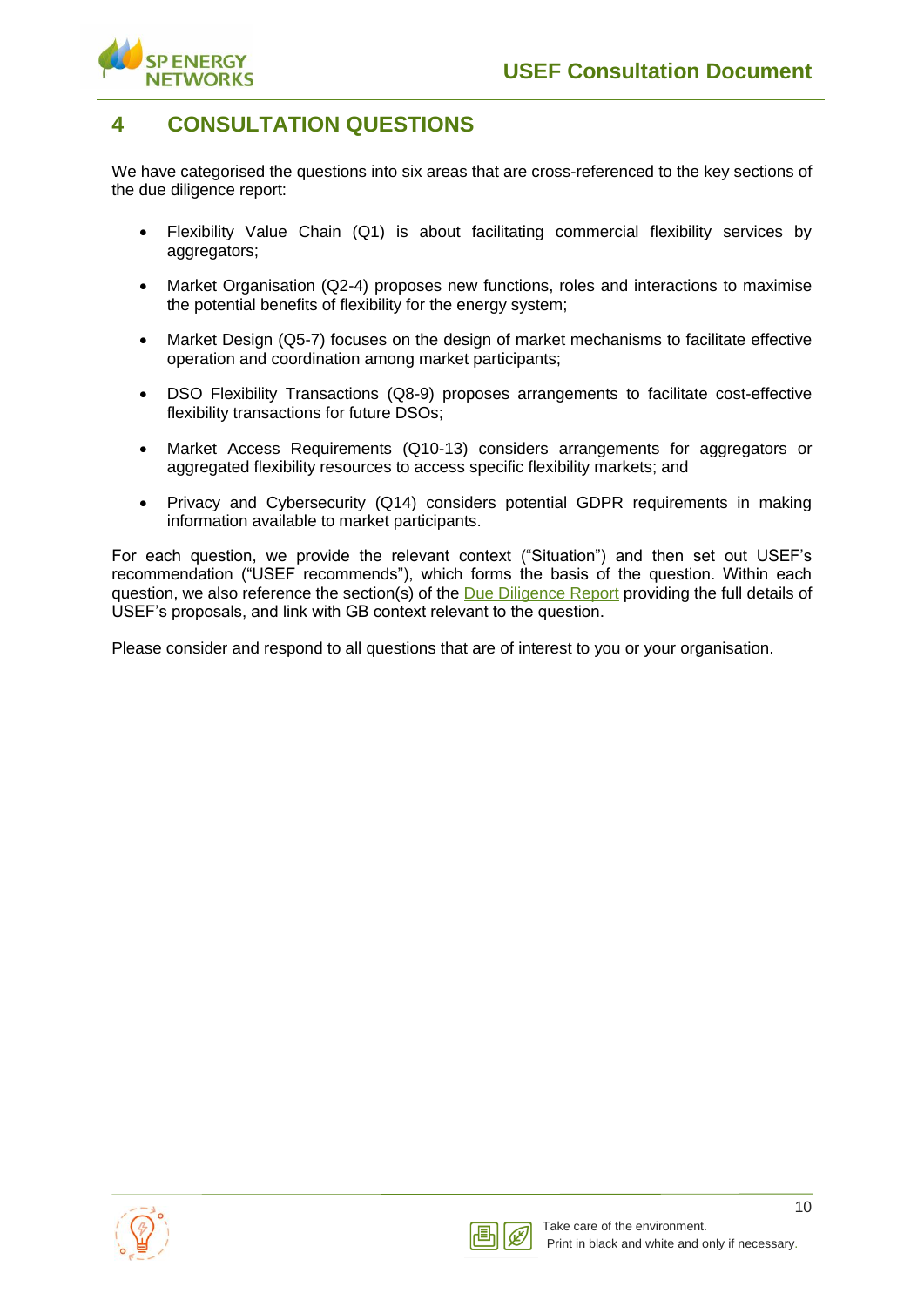

## <span id="page-13-0"></span>Q1 Flexibility value chain - Independent aggregation in wholesale markets

#### **Please refer to due diligence report sections 2.1.2.4, 2.2.1.5 and 2.3.**

**Situation:** In current GB market arrangements, only suppliers are able to utilise **demand-side flexibility in wholesale markets**. It is not currently possible for a customer to contract with a third-party aggregator who will use its flexibility on wholesale markets. To do so, the aggregator will need to meet detailed requirements to obtain a supply licence or establish contractual relationship with a supplier (effectively making the aggregator a service provider to the supplier). However, via both these routes, we are moving away from independent aggregation towards a joint aggregator-supplier model.

USEF defines "Independent aggregation" as the situation where a customer has an agreement with an aggregator to dispatch and market (all or parts of) its flexibility, while this aggregator operates without the consent from, or a contract with, the customer's electricity supplier. Facilitating independent aggregation enables market parties to trade flexibility more easily. This can support start-up businesses and new business models, **facilitate liquid flexibility markets** and maximise the benefits of flexibility.

In order to enable independent aggregation in wholesale markets, it is necessary to organize a *transfer of energy (ToE)* between the energy supplier (of the customer where the flexibility is activated) and the aggregator. USEF defines the ToE as a wholesale electricity transaction between the supplier and the aggregator, triggered by a demand response activation by the aggregator, and used to restore the energy balance for both the aggregator and the supplier. The ToE arrangement is an extension of current wholesale settlement processes; the main challenge for ToE arrangements is to use an accurate baseline methodology to quantify the activated flexibility volume that needs to be transferred.

**USEF recommends:** Direct access for independent aggregation to wholesale energy markets should be facilitated to enhance the value of flexibility. Under USEF arrangements, independent aggregators provide wholesale services that help Balance Responsible Parties (BRPs) to minimise energy sourcing costs, including imbalance costs on day-ahead and intraday markets. USEF wholesale services include day-ahead optimisation, intraday optimisation, self-balancing and passive balancing services, as well as generation optimisation.

USEF proposes several ways of facilitating independent aggregation, setting out additional models for aggregators to directly access wholesale energy markets, without a supply licence or contractual arrangements with a licensed supplier. USEF's models enable the wholesale energy settlement of flexibility transactions, as well as the settlement of imbalances imposed upon suppliers due to activation of demand response by aggregators.

In wholesale markets, there is a need to quantify the ToE, although there is no need to quantify the delivered flexibility, which is implicit in the portfolio of the BRPs. A baseline methodology to quantify the ToE is therefore required. USEF also recommends that the regulatory authority (Ofgem in GB) is responsible for approving the baseline methodology for ToE in wholesale markets.



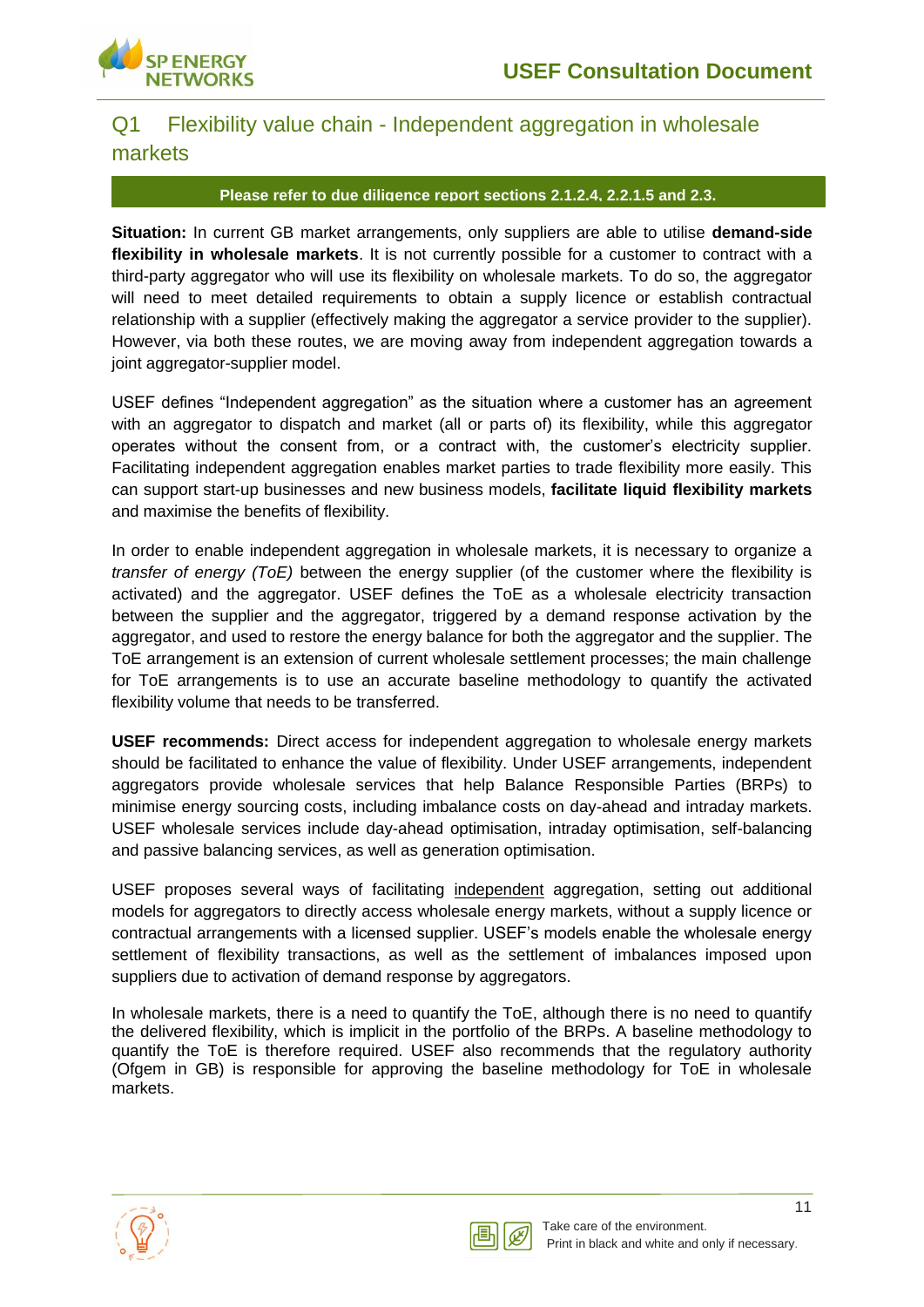

Q1a: Provided appropriate arrangements for wholesale energy and imbalance settlement for affected suppliers are in place, do you agree that aggregators should be able to provide their services in the wholesale energy markets without a supply licence or an agreement with the supplier of the customer? *(Yes, No, Don't know)*

Q1b: If yes, a baseline methodology needs to be defined for the ToE in the wholesale markets. Which organisation(s) should take the initiative to design and propose this methodology?



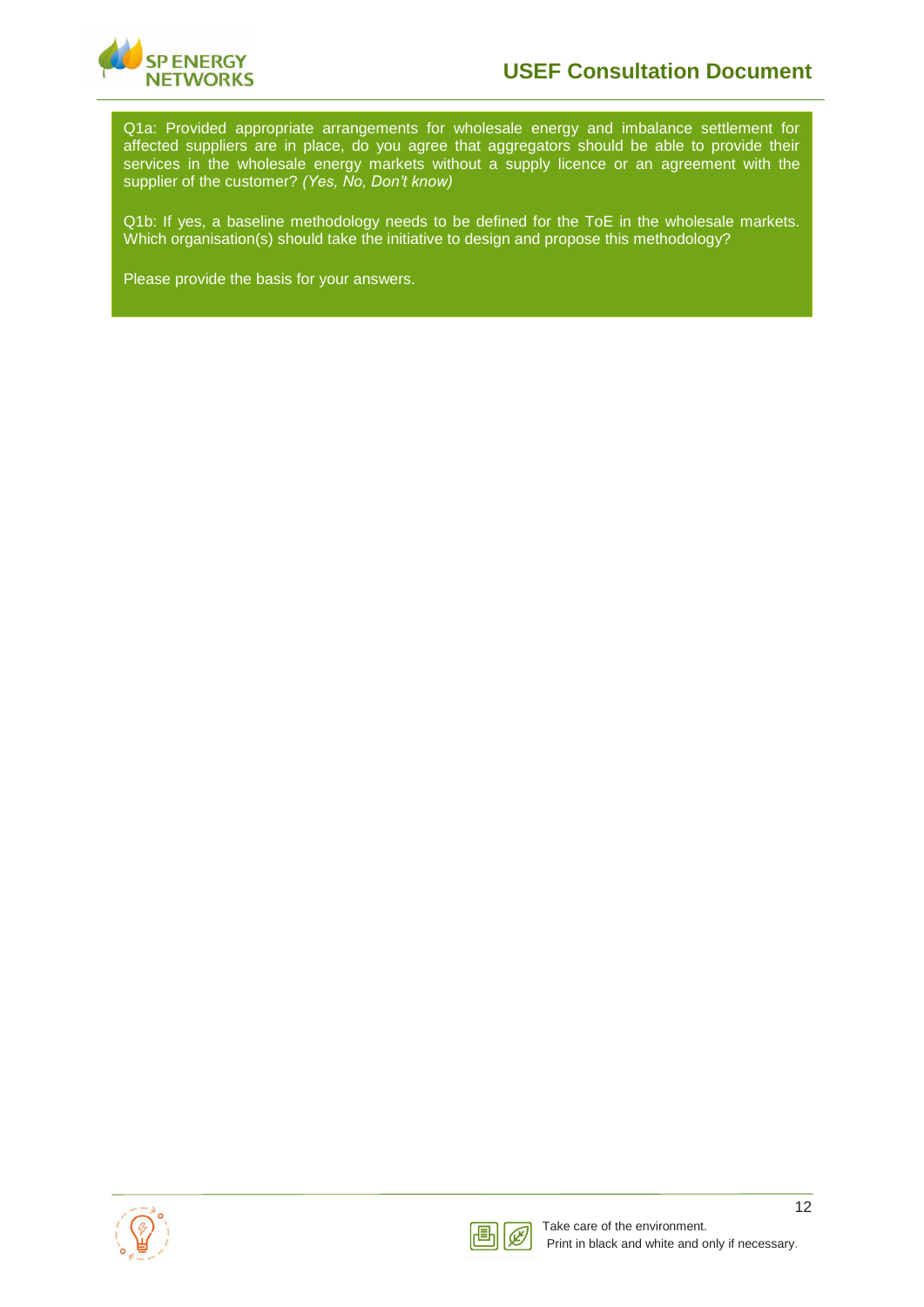

### <span id="page-15-0"></span>Q2 Market Organisation - Congestion point repository

#### **Please refer to due diligence sections 3.1.1, 3.2.1 and 3.3.**

**Situation:** Congestion in the distribution network occurs locally. Therefore, it is essential to identify congested areas where demand side flexibility is required. GB DNOs publish their constrained areas on their websites and/or the Piclo Flex platform, their flexibility requirements and the flexibility products which they plan to procure in each area of the network. Flexibility providers, who are interested in participating in the flexibility services, obtain access to the above platforms and information, which allows them to explore local opportunities for flexibility provision and participate in the procurement processes.

A **single central congestion point repository** has not yet been developed in GB, although similar functionalities are being considered in GB.

For example, the ENA Open Networks project explores the creation of a System Wide Resource Register offered by DNOs, IDNOs, TOs and the ESO to customers and industry stakeholders. The scope of the register is to improve the visibility for distributed energy resources to network and system operators and to customers for visibility of reinforcement quotes. The RecorDER project has been proposed as a potential solution for the System Wide Resource Register, which is a collaborative Network Innovation Allocation project between National Grid, SP Energy, Electron and UK Power Networks

The Energy Data Taskforce (EDT) is another industry initiative focused on the use and management of data in the energy sector. The report "A Strategy for a Modern Digitalised Energy System", published on 13 June 2019, recommends the coordination of asset registration which will simplify the registration process for consumers, businesses and intermediaries and eliminate duplication of data. In addition, the EDT report recommends the development of a Digital System Map that will help unlock the opportunities of a decentralised, digitalised energy system and facilitate access to network data to support projects or test new business models effectively.

**USEF recommends:** USEF proposes the development of a **Common Reference**, a repository containing detailed information on congestion points, their associated connections and active aggregators in the electricity network. The Common Reference can enhance informed decision making for flexibility buyers and sellers, as well as create a level playing field for all market participants by ensuring the availability of transparent and consistent information. The Common Reference could enhance GB initiatives currently being considered, as it focuses on visibility of congestion points and connected (potential) flexibility.

USEF proposes the Common Reference can only be accessed by appropriately registered market participants to optimise their services and exchange information. Aggregators can access the Common Reference to assess whether they have sufficient flexibility from their customers in a given congestion point to provide to the DSO, as well as to explore possibilities of adding new flexible resources to their portfolio, by contracting new customers within a congested area. Ultimately, the Common Reference can be used for matchmaking between DSOs seeking to procure flexibility in an area and aggregators offering flexibility in the same area.

USEF recommends that the Common Reference repository is operated by the **Common Reference Operator (CRO)**. The CRO's role is to ensure the publication of both the DSO flexibility requirements and the associated flexibility assets in each congested point as well as the standardisation of this publication for all distribution areas. USEF does not provide any



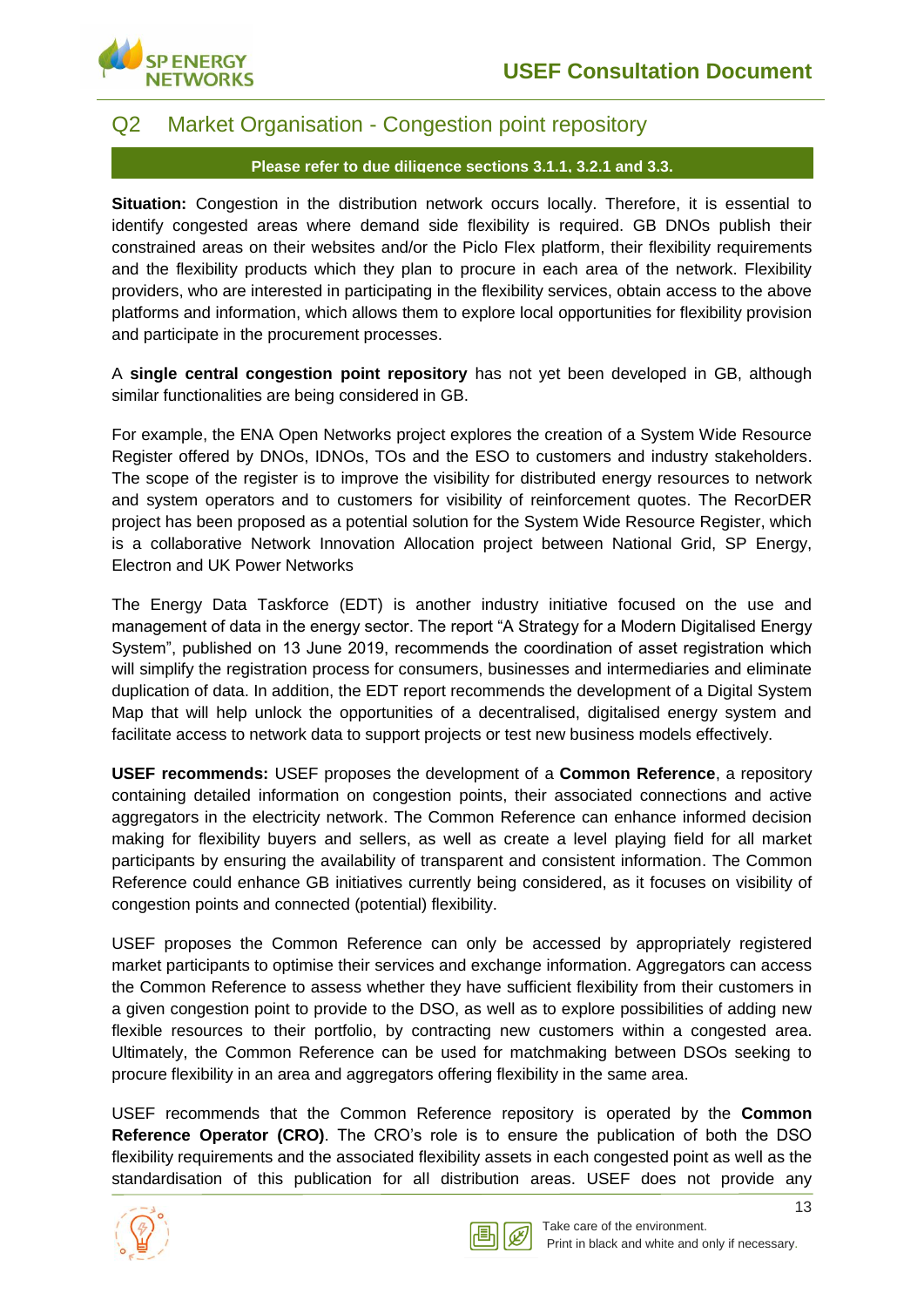

recommendation on the regulatory arrangements required for the CRO to operate in the market and to provide its services to the stakeholders. In GB, the role of the CRO could be performed by a new or existing entity or by one of the ENA ON actors.

Note that question 14 below explores the potential impact of the UK Data Protection Act (DPA) 2018 and EU General Data Protection Regulation (GDPR) on the provision of information in the Common Reference.

Q2a: Should there be a standardised publication of congestion points and associated connections, flexible assets and active aggregators, which market participants have access to? *(Yes, No, Don't know)*

Q2b: If yes, do you think this should be a regulated entity (e.g. operating under licence, and regulated by Ofgem)? *(Yes, No, Don't know, N/A)*



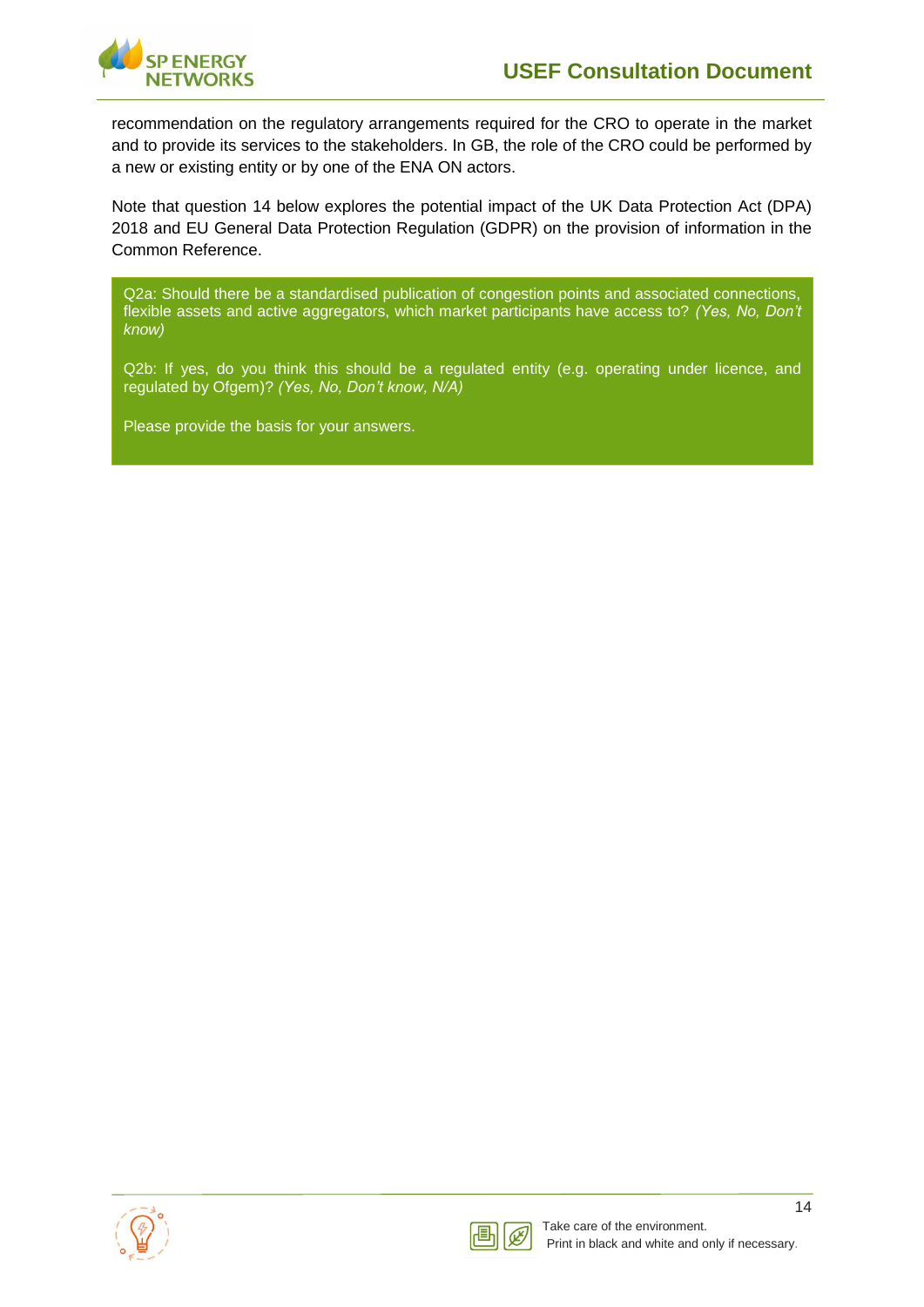

### <span id="page-17-0"></span>Q3 Market Organisation - Central data hub

#### **Please refer to due diligence sections 5.2.1 and 5.3.2.**

**Situation:** In GB, flexibility transactions and wholesale processes are facilitated by various parties. Wholesale energy transactions are settled either bilaterally or through power exchanges. ELEXON is responsible for allocating electricity volumes for imbalance settlement processes, including the validation and settlement of Balancing Mechanism (BM) transactions. National Grid ESO is responsible for the settlement of non-BM balancing services and the payment of these services. DSOs are responsible for the validation and remuneration of flexibility related to DSOs' flexibility transactions, for which they capture and access all data locally.

The Energy Data Taskforce recommends that a Data Catalogue should be established to provide visibility of the data that exists across the energy sector through common metadata standards. The Data Catalogue is designed to address the problem of data visibility by requiring organisations to contribute metadata about their datasets. The Taskforce recommends that the Data Catalogue should be developed and managed by an independent, trusted party with a strong track record in data management, proposing the Office for National Statistics (ONS) to undertake this role.

**USEF recommends:** In the same context as the Energy Data Taskforce, USEF has highlighted that the increase in both the number of flexibility transactions and the number of parties involved in flexibility services creates a need for a registry for demand-side flexibility transactions. Such a registry will support the commercial energy market through gathering, validating, storing and distributing market data.

Therefore, USEF recommends the establishment of a regulated **central data hub**, where data for flexibility processes, such as the coordination of flexibility deployment, measurement, validation and settlement of flexibility services, is recorded. Demand-side flexibility processes can be executed within or outside the central data hub. This data hub will provide a more transparent market, facilitating the standardisation of flexibility settlement processes as well as the participation of flexibility service providers in various flexibility services. USEF foresees that the central data hub will provide flexibility buyers and sellers with better visibility of flexibility transactions across all markets, which in turn will facilitate flexibility value stacking.

Q3a: Do you agree that there should be a central data hub to record flexibility volumes and transactions to allow consistent settlement of flexibility and create transparency? *(Yes, No, Don't know)*

Q3b: If yes, do you think this should be a regulated entity (e.g. operating under licence and regulated by Ofgem)? *(Yes, No, Don't know, N/A)*



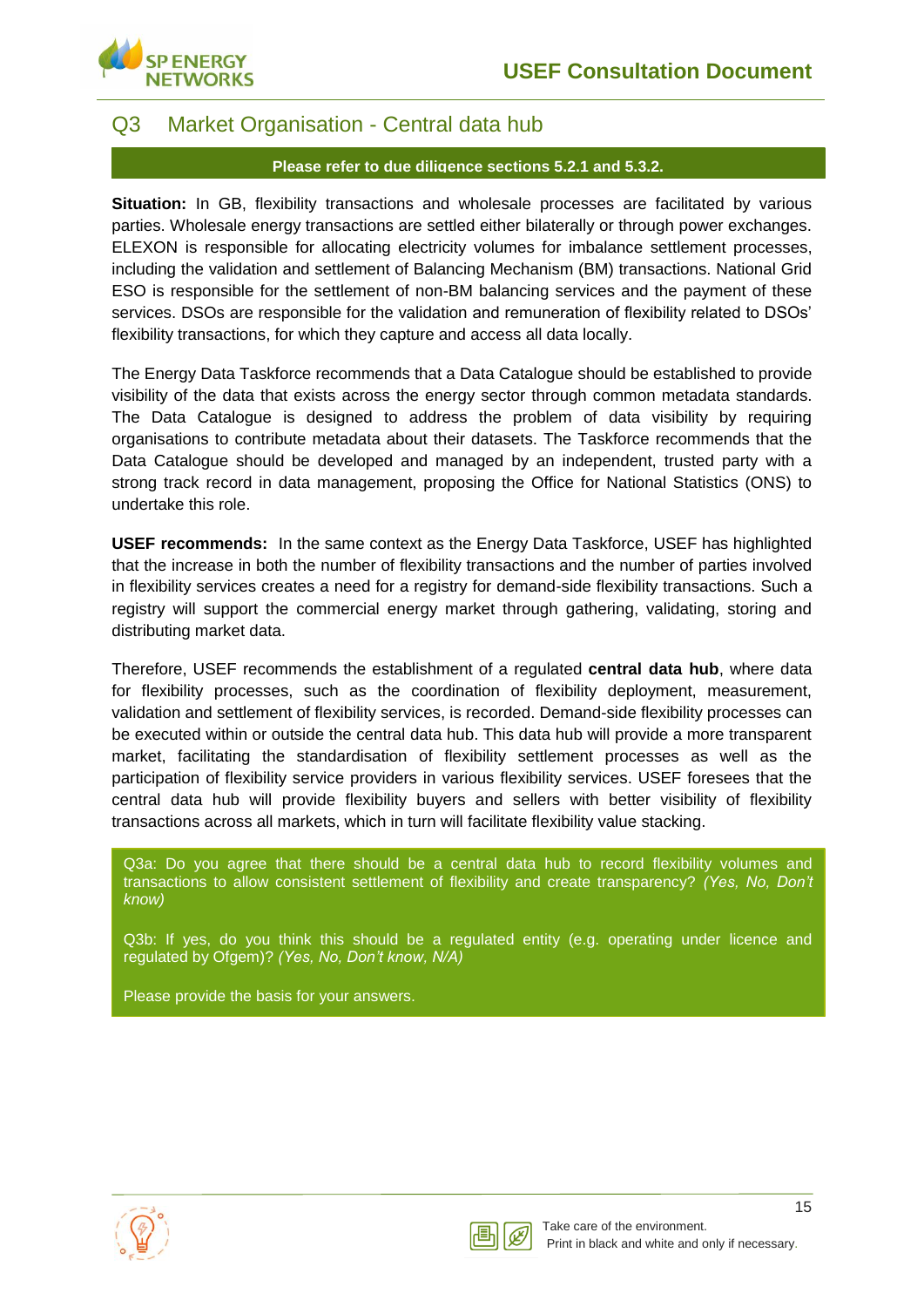

### <span id="page-18-0"></span>Q4 Market Organisation - Constraint management service provider

#### **Please refer to due diligence sections 3.1 and 3.3.**

Situation: A Balancing Service Provider (BSP) is defined as a market participant that provides energy volumes to National Grid ESO for the purposes of balancing the total system. The role of the BSP was introduced by the Electricity Balancing Guideline from the European Commission and all terms and conditions developed for the BSP are clearly defined in the Commission Regulation (EU) 2017/2195. The Article 16 of this European Regulation defines responsibilities for the BSP with regard to prequalification requirements, balancing energy submissions and updates of energy balancing submissions before the gate closure time. The BSP is a role which exists in GB with defined responsibilities and interactions which aligns with the EU guideline.

In the energy markets, we also see market parties that provide constraint management services to the ESO and DSOs and help grid operators to optimise grid operation for physical and market constraints, such as DSO congestion management services. However, the parties that provide constraint management services do not hold a designated role in the GB market, as such their responsibilities are not clearly defined. To date, these parties are often referred to as "aggregators", although they may combine several roles, such as the role of a BSP, supplier, Energy Services Company (ESCo), or any subset of these roles.

USEF recommends: USEF recommends the responsibilities of the party that provides constraint management services to the DSOs should be formally recognised and standardised, as with the BSP. To facilitate the standardisation of these responsibilities, USEF defines the role of the Constraint Management Service Provider (CMSP).

The CMSP's function is to provide constraint management services to electricity networks. This role takes on specific responsibilities in communicating and coordinating flexibility transactions with the ESO and DSOs, to ensure effective deployment of flexibility as well as effective management of network constraints. Responsibilities also involve ensuring efficient dispatch of flexibility to maintain the safety and reliability of the networks. Apart from defining the CMSP responsibilities related to prequalification, flexibility trading, dispatch, settlement, USEF's recommendation also clarifies the contractual relations of the CMSP with the aggregator, the DSOs and/or the ESO, and the Balance Responsible Parties.

USEF is a roles model, rather than a business model. This implies that the role of the CMSP could be undertaken by several existing entities or ENA ON actors, such as aggregators and Distributed Energy Resources (DER).

Q4a: Would it be beneficial to formalise the responsibilities and the role of the constraint management service provider (CMSP) similarly to the BSP role? *(Yes, No, Don't know)*

Q4b: If yes, what kind of responsibilities should be defined for the CMSP role?



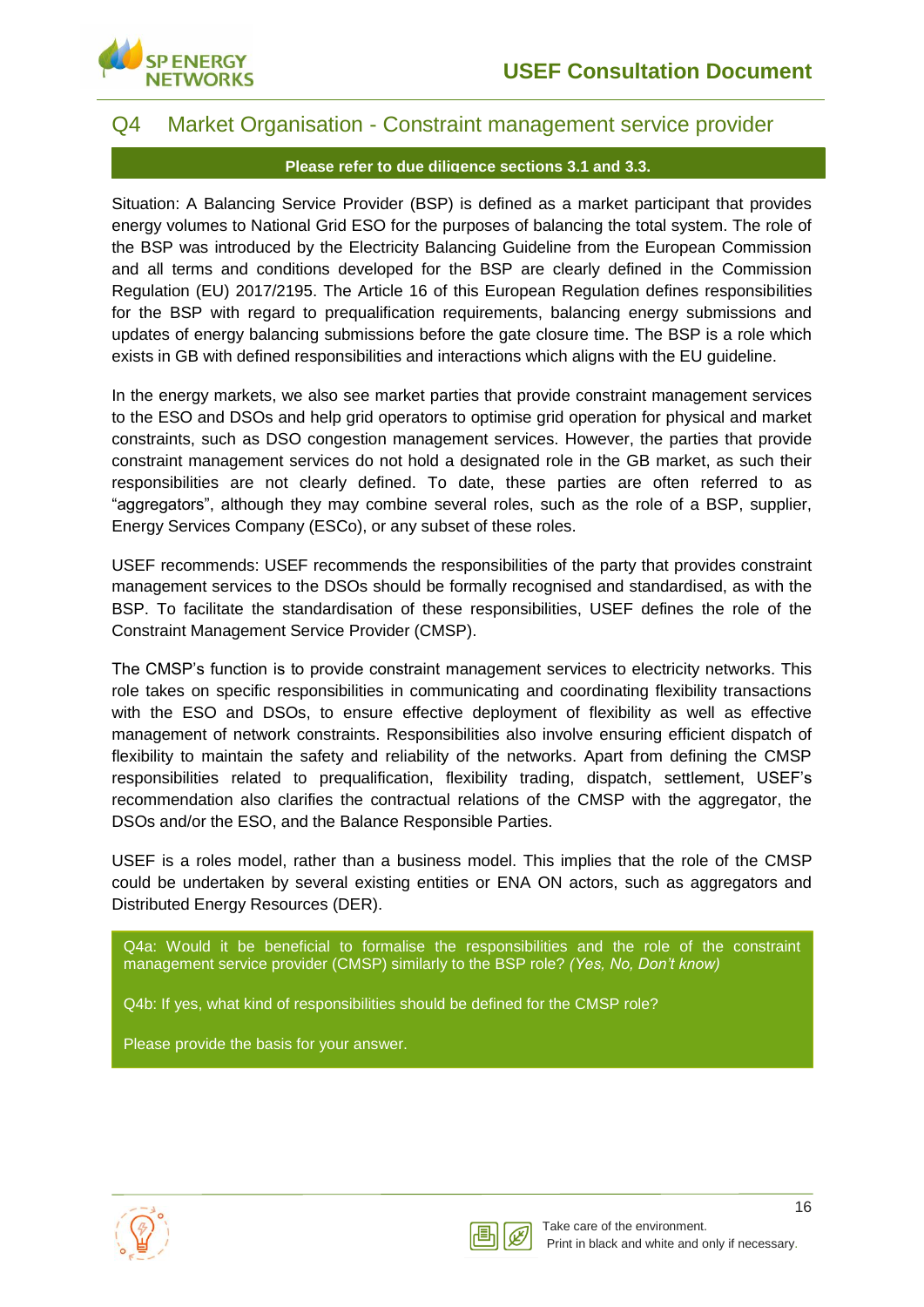

### <span id="page-19-0"></span>Q5 Market Design - Operating regimes

#### **Please refer to due diligence sections 4.1.1, 4.2.1 and 4.3.**

**Situation:** The deployment of flexibility generates questions on how and when to activate flexibility in order to maximise the value of flexibility and safeguard the reliability of the networks. In GB, the National Emergency Plan introduces crisis levels to ensure there is a consistent approach to the assessment of an emergency and to confirm that an appropriate level of response is implemented locally, nationally, and across the European Union, as required. Detailed emergency interface procedures and protocols are set out in the Grid Code and Distribution Code.

The Codes cover a range of potential emergency scenarios, such as load shedding, whether by voltage reduction or disconnection, and Black Start, specifying technical details, notification protocols and implementation requirements. The commercial treatment and associated market details are set out in the Balancing and Settlement Code.

The ENA ON project is currently considering future arrangements for the GB energy market regarding how to define flexibility market boundaries and market thresholds at a locational level and where the threshold between market-led and control-led flexibility should be set.

**USEF recommends:** USEF proposes the concept of operating regimes, functioning as a traffic light mechanism to inform the (un)restricted trade and dispatch of flexibility. The USEF market design of operating regimes aims to ensure well-functioning short-term electricity markets, where flexibility is dispatched based on market signals to where it is most essential and valuable. USEF introduces four operating regimes which reflect the status of constraints and congestion in the energy system [\(Figure 1\)](#page-19-1).



<span id="page-19-1"></span>*Figure 1: USEF Operating Regimes*



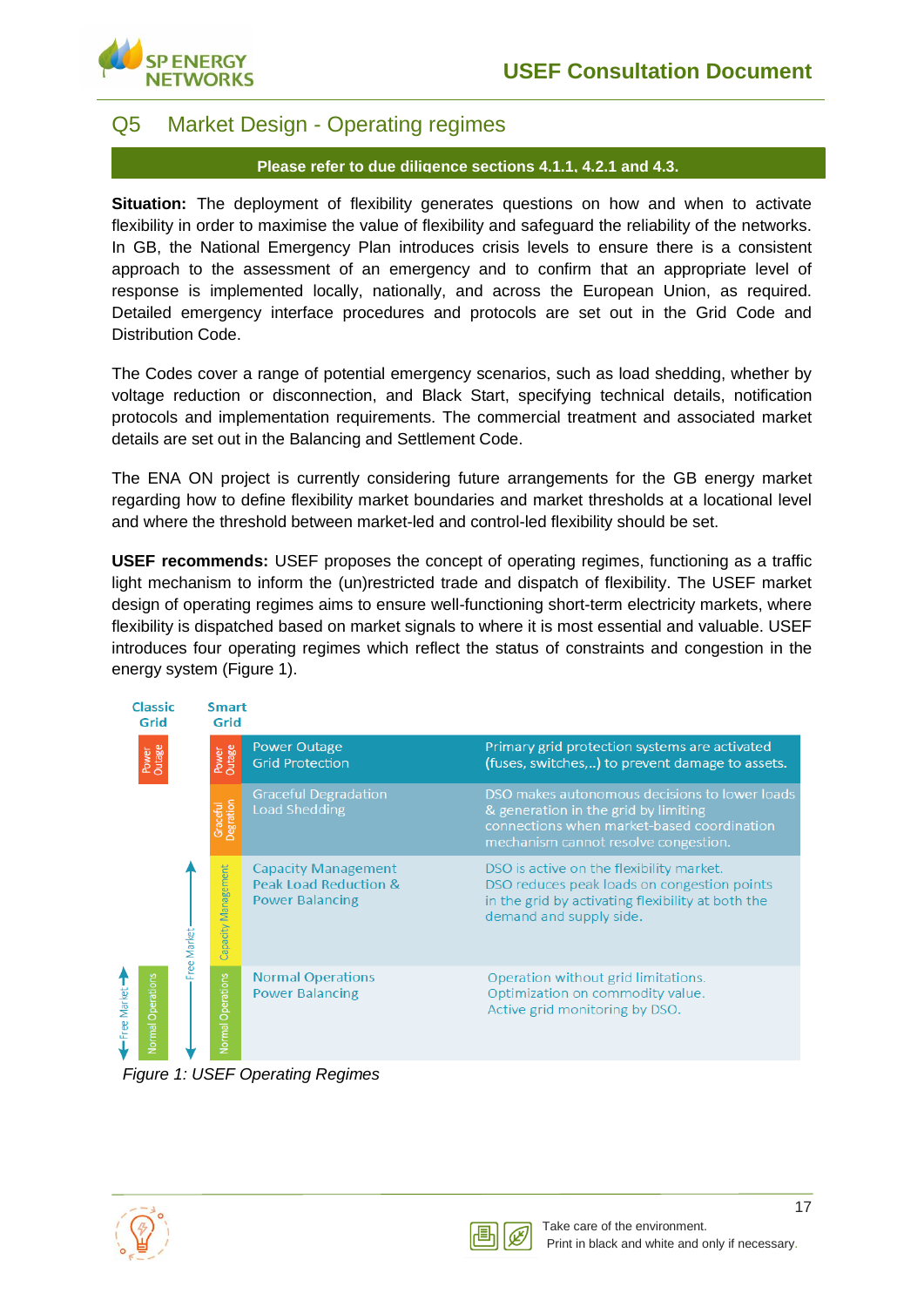

The following describes the operations in each USEF regime:

- **The Green regime – "Normal Operations":** no grid limitations in the operation of the network and the commodity value of flexibility is optimised. Flexibility is used for portfolio optimisation and energy balancing.
- **The Yellow regime - "Congestion Management without market restrictions":**  flexibility is required not only for energy balancing but also for grid capacity management. In areas where system operators have identified a possible grid overload, they procure capacity management products to keep the power flows and voltage level within acceptable limits. System operators procure flexibility without market restrictions and respecting the three freedoms of "connect, trade and dispatch". In this regime grid capacity management services are used as an alternative to grid reinforcement without trade or dispatch restrictions and always offered on voluntary basis.
- **The Orange regime - "Congestion Management with market restrictions to Graceful Degradation:** ESO or DSOs can overrule the market when the market mechanisms of the yellow regime can no longer resolve the congestion. Flexibility may still be activated through a market-based mechanism, yet certain freedoms are affected: flexibility bids may be compulsory, or dispatch restrictions may apply. Also, non-market-based mechanisms may be used (e.g. direct load control or generation curtailment). As USEF focuses on market- based solutions, it recommends that the non-market option of Orange regime should only be considered as a last resort in case the market did not function. In this regime, congestion management services are utilised as a regulated mechanism imposing trade and/or dispatch restrictions possibly non-voluntarily.
- **The Red regime - "Power Outage":** is activated when all other solutions for managing constraints and congestions have failed.

Q5a: Do you think that there is need to create transparency on network limitations that restrict the free trade of flexibility services by market participants? *(Yes, No, Don't know)*

Q5b: If yes, do you think that USEF's Operating Regimes are a feasible solution for this issue? *(Yes, No, Don't know, N/A)*

Q5c: Do you think that clear rules should be defined to regulate when DSOs move from one state to the other? *(Yes, No, Don't know)*



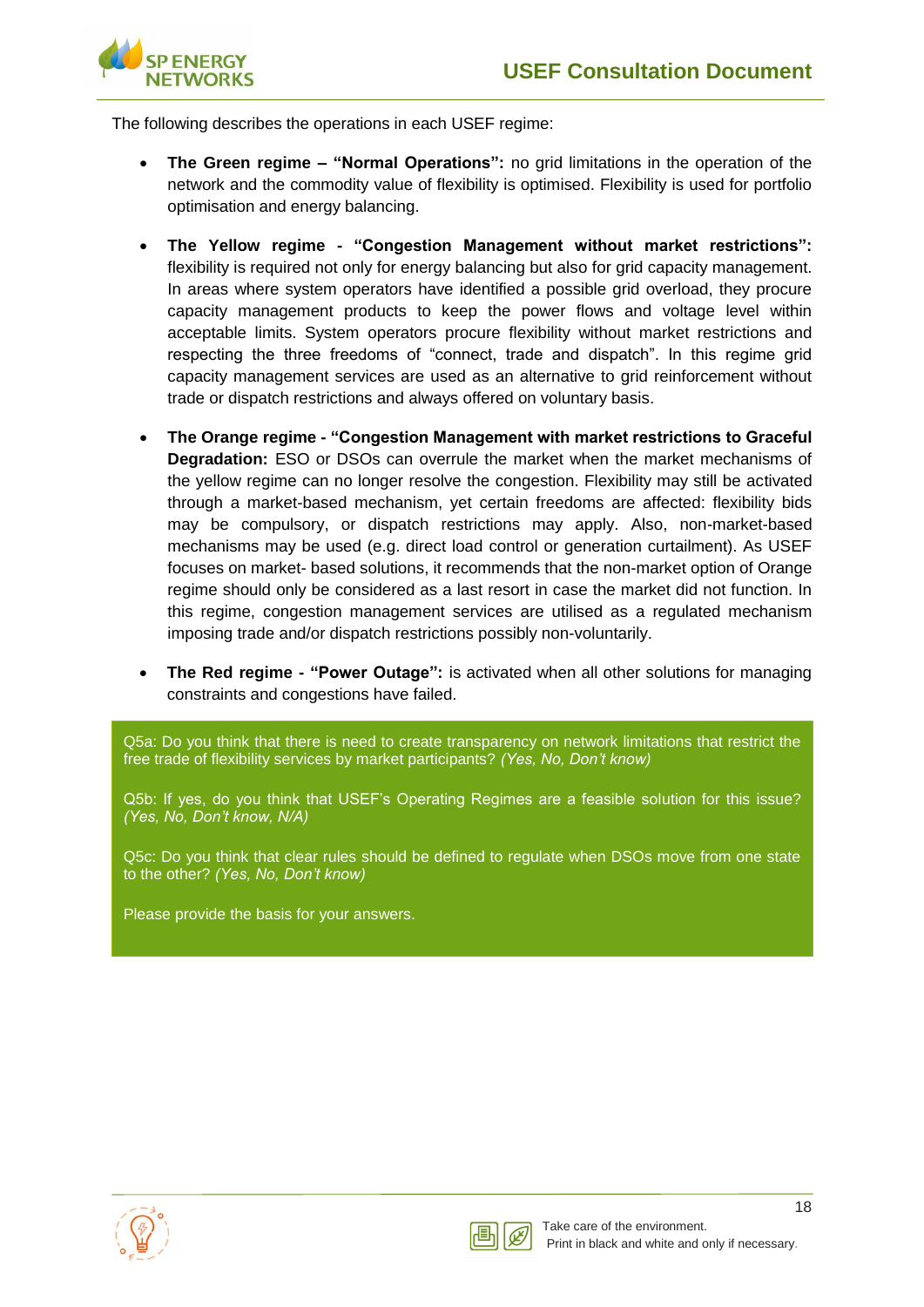

### <span id="page-21-0"></span>Q6 Market Design - Information exchange

#### **Please refer to due diligence sections 4.1.3, 5.1.2.1 and 5.3.1.**

**Situation:** According to the Future World B which is described in the ENA ON Workstream 2, the ESO and the DSOs will separately procure flexibility to meet their flexibility requirements. World B suggests that the need for **information exchange** will increase in the future. As such, closer coordination between the ESO and the DSOs and other market participants will be required, including aggregators and flexibility service providers. Current and future arrangements envisage that aggregators are only required to inform the DSOs about their availability and utilisation of flexibility during the procurement and contractual arrangements.

**USEF recommends:** Aggregators should be an integral part of the information exchange and planning processes in providing flexibility to DSOs. Therefore, USEF introduces the concept of **D-programs**, through which aggregators active in congested DSO areas are obliged to inform the DSO on planned activations of flexibility (day-ahead and intraday). Aggregators also need to inform DSOs about any contracted flexibility capacity. Note that this obligation applies to all aggregators, including aggregators that do not participate in DSO congestion management services. The DSO combines the D-programs with profiles of its customers that are not served by an aggregator, validates the combined plan and accepts it or rejects it, based on grid safety analysis outcomes. USEF also proposes extending this obligation to suppliers for flexibility activated through implicit mechanisms.

Finally, USEF recommends that the same information exchange will take place in case of congestion points on ESO level, since USEF constraint management processes are based on the same principles. D-programs are fundamental to USEF and facilitate better planning for DSOs to optimise the procurement and dispatch of flexibility.

Q6a: Do you think that further coordination of flexibility deployment between suppliers/aggregators and the ESO/DSOs is needed to facilitate efficient and reliable flexibility markets? *(Yes, No, Don't know)*

Q6b: If yes, do you agree that information exchange (i.e. D-programs) between suppliers/aggregators and ESO/DSOs, concerning flexibility contracts and flexibility activations, limited to congested areas, should be mandatory? *(Yes, No, Don't know, N/A)*



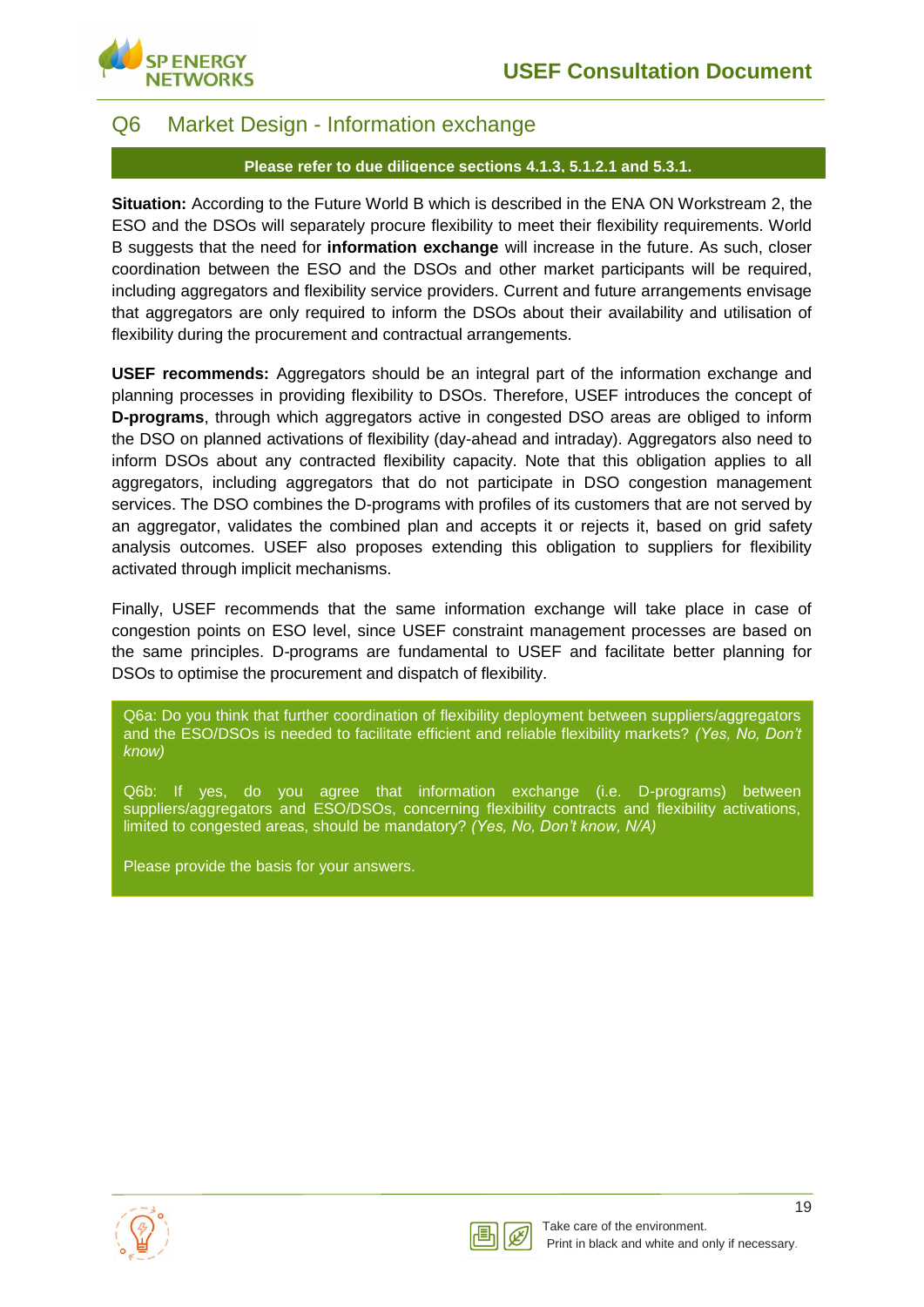

### <span id="page-22-0"></span>Q7 Market Design - Flexibility Platforms

#### **Please refer to due diligence sections 5.2.1 and 5.3.2.**

**Situation:** Currently, most markets and products within the flexibility value chain are operated on separate platforms with different functionalities. For example, power exchanges operate platforms for wholesale markets and National Grid ESO uses its own portal to procure and transact flexibility services. When DNOs wish to procure flexibility for congestion management purposes, they can either go through **proprietary operational platforms** (e.g. WPD's Flexible Power platform) or consider **third-party commercial platforms** (e.g. Piclo Flex) as a facilitator for interactions with flexibility providers.

**USEF recommends:** USEF proposes the **standardisation of interactions between flexibility service providers and flexibility platforms**. For instance, measurement, validation and settlement of flexibility must be designed in a way that supports both viable business cases for aggregators and effective products for the TSO/DSOs. Even if validation and settlement of product delivery take place on TSO/DSO proprietary operational platforms, consistency is a necessity when the aggregator is active in different products and markets simultaneously.

It is possible that in a future flexibility market, TSO/DSO proprietary operational platforms will continue to coexist alongside third-party commercial platforms. In this case, USEF also recommends the **standardisation of the interface between TSO/DSO platforms and thirdparty commercial platforms**. This facilitates that TSOs and DSOs can more readily interact with multiple market operators, allowing them access to a more liquid and competitive market. An open, standardised interface would also make it easier and more cost-efficient for commercial platform operators to facilitate grid management services, which in turn facilitate market access for flexibility service providers.

Q7a: Would you consider that it is beneficial to have a standard interface between (1) flexibility service providers and flexibility platforms; and (2) TSO/DSO platforms and third-party commercial platforms? *(Yes, No, Don't know)*

Q7b: What could be the possible scope of this standardisation?



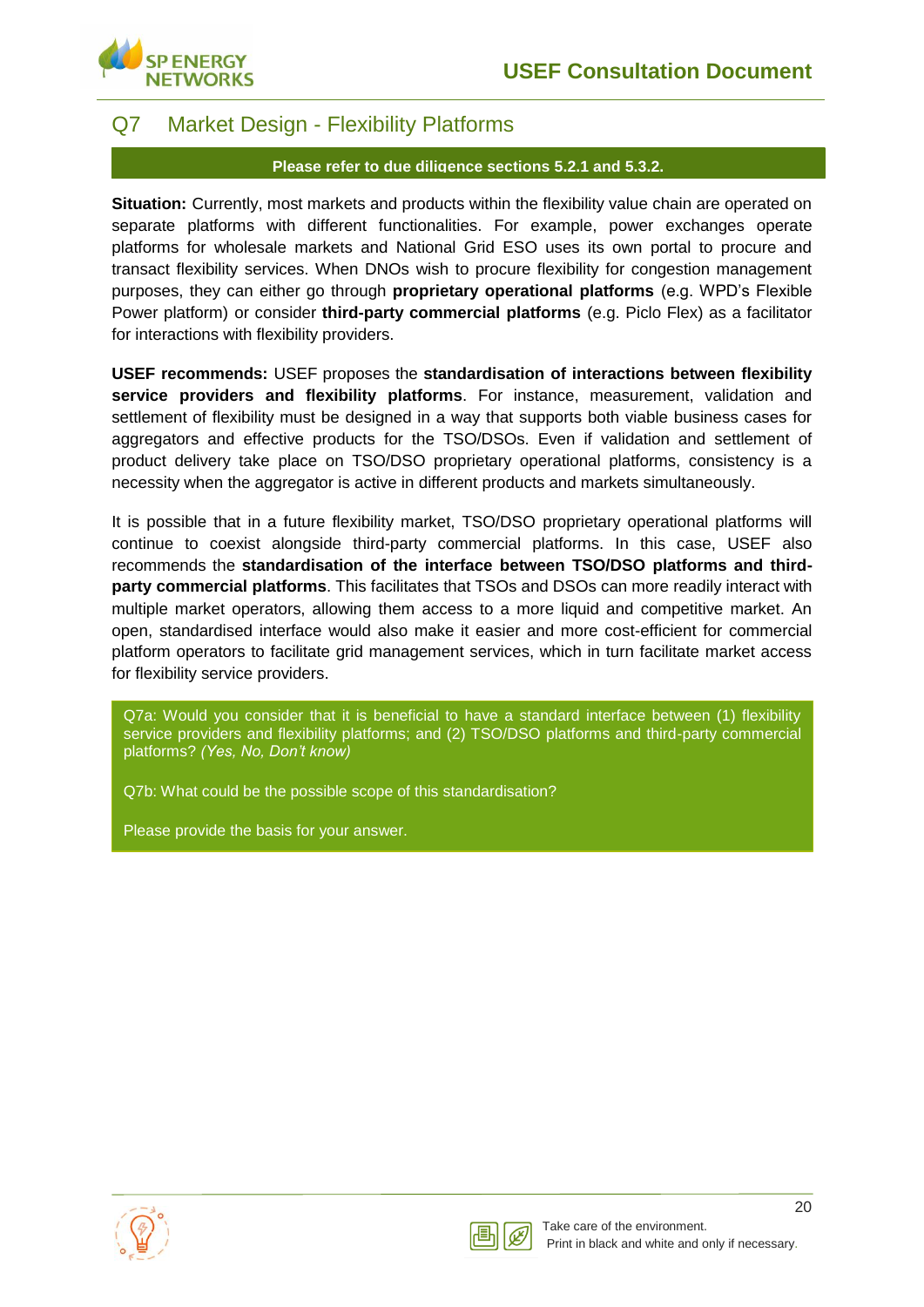

## <span id="page-23-0"></span>Q8 DSO Flexibility Transactions - DSO flexibility procurement

#### **Please refer to due diligence sections 5.1.2 and 5.3.1.**

**Situation:** In current and future GB DSO products, as they have been designed to date by the ENA ON or by individual DNOs, the DSO procures the flexibility service ahead of dispatch time and establishes bilateral contracts with flexibility service providers. This approach guarantees a certain availability of flexibility for the DSO and is in line with USEF long-term availability contracts where the activation of flexibility is prearranged in bilateral contracts.

**USEF recommends:** USEF arrangements include both long-term availability contracts and **short-term flexibility procurement via "free bids"**. Aggregators with long-term availability contracts have the obligation to offer a fixed amount of flexibility to the DSO and they are paid for both offering availability of flexibility and activating flexibility. The availability price is pre-arranged, while the activation price is determined by the merit order of the bids. Long-term flexibility contracts are not automatically activated (fully or pro-rata) when flexibility is required, and activation of flexibility is organised through a merit-order mechanism. Aggregators are then obliged to place bids in accordance with the service window and contracted amount stated in their contracts, which will then populate the merit order.

Short-term contracts refer to the contracts that are signed between the aggregator and the DSO closer to real-time. Flexibility trading for congestion management, which typically occurs Day-Ahead, Intra-Day and sometimes in Real-time, is classified as short-term.

In the case of "free bids", an aggregator places a bid on the market on a day-to-day basis, without a contractual obligation to do so. The aggregator, therefore, is free to offer flexibility, and can bid at the marginal cost of this flexibility. The availability is not guaranteed for the DSO, until the bid is made. USEF recommends that "free bids" can compete with contracted flexibility in a merit-order mechanism, in which besides price, the DSO can also assess other qualitative characteristics such as connectivity aspects, reliability, and the period to which the load is shifted. The DSO must provide transparency about this selection process.

The merit order itself ensures that the DSO can buy the economically optimal flexibility service, while the availability contracts guarantee availability of flexibility (i.e. sufficient depth of the merit order). The "free bids" mechanism provides flexible resources that cannot be committed in advance to a certain service window the opportunity to participate in congestion management services through a short-term contract. This mechanism also provides a smooth transition to future, more liquid, flexibility markets, where availability contracts may become obsolete.

Q8: Do you agree with USEF's recommendation to allow free bids in a DSO congestion management product, even when DSOs requirements are met by the existing availability contracts? *(Yes, No, Don't know)*



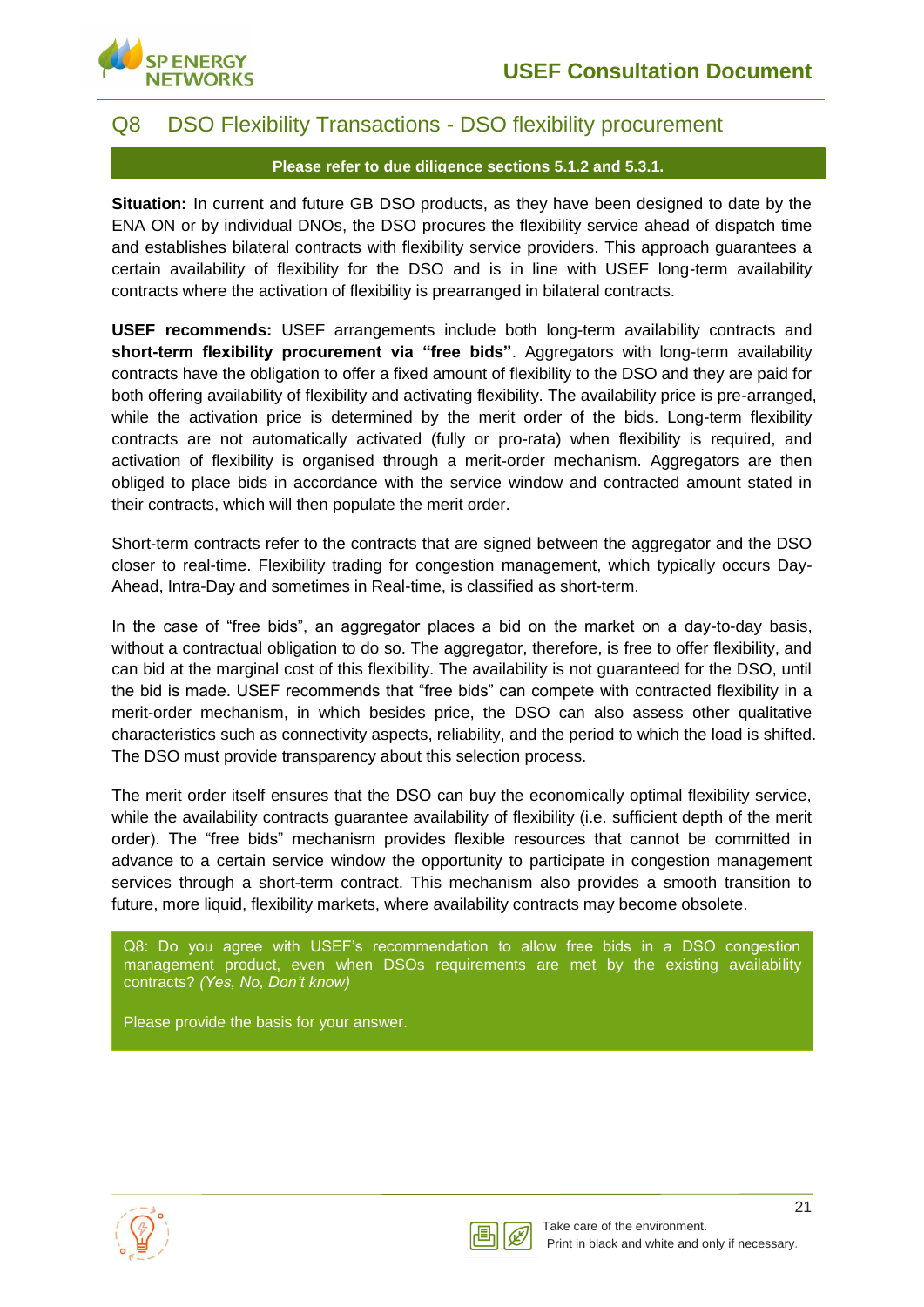

### <span id="page-24-0"></span>Q9 DSO Flexibility Transactions - DSO flexibility products & processes

#### **Please refer to due diligence sections 4.1, 5.1.2.1, 5.1.3.1 and 5.1.4.1.**

**Situation:** Flexibility products and services can deliver various business benefits to the DSOs. The due diligence has highlighted the potential to put in place further arrangements that ensure effective flexibility procurement and dispatch by DSOs to accommodate the commercial outcome for flexibility providers.

Exploring the direction of GB future market arrangements in ENA ON Future World B, we see that the DSOs and the ESO would work together to efficiently manage networks through coordinated procurement and dispatch of flexibility resource. Although system operators will procure flexibility separately, they are expected to interact with the flexibility market in various ways to maximise synergies between transmission and distribution networks and minimise potential conflicts associated with the delivery of concurrent flexibility services. These interactions highlight the need for standardisation of processes and communication.

Workstream 1A of the ENA ON project is exploring, amongst other deliverables, options to develop consistent processes for DSO flexibility transactions (e.g. procurement, dispatch, settlement) and standards for commercial interactions between the DSOs and the flexibility providers.

**USEF recommends:** USEF introduces the Market Coordination Mechanism (MCM) which includes all the steps of the flexibility trading process from contractual arrangements to the settlement of flexibility. USEF splits the flexibility trading process in five phases and describes the interactions between market participants and information exchange requirements in each phase of the MCM [\(Figure 2\)](#page-24-1).



<span id="page-24-1"></span>

USEF also provides comprehensive arrangements to plan and manage the deployment of DSO flexibility services and defines **consistent processes for DSO flexibility transactions** such as contractual & regulatory arrangements, pricing, validation, settlement and remuneration of flexibility processes. These processes are under development in GB and therefore USEF's proposals could facilitate the standardisation of DSO flexibility products and transactions.

In addition, USEF has considered communication requirements between the ESO and DSOs and recommends that DSOs and the ESO use common market mechanisms, IT systems and interfaces to procure flexibility and interact with the market. Some foreseen benefits of this standardisation and use of common IT systems and interfaces include lower transaction costs, higher liquidity and high transparency among market participants which in turn will unlock demand-side flexibility participation.

USEF arrangements have been designed to sit on top of existing market arrangements and could fit to flexibility markets of different countries. To that aim, USEF could facilitate the

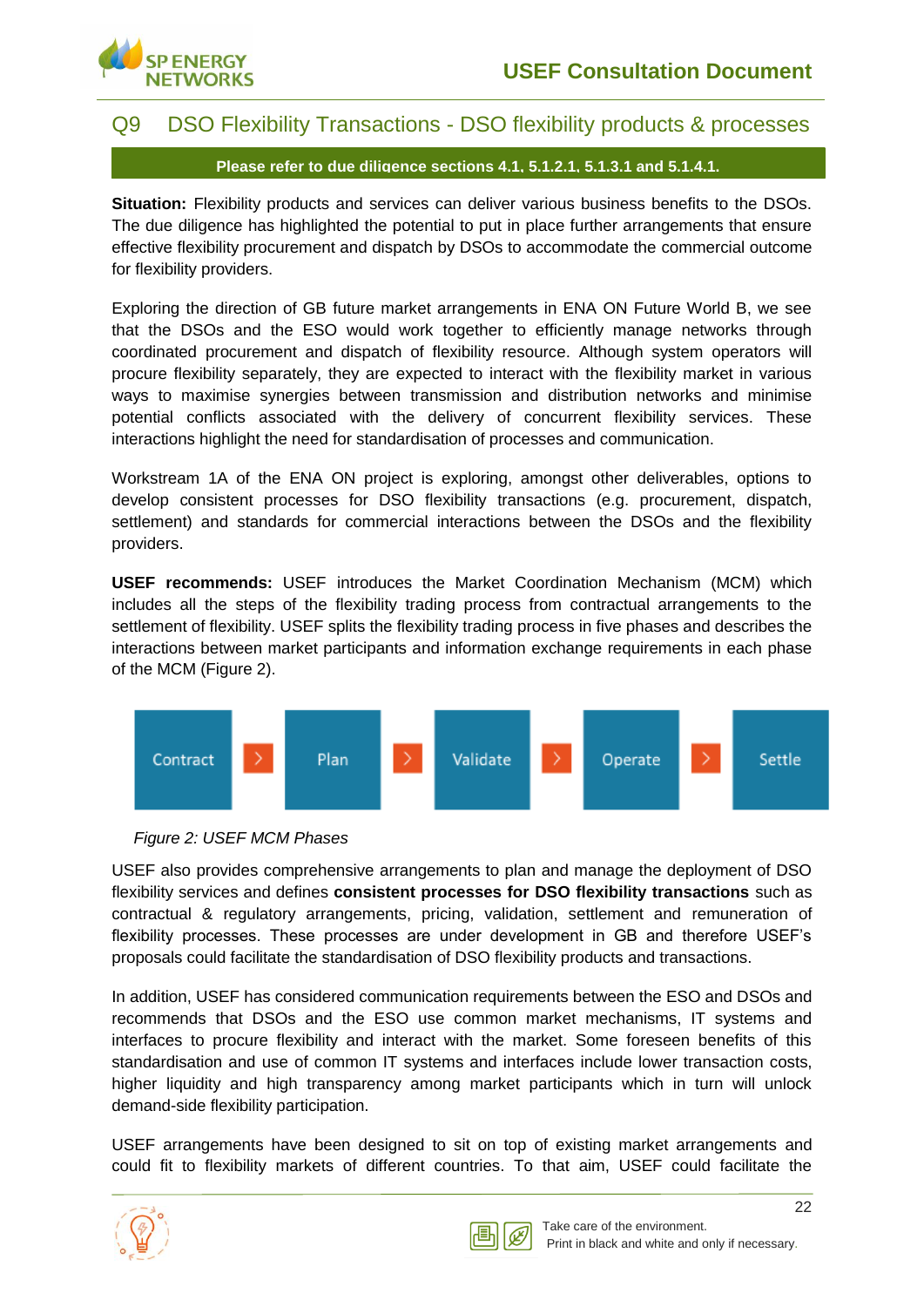

alignment of GB processes with other European processes. This in turn would lower entry barriers for international aggregators and IT solution providers in GB market, as well as allow easier access for GB aggregators to continental markets.

Q9a: Do you agree that a common mechanism for all DSOs and the ESO to procure flexibility and interact with the market would be beneficial? *(Yes, No, Don't know)*

If yes, would you consider the USEF approach to be suitable for providing this mechanism? *(Yes, No, Don't know, N/A)*

Q9b: If you agree with that consistent processes and standardisation would be beneficial, which elements of the flexibility transactions processes and interactions should be standardised?

Q9c: Do you consider it beneficial for GB processes to align with European processes for DSO flexibility mechanisms? *(Yes, No, Don't know)*



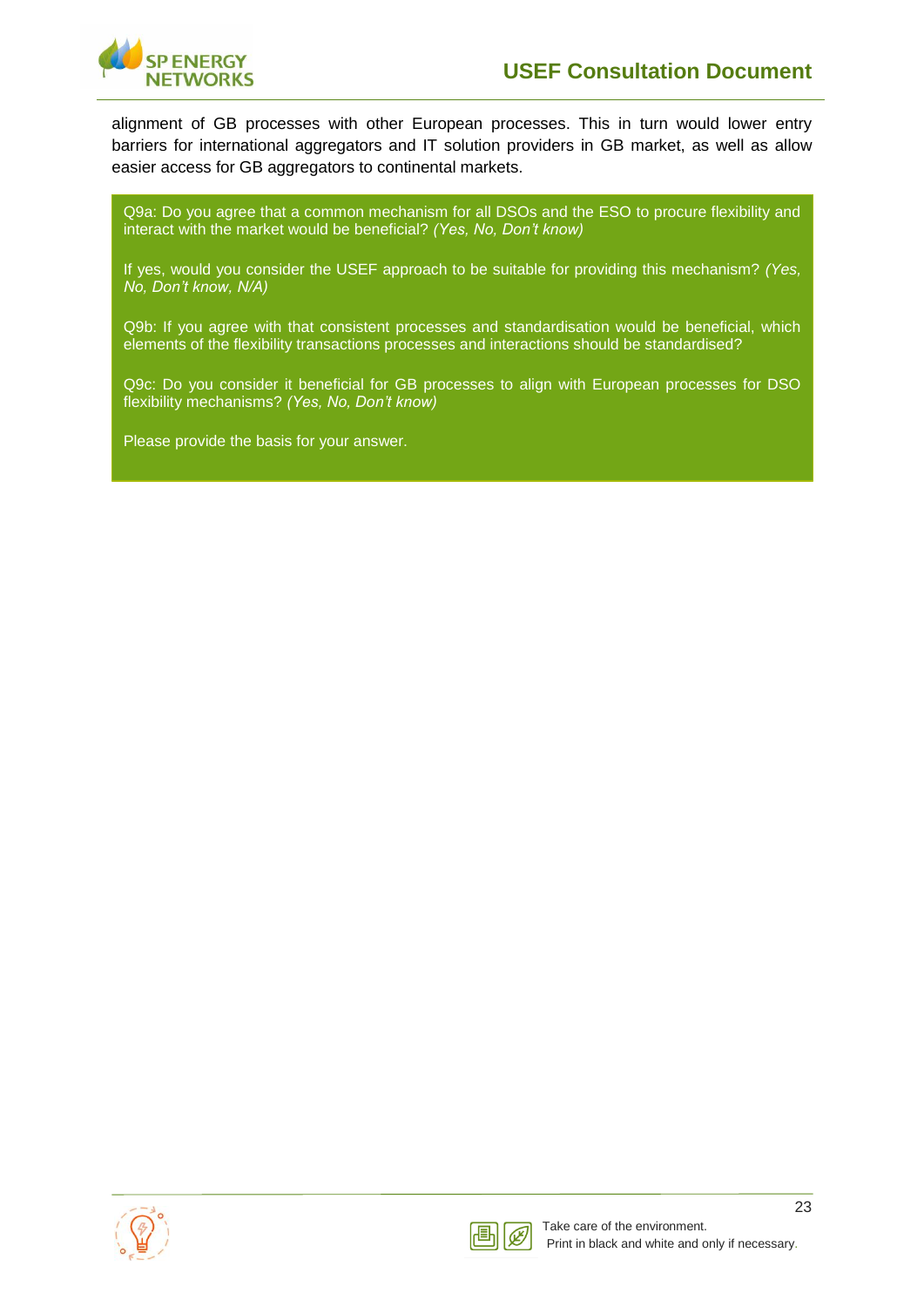

### <span id="page-26-0"></span>Q10 Market access requirements - Aggregator implementation models

**Please refer to due diligence sections 6.2 and 6.3 and Appendix C of this document.**

**Situation:** Ofgem's and BEIS' plans identify the **wider market participation of aggregators and demand-side response** (DSR) as a key priority. However, key elements in flexibility transactions, such as balancing responsibility and delivery risk, still need to be defined or designed. Under current arrangements, suppliers can be exposed to **delivery/imbalance risk** as a result of an independent aggregator's activity. For example, when the aggregator activates flexibility from a prosumer, then the supplier of this prosumer is faced with an open supply position for energy that the supplier sourced but never used. In addition, the supplier or the Balance Responsible Party (BRP) of the supplier has an imbalance position compared to the contracted volume (i.e. the BRP has under-consumed compared to its contracted volume).

Ofgem and BEIS have raised these issues in an Open Letter and in the Smart Systems and Flexibility Plan, proposing that balancing costs and delivery risks must be borne by the party that creates them. In the case of flexibility transactions, this would be the aggregator. For the Balancing Mechanism and TERRE settlement, arrangements will include a mechanism whereby energy related to an instruction for a Virtual Lead Party's (VLP) asset, will be discounted from the supplier's position and there will be no energy transaction between the VLP and the supplier. ELEXON will make the adjustments in the energy volumes and will correct the supplier's position for a given consumer at the boundary meter level.

**USEF recommends:** USEF agrees with Ofgem's views that wider participation of aggregators in GB energy markets requires arrangements that set out aggregator's relation to the supplier or other parties with balancing responsibility. These arrangements define how balance responsibility, transfer of energy and information exchange are organised. USEF has developed seven models that are called **Aggregator Implementation Models (AIMs)** and describe existing or potential future arrangements between the aggregator and other market participants. USEF has developed the AIMs in an effort to answer the following questions:

- Are the roles of the supplier and aggregator combined in a single market party?
- Does the aggregator need to assign its own Balance Responsible Party for its portfolio?
- Does the aggregator need a contract with the supplier?
- Do we need a Transfer of Energy to correct the open position of the supplier? If so, how is energy transferred?

Appendix C explains USEF's AIMs in further detail.

In the development of the AIMs, USEF separates flexibility from supply; the aggregator takes the responsibility for the flexibility, while the energy supply remains the responsibility of the supplier. Therefore, the responsibilities of the aggregator are limited to the flexibility activation period, to assets that are activated by the aggregator and to the deviation of these assets from their baseline during the activation period. Clear arrangements should be in place through which the aggregator compensates the supplier for DSR activation effects. Finally, USEF recommends that the controllable asset that is used to provide flexibility should be isolated from other assets of the prosumer, so that the aggregator is only responsible for the controllable load (or generation).

For reference: USEF defines "Independent aggregation" as the situation where a customer has an agreement with an aggregator to dispatch and market (parts of) its flexibility, while this



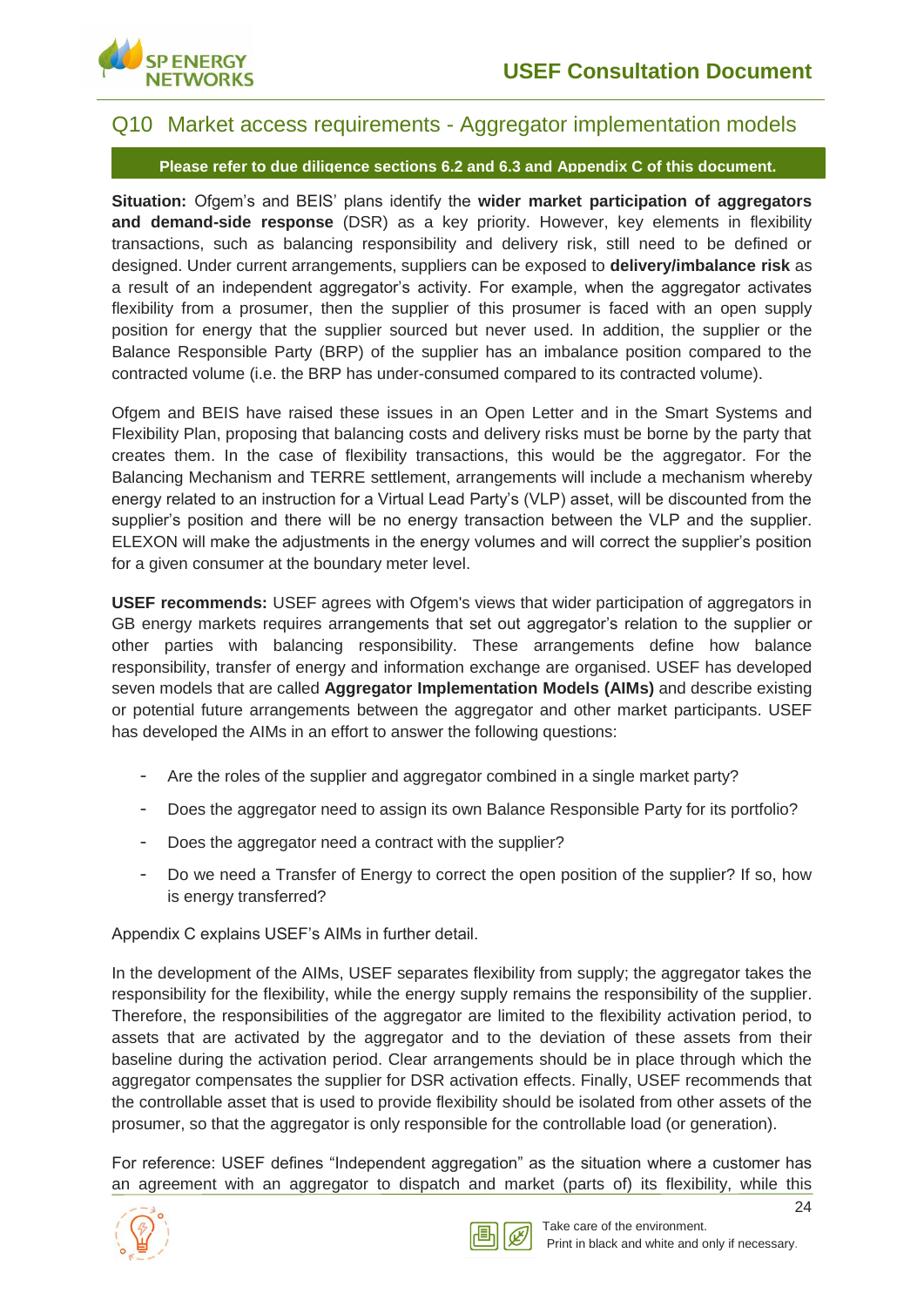

aggregator operates without the consent from or a contract with the electricity supplier of the customer. Independent aggregation enables market parties to trade flexibility more easily.

Q10a: Do you consider that aggregators should have balance responsibility for the flexibility they operate in all flexibility markets and products? *(Yes, No, Don't know)*

If not, which products may deviate from this principle?

Q10b: Do you agree that the open supply position of the supplier should be corrected through defined mechanisms? *(Yes, No, Don't know)*



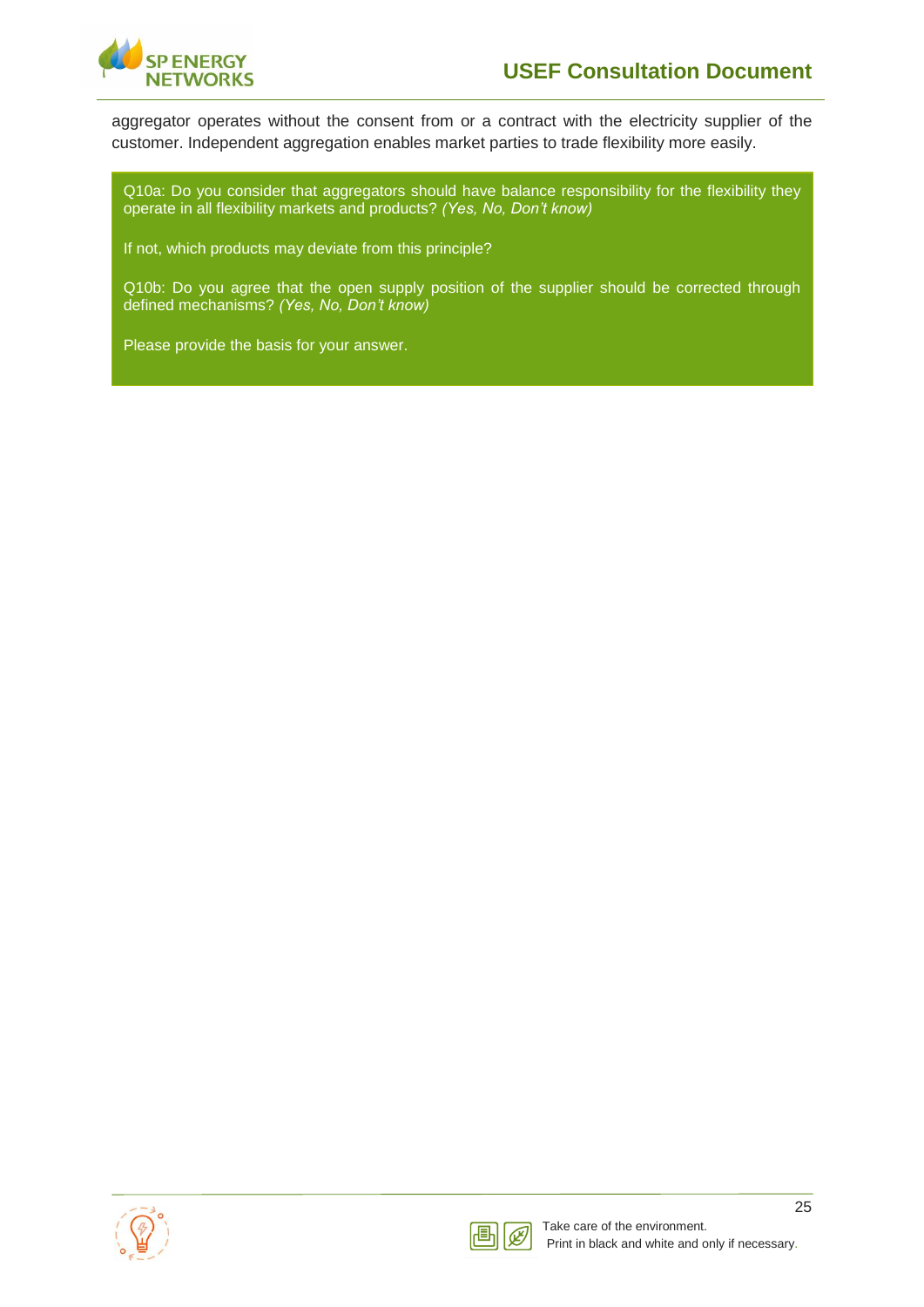

### <span id="page-28-0"></span>Q11 Market access requirements - Re-dispatch responsibility

#### **Please refer to due diligence section 5.1.2.1 and 5.3.**

**Situation:** When a DSO or the ESO requests a flexibility activation in the form of a congestion management product, that activation affects overall system balance. This impact can be neutralised by activating the same amount of flexibility in the opposite "direction" outside the congested area. This mechanism is often referred to as a **"re-dispatch**".

For example, if the activation of flexibility leads to a decrease in demand at a congestion point of a DSO, then the system needs an increase in demand or a decrease in generation to be facilitated outside the DSO's congested area. This raises the question of which market party should be responsible for the re-dispatch.

**USEF recommends:** In theory, five models are possible with regard to re-dispatch responsibility in a DSO congestion management product:

- a) The DSO performs the re-dispatch and the DSO should buy re-dispatch simultaneously with the flexibility activation ("congestion spread")
- b) The DSO performs the re-dispatch with no restrictions on when the DSO should buy energy for re-dispatch
- c) The ESO performs the re-dispatch for the cumulative DSO/ESO flexibility activations
- d) The aggregator or the Constraints Management Service Provider (CMSP) performs the re-dispatch, implying that the DSO purchases a service rather than energy. This option requires a Transfer of Energy (ToE) between the aggregator and the supplier.
- e) The supplier performs the re-dispatch, implying that the DSO purchases a service rather than energy. This option does not require a ToE.

The choice of model invites two additional considerations:

- Does the DSO/ESO purchase energy (kWh) from the flexibility service provider or does it buy only a service (but not kWh) when requesting flexibility for re-dispatch purposes?
- Is independent aggregation (see Q1) facilitated by the market and could an independent aggregator therefore perform re-dispatch (Option d)?

USEF recommends either option b (re-dispatch by the DSO) or option d (re-dispatch by the aggregator).

Q11: Who should be responsible for the re-dispatch in a DSO congestion management product? Please select among the options a, b, c, d, e, none of the above.



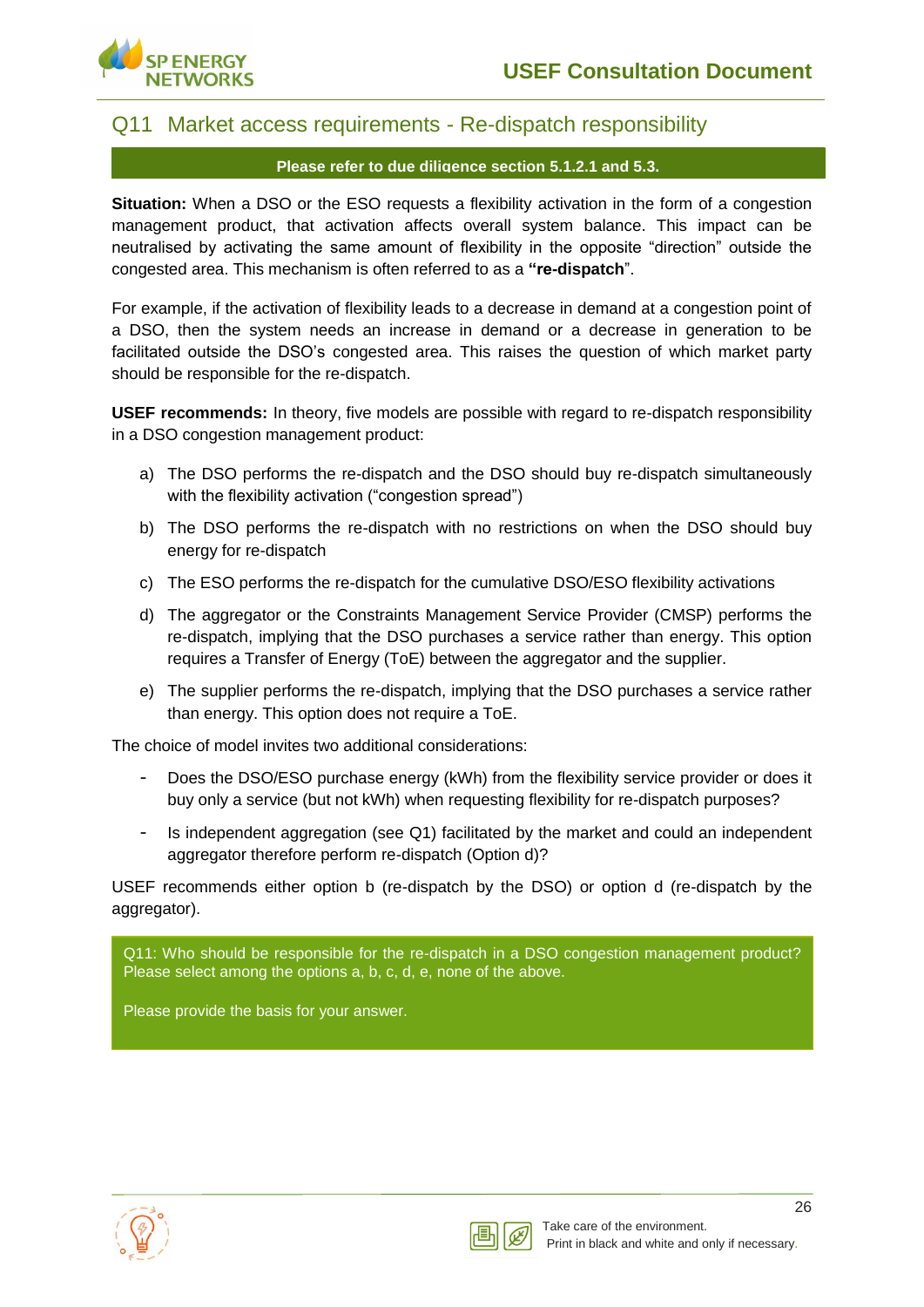

### <span id="page-29-0"></span>Q12 Market access requirements - Flexibility value stacking

#### **Please refer to due diligence section 6.1.1 and 6.3.**

**Situation: Stacking of flexibility services** refers to the provision of multiple services from the same portfolio to one or multiple parties that require flexibility (i.e. ESO, DNOs). This is an opportunity for enhancing the value of flexibility under several pathways and providing aggregators and prosumers with additional revenue streams.

The due diligence has highlighted that stacking of flexibility services is possible in GB for balancing services and the capacity market and is being considered for DSO flexibility services. The Electricity System Operator (ESO) recently published a letter to trigger the review of exclusivity clauses within balancing services contracts, acknowledging the advantages of value stacking and the need of third parties, such as Distribution Network Operators (DNOs) and the aggregators, to profit from these services.

The majority of the ESO balancing services can be stacked across different availability windows, while some of them can be stacked within the same availability window. There are, however, some restrictions which inhibit close to real-time adjustment of assets within a portfolio.

The ENA ON project also explores flexibility services stacking, where aggregators will be able to stack revenues from different flexibility services at both distribution and transmission level and to aggregate their portfolio across DNO networks.

Ofgem encourages stacking of flexibility services to improve the business case to deploy flexibility for both consumers and aggregators.

**USEF recommends:** The possibilities for portfolio optimisation by the aggregator should be maximised to reap all potential benefits related to value stacking. USEF therefore agrees with the current GB arrangements and recommends an additional route for aggregators to stack flexibility services through **dynamic pooling**. Dynamic pooling allows aggregators to activate one asset of their portfolio for one service and another asset of their portfolio for different service in the same availability window, deciding which resources to use up to real time. The remaining assets in the aggregator's portfolio will not be included in settlement processes.

Dynamic pooling maximises the value of flexibility for the aggregator and facilitates portfolio risk management. For example, the aggregator can decide close to real-time to activate flexibility from assets in a specific congested area to deliver for a DSO congestion management product and flexibility from other assets (same portfolio, different location) for balancing/capacity services at a transmission level. Hence, the aggregator can choose which assets are more suitable for each service based on close-to-real time generation/consumption data of its portfolio and use its assets in the most efficient and reliable way. This option will facilitate aggregators active in domestic customers; domestic portfolios will consist of many small flexible assets. Therefore, it will be difficult for aggregators to define which assets will be used well in advance of the flexibility dispatch.

Q12a: Do you agree that dynamic pooling in flexibility services should be supported? *(Yes, No, Don't know)*

Q12b: If yes, please indicate products and services where dynamic pooling should be possible (i.e. balancing, congestion management, wholesale, capacity market).



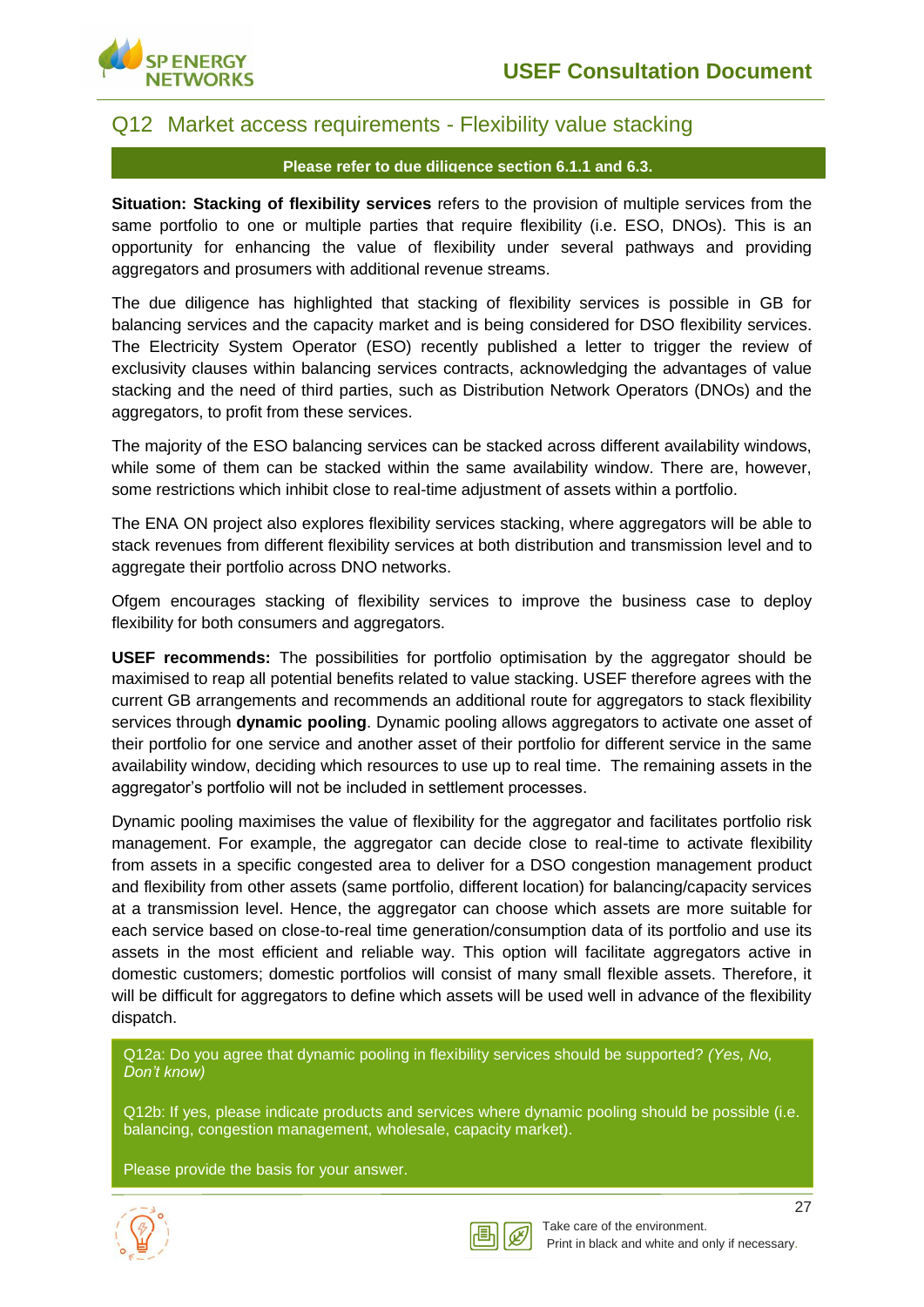

### <span id="page-30-0"></span>Q13 Market access requirements - Sub-metering arrangements

#### **Please refer to due diligence sections 6.1.3 and 6.3.**

**Situation:** Currently, **sub-metering** is used in various GB balancing services, due to the need for increased granularity of data at asset level. Newly available technology allows for services to be provided by a portfolio of smaller assets, with testing and performance monitoring contractually linked to the assets making up that portfolio.

To date sub-metering readings are not used for settlement in the Balancing Mechanism or wholesale market, where imbalance settlement is based on the readings from the main meter at the connection point. From December 2019, independent aggregators can participate in the Balancing Mechanism as Virtual Lead Parties (VLPs). VLPs will be able to control end-users' flexible assets, behind the meter, without prior agreement with the supplier. Given current submetering arrangements in GB, there is no measurement-based mechanism to quantify and validate the activation of flexibility behind the meter for imbalance settlement purposes. ELEXON is exploring how settlement processes can use appropriate sub-metering data and allow subsites 'behind the meter' to provide balancing services through the Balancing Mechanism (modification P375). The sub-metering data will separate the balancing-related activities from imbalance settlement.

**USEF recommends:** As part of the separation of flexibility from supply there is a need to isolate the controllable asset that is used for demand response from other assets at the end user's site. To this end, USEF recommends that the aggregator should be allowed to apply sub-metering for all flexibility services, including balancing services to the ESO and constraint management services to both the ESO and the DSO, and services to the wholesale energy markets. Submetering allows the aggregator to operate different flexibility resources at the same site, at the same time, and serves additional purposes such as:

- Better quantification of customer's performance towards the aggregator;
- Better quantification of aggregator's performance towards the flexibility customer; and
- Better quantification of the activated flexibility as a basis for the Transfer of Energy (ToE).

In addition, USEF recommends that data which is used for wholesale settlement purposes and ToE needs to be validated by a single independent party, which can be either regulated or unregulated.

For reference:

- USEF defines the ToE as a wholesale electricity transaction between the supplier and the aggregator, which is triggered by a demand response activation by the aggregator and is used to restore energy balance for both the aggregator and the supplier. This ToE arrangement is an extension to current wholesale settlement processes; the main challenge of the ToE arrangements is to use a proper baseline methodology to quantify the activated flexibility volume that need to be transferred. Organising the ToE is necessary for enabling independent aggregation in wholesale markets.
- USEF defines "Independent aggregation" as the situation where a customer has an agreement with an aggregator to dispatch and market (parts of) its flexibility, whereas this aggregator operates without the consent from or a contract with the electricity supplier of



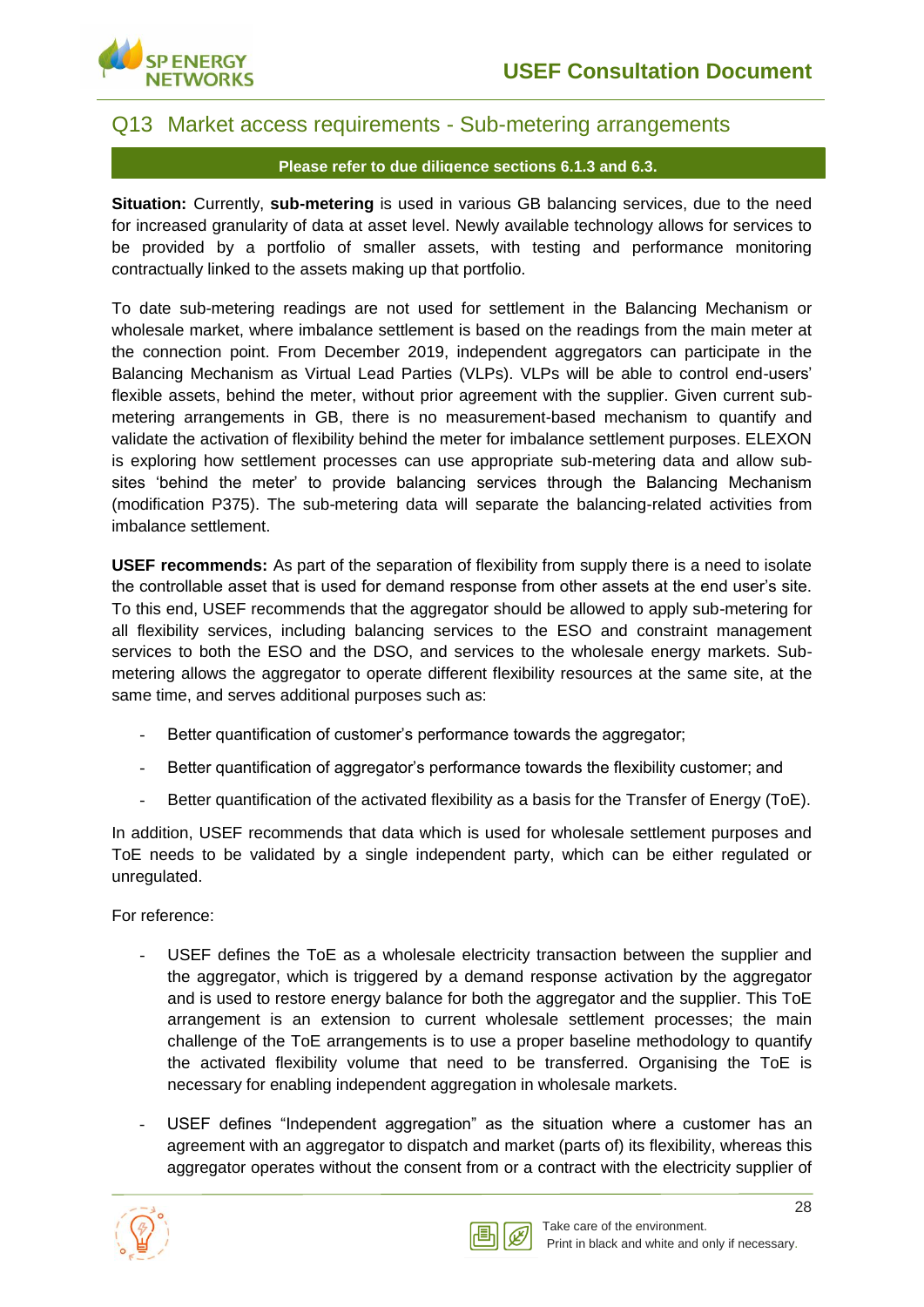

the customer. Independent aggregation enables market parties to trade flexibility more easily.

Q13a: Should sub-metering be allowed in all markets and products, including wholesale market and DSO constraint management service? *(Yes, No, Don't know)*

If not, please indicate products and services where sub-metering should be possible and costeffective.

Q13b: In the case of independent aggregation, should sub-metering also be used as input for the quantification of the Transfer of Energy, which, in turn, will impact wholesale settlement? *(Yes, No, Don't know, N/A)*

Q13c: Who should be responsible for the validation of sub-metering data?



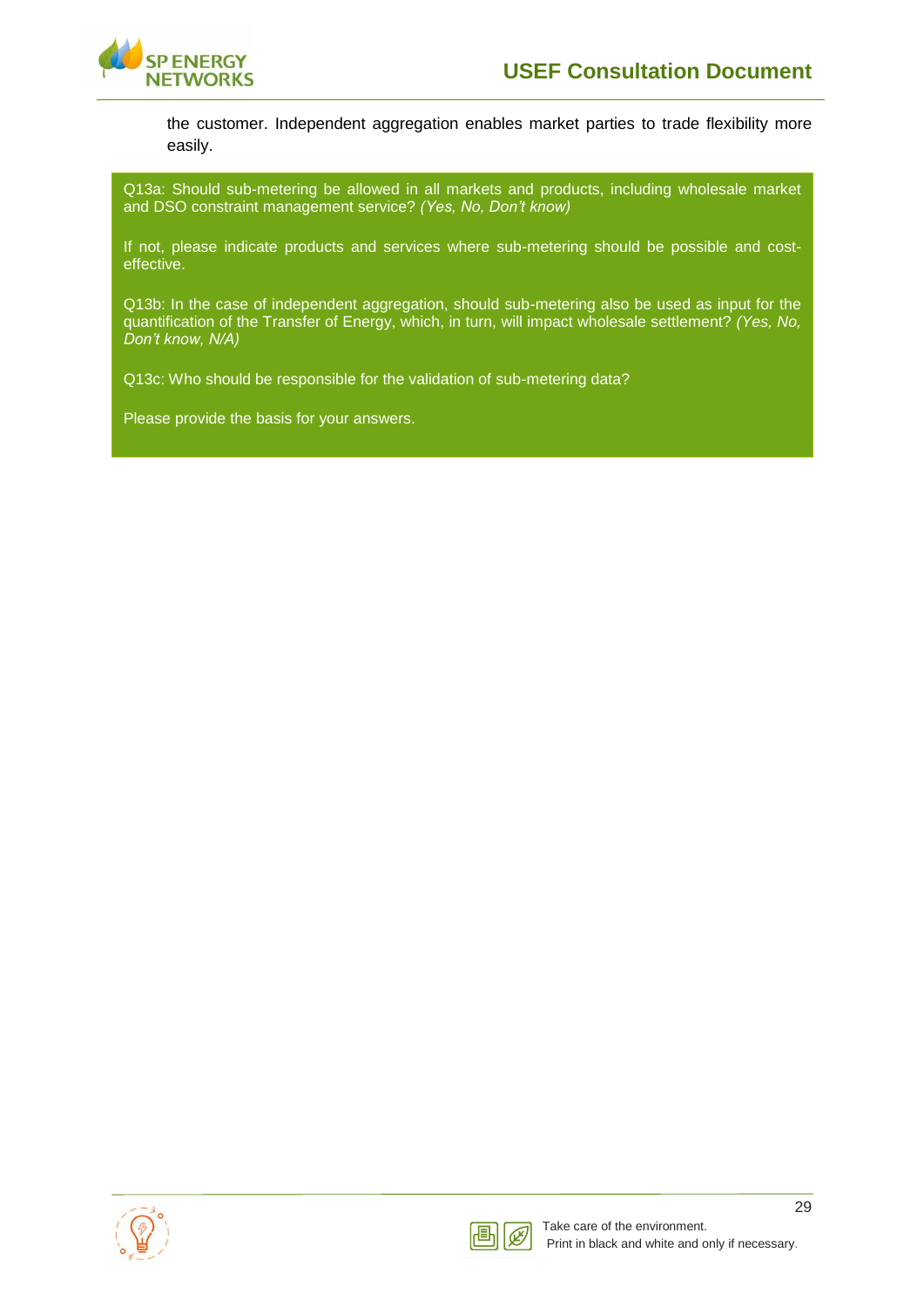

## <span id="page-32-0"></span>Q14 Privacy and cyber security - Congestion point publication

#### **Please refer to due diligence section 7.**

**Situation:** The UK data protection regime is set out in the Data Protection Act (DPA) 2018, along with the GDPR (which also forms part of UK law). It takes a flexible, risk-based approach which encourages organisations to consider and justify the use of data. Data protection is about ensuring people can trust organisations to use their data fairly and responsibly. Data protection and privacy is a key priority when considering information exchange for flexibility transactions and has been highlighted by many industry initiatives, such as by the ENA ON project in the development of the System Wide Resource Register.

**USEF recommends:** USEF recommends the use of a Common Reference (CR), which contains detailed information regarding congestion points, their associated connections and active aggregators in the electricity network. USEF envisages that this repository will facilitate consistency and transparency in the flexibility services processes and transactions. The CR provides a complete list of connection identifiers that can help resolve a specific congestion point. USEF considers that this information is vital for a well-functioning congestion management product; however, privacy may be a factor, especially where residential customers are involved, and it may be contingent on acquiring customer consent.

Q14a: Is the publication of congestion points using connection identifiers in line with GDPR requirements on security and privacy? *(Yes, No, Don't know)*

Q14b: If not, what alternative can be used to capture locational information of congestion points and their associated substations (postcodes, GPS coordinates, streets, etc.)?



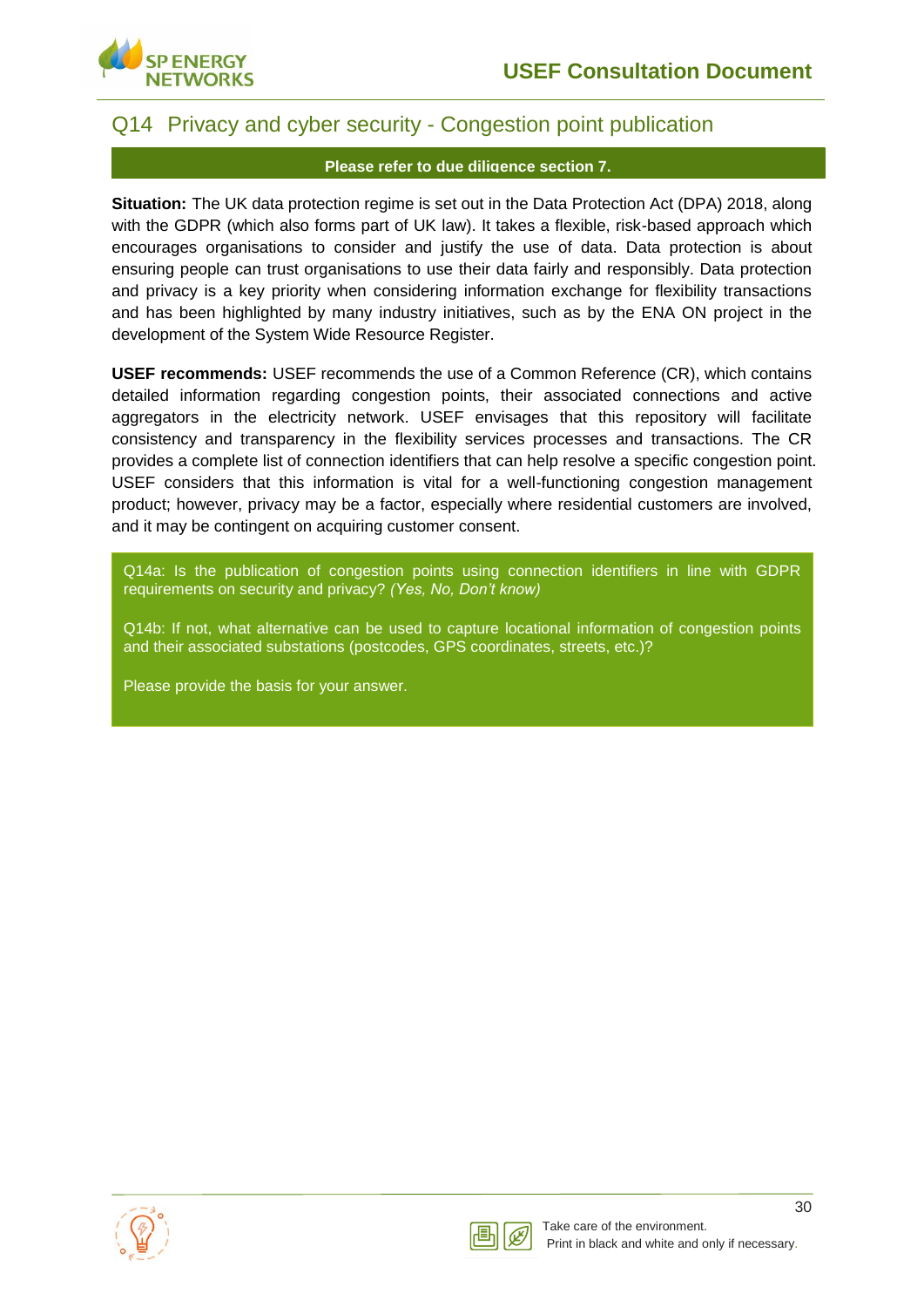

## <span id="page-33-0"></span>**5 Next Steps**

The consultation closes on 30 August 2019.

Please provide your response via email to [fusion@spenergynetworks.com.](mailto:fusion@spenergynetworks.com)

It is our intention to review your responses to this consultation and publish the insights of our analysis and processing of your feedback by the end of November 2019 on the [FUSION](https://www.spenergynetworks.co.uk/pages/fusion.aspx) webpage.



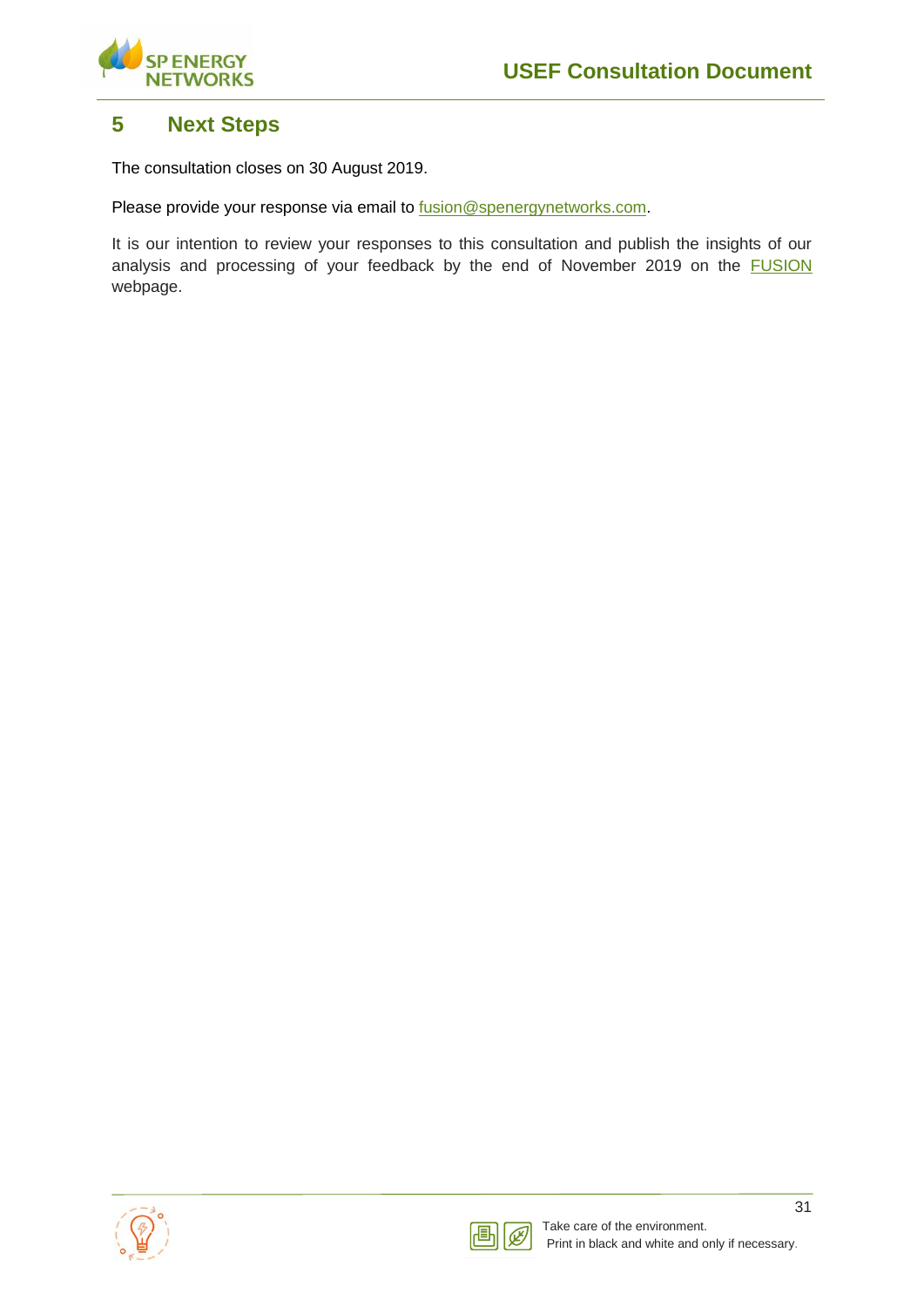

# <span id="page-34-0"></span>**Appendix A Glossary of Terms**

<span id="page-34-1"></span>

| <b>Abbreviation</b>                                       | <b>Definition</b>                                                                                                                                                                                                                                                                                                                                                   |
|-----------------------------------------------------------|---------------------------------------------------------------------------------------------------------------------------------------------------------------------------------------------------------------------------------------------------------------------------------------------------------------------------------------------------------------------|
| <b>Active Demand &amp; Supply</b><br>(ADS) <sup>1</sup>   | Energy consuming or producing devices that can be actively<br>controlled.                                                                                                                                                                                                                                                                                           |
| Aggregator <sup>1</sup>                                   | A service provider that contracts, monitors, aggregates,<br>dispatches and remunerates flexible assets at the customer<br>side.                                                                                                                                                                                                                                     |
| <b>Aggregator Implementation</b><br>Model $(AIM)^T$       | USEF term that describes the relation of the aggregator with<br>the supplier and the Balance Responsible Party (BRP). It<br>covers relevant aspects of aggregation implementation, such<br>as contractual arrangements, imbalance responsibility and<br>transfer of energy.                                                                                         |
| <b>Allocated volume</b>                                   | An energy volume physically injected or withdrawn from the<br>system and attributed to a Balance Responsible Party, for<br>the calculation of the imbalance associated with the Balance<br>Responsible Party.                                                                                                                                                       |
| <b>Allocation Responsible</b><br>Party (ARP) <sup>1</sup> | A party that establishes and communicates the actual<br>electricity volumes which are consumed and produced per<br>Imbalance Settlement Period (ISP) within a certain metering<br>area. In GB, this role is performed by the Balancing and<br>Settlement Code Company, ELEXON, for Imbalance<br>Settlement and the Balancing Mechanism.                             |
| <b>Balance Responsible Party</b><br>(BRP)                 | A market participant or its chosen representative who is<br>responsible for balancing electricity supply and demand of its<br>portfolio in each settlement period.                                                                                                                                                                                                  |
| <b>Balancing Mechanism (BM)</b>                           | A mechanism used by National Grid Electricity System<br>Operator (ESO), to balance electricity supply and demand<br>close to real time. It is used to balance supply and demand in<br>each half hour settlement period.                                                                                                                                             |
| <b>Balancing Mechanism Unit</b><br>(BMU)                  | Balancing Mechanism Units are the units used under the<br>Balancing and Settlement Code (BSC) to account for all<br>energy that flows on or off the Total System, which is the<br>System<br>each<br>Distribution<br>Transmission<br>and<br>System<br>combined. A BM Unit is the smallest grouping of equipment<br>that can be independently metered for Settlement. |
| <b>Balancing Service Provider</b><br>(BSP)                | A market participant who provides energy volumes to the<br>TSO for the purposes of balancing the total system. In GB,<br>this role is usually undertaken by aggregators, suppliers or<br>customers directly connected to the transmission network.                                                                                                                  |
| <b>Balancing Settlement Code</b><br>(BSC)                 | The Balancing and Settlement Code (BSC) is a legal<br>document which defines the rules and governance for the<br>balancing mechanism and imbalance settlement processes<br>of electricity in Great Britain. The BSC is administered by<br>ELEXON, the Balancing and Settlement Code Company.                                                                        |
| <b>Capacity Market (CM)</b>                               | A mechanism designed to increase security of electricity<br>supply by encouraging investment in reliable sources of<br>capacity.                                                                                                                                                                                                                                    |

 $\frac{1}{1}$ USEF terminology

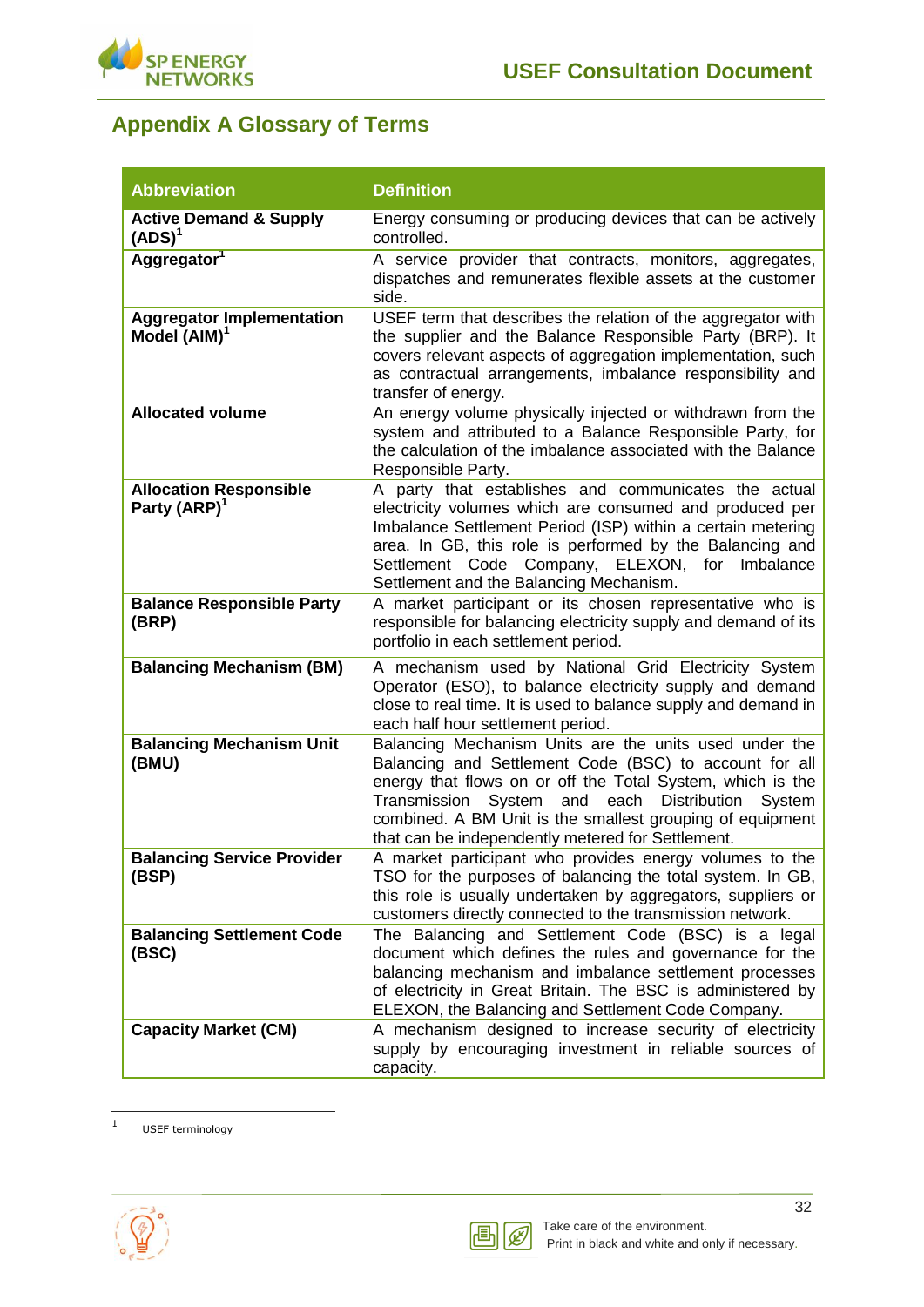

| <b>Capacity Service Provider</b><br>$(CSP)^1$                                   | A market participant in USEF that provides adequacy<br>services to either the TSO or the BRP. This term is not used<br>in GB although there are market parties that provide<br>adequacy services in the Capacity Market.                                                                                                                                                                          |
|---------------------------------------------------------------------------------|---------------------------------------------------------------------------------------------------------------------------------------------------------------------------------------------------------------------------------------------------------------------------------------------------------------------------------------------------------------------------------------------------|
| <b>Common Reference</b><br>Operator (CRO) <sup>1</sup>                          | In USEF, the CRO is responsible for operating the Common<br>Reference. USEF defines the Common Reference as a<br>repository which contains information about connections and<br>congestions points in the network.                                                                                                                                                                                |
| <b>Congestion Management<sup>1</sup></b>                                        | The<br>avoidance<br>of the<br>thermal<br>overload<br>of<br>system<br>components by reducing peak loads. The conventional<br>solution to thermal overload is grid reinforcement (e.g.<br>cables, transformers). Congestion management may defer or<br>even avoid the necessity of grid investments.                                                                                                |
| <b>Constraint Management</b><br>Service Provider (CMSP) <sup>1</sup>            | A provider of constraint management services to a DSO or<br>the TSO. This is a USEF role and is not currently used in GB.                                                                                                                                                                                                                                                                         |
| <b>Data Transfer Service (DTS)</b>                                              | A regulated centralised communications service which uses<br>common set of industry requirements to facilitate business-<br>critical processes, such as settlement, change of supplier<br>and metering. In DTS, only information about domestic<br>customers is exchanged.                                                                                                                        |
| <b>Demand Turn Up (DTU)</b>                                                     | A National Grid ESO Restoration Reserve service which has<br>been discontinued. This service requires large energy users<br>and generators to either increase demand or reduce<br>generation at times of high renewable output and low<br>national demand.                                                                                                                                        |
| <b>Demand-Side Flexibility</b><br>(DSF)                                         | According to USEF, DSF is flexibility at the customer side,<br>which includes flexible load, generation and on-site storage.<br>DSF is provided "behind-the meter" or "behind<br>the<br>connection". National Grid's DSF definition encompasses the<br>same elements as USEF, however, it also includes storage<br>and generation "for export". This report uses DSF as per<br>USEF's definition. |
| <b>Demand-Side Response</b><br>(DSR)                                            | The change in electricity demand in response to a signal,<br>through load shifting, on-site generation and/or use of<br>storage.                                                                                                                                                                                                                                                                  |
| <b>Distributed Energy</b><br><b>Resources (DER)</b>                             | Small scale power generation technologies (typically in the<br>range of up to 10MW and including electric energy storage<br>facilities) and larger end-use electricity consumers (e.g.<br>industrial and commercial) with the ability to flex their<br>demand (i.e. demand-side response) that are directly<br>connected to the electricity distribution network.                                 |
| <b>Distribution and Connection</b><br><b>Use of System Agreement</b><br>(DCUSA) | licensed<br>multi-party<br>contract<br>between<br>electricity<br>The<br>distributors, suppliers and generators in GB concerned with<br>the use of the electricity distribution system.                                                                                                                                                                                                            |
| <b>Distribution Network</b><br><b>Operator (DNO)</b>                            | Company licensed to distribute electricity in GB.                                                                                                                                                                                                                                                                                                                                                 |



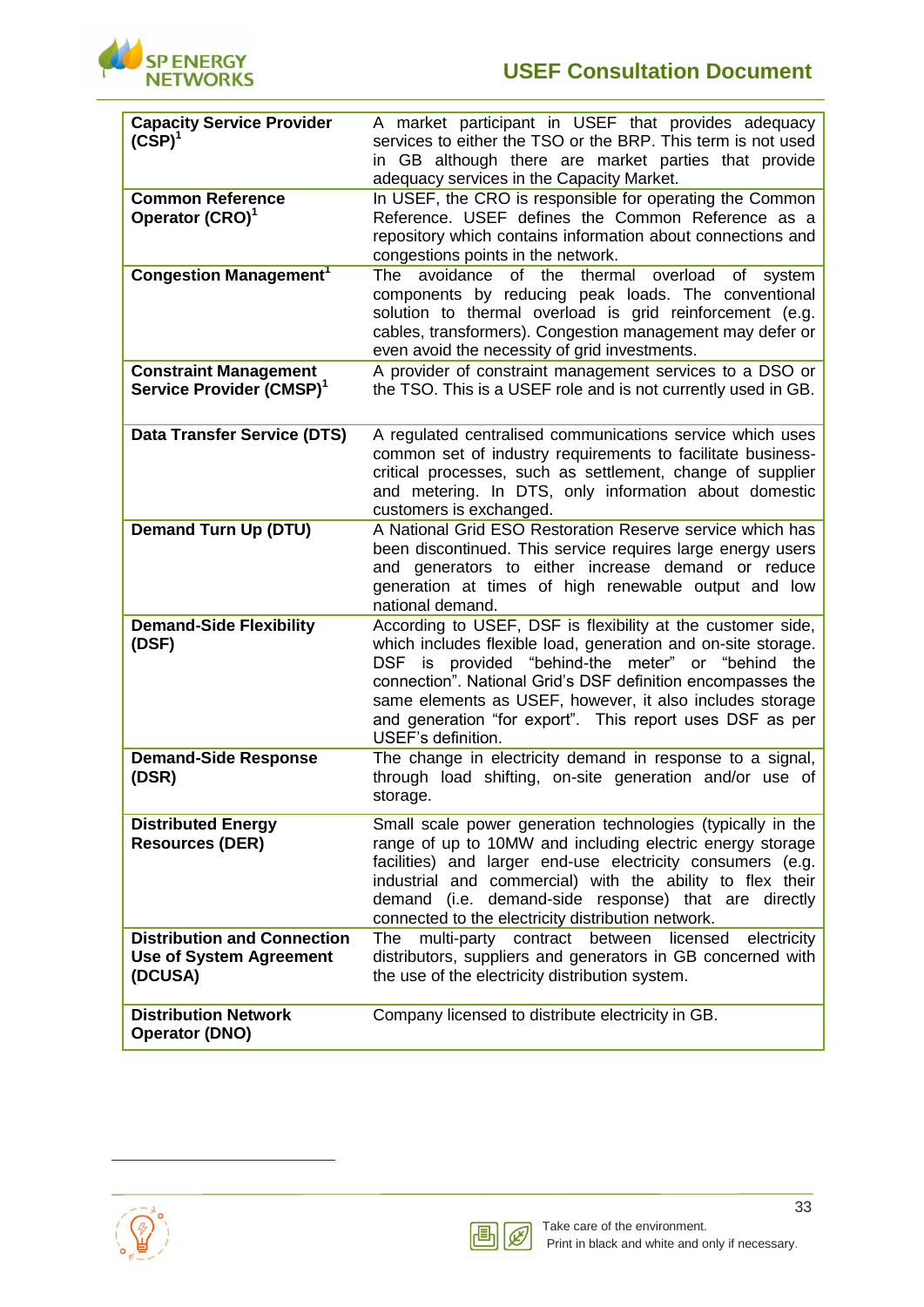

| <b>Distribution System</b><br><b>Operator (DSO)</b>                                                       | As defined in DIRECTIVE 2009/72/EC: A natural or legal<br>entity responsible for operating, ensuring the maintenance of<br>and, if necessary, developing the distribution system in a<br>given area and, where applicable, its interconnections with<br>other systems and for ensuring the long-term ability of the<br>system to meet reasonable demands for the distribution of<br>electricity.                           |
|-----------------------------------------------------------------------------------------------------------|----------------------------------------------------------------------------------------------------------------------------------------------------------------------------------------------------------------------------------------------------------------------------------------------------------------------------------------------------------------------------------------------------------------------------|
| <b>Distribution Use of System</b><br>(DUoS) Charges                                                       | Charges levied by distribution network operators on users to<br>recover the cost of operating and maintaining the distribution<br>network.                                                                                                                                                                                                                                                                                 |
| <b>Energy Contract Volume</b>                                                                             | A contract between two BSC Parties stating who is<br>buying/selling the electricity and the volume of electricity<br>being traded.                                                                                                                                                                                                                                                                                         |
| <b>Energy Contract Volume</b><br><b>Notification Agent (ECVNA)</b>                                        | A person authorised by a BSC Trading Party to submit an<br>Energy Contract Volume Notification on behalf of the Trading<br>Party.                                                                                                                                                                                                                                                                                          |
| <b>Energy Networks</b><br><b>Association (ENA)</b>                                                        | The industry association for operators of gas and electricity<br>transmission and distribution networks in the UK and Ireland.                                                                                                                                                                                                                                                                                             |
| <b>Energy Service Company</b><br>(ESCo)                                                                   | A company that offers auxiliary energy-related services to<br>Prosumers.                                                                                                                                                                                                                                                                                                                                                   |
| <b>Enhanced Frequency</b><br><b>Response (EFR)</b>                                                        | National Grid ESO dynamic balancing service, where the<br>active power changes proportionally in response to changes<br>in system frequency. This service aims to improve the<br>management of system frequency pre-fault to maintain<br>system frequency closer to 50Hz.                                                                                                                                                  |
| <b>European Network of</b><br><b>Transmission System</b><br><b>Operators for Electricity</b><br>(ENTSO-E) | European network of TSOs that represents 43 electricity<br>TSOs from 36 countries across Europe, with a shared<br>objective of both setting up the internal energy market and<br>ensuring its optimal functioning, as well as of supporting the<br>European energy and climate agenda.                                                                                                                                     |
| <b>Explicit Demand-Side</b><br><b>Flexibility (DSF)</b>                                                   | Committed, dispatchable flexibility that can be traded on<br>different energy markets (wholesale, balancing, system<br>support and reserves markets).                                                                                                                                                                                                                                                                      |
| <b>Fast Reserve (FR)</b>                                                                                  | National Grid ESO balancing service. This service provides<br>rapid and reliable delivery of active power through an<br>output from generation or a<br>reduction<br>increased<br>- in<br>consumption from demand sources, following electronic<br>dispatch instructions from National Grid.                                                                                                                                |
| <b>Final Physical Notification</b><br>(FPN)                                                               | The level of import or export that a BSC party expects to<br>import or export from the Balancing Mechanism Unit in a<br>settlement period, in the absence of any Balancing<br>Mechanism acceptances from the system operator.                                                                                                                                                                                              |
| <b>Firm Frequency Response</b><br>(FFR)                                                                   | National Grid ESO balancing service. FFR is the firm<br>provision of dynamic or static response to changes in<br>frequency. FFR providers supply a certain amount of power<br>or demand reduction when large frequency variations occur<br>in the system.<br>Dynamic FFR is used to manage ongoing frequency<br>variations.<br>Static FFR is used to address large variations of frequency,<br>usually loss of generation. |

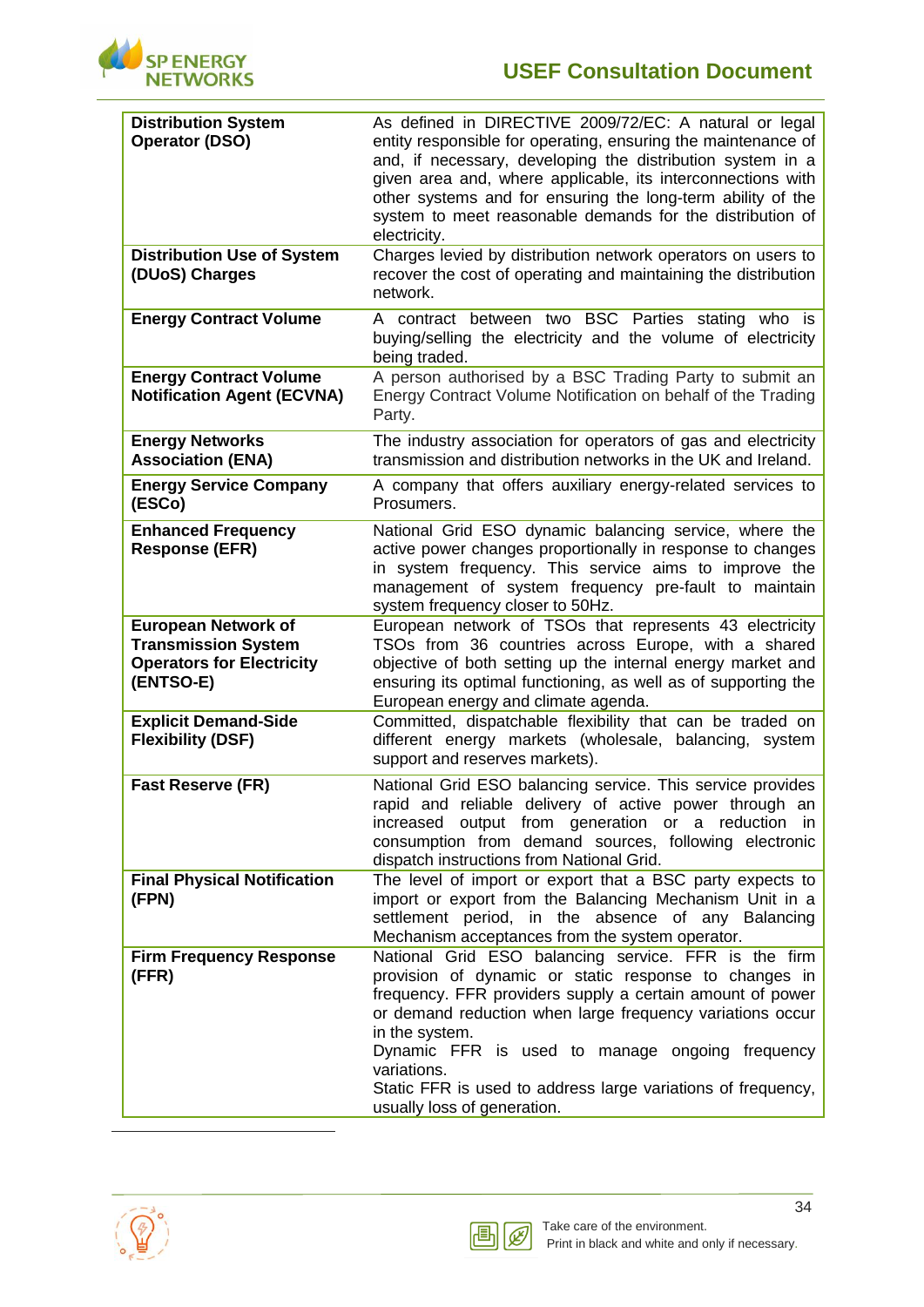

| <b>Flexibility Service Provider</b><br>$(FSP)^1$     | Market participant offering services using flexible resources.<br>In USEF this is either a BSP, BRP, CMSP or any<br>combination of these three roles.                                                                                                                                                                                                                |
|------------------------------------------------------|----------------------------------------------------------------------------------------------------------------------------------------------------------------------------------------------------------------------------------------------------------------------------------------------------------------------------------------------------------------------|
| <b>Flexibility Value Chain (FVC)</b>                 | The potential of demand-side flexibility to create value to<br>multiple participants through several markets and in the form<br>of different products and services.                                                                                                                                                                                                  |
| <b>Flexibility</b>                                   | Ability of an asset or a site to purposely deviate from a<br>planned or normal generation or consumption pattern.                                                                                                                                                                                                                                                    |
| <b>Flexilibility Requesting Party</b><br>(FRP)       | Market participant who buys flexibility from a flexibility service<br>provider either directly or through exchange / market<br>platform.                                                                                                                                                                                                                             |
| <b>Frequency Containment</b><br><b>Reserve (FCR)</b> | Active power reserves available to contain system frequency<br>after the occurrence of an imbalance. FCR balancing service<br>is the first line of defence against frequency deviations in the<br>grid. Primary reserves respond rapidly (within seconds) and<br>aim to maintain the grid frequency at 50 Hz in Europe.                                              |
| <b>Frequency Restoration</b><br><b>Reserve (FRR)</b> | According to EU Electricity Market Glossary: Active power<br>reserves available to restore system frequency to the<br>nominal frequency and to restore power balance to the<br>scheduled value. There are 2 types of FRR: Automatic FRR<br>(aFRR) and Manual FRR (mFRR).                                                                                             |
| <b>Grid Supply Point (GSP)</b>                       | A system's connection point at which the transmission<br>system is connected to a distribution system.                                                                                                                                                                                                                                                               |
| <b>Imbalance Settlement Period</b><br>(ISP)          | The time unit for which imbalance of the balance responsible<br>parties is calculated. Each ISP normally lasts 15, 30 or 60<br>minutes. In GB, the term Settlement Period is used and lasts<br>30 minutes.                                                                                                                                                           |
| <b>Implicit Demand-Side</b><br><b>Flexibility</b>    | Situation when consumers/generators react to pricing signals<br>by increasing or decreasing demand/generation in response<br>to pricing signals. Customers can choose to be exposed to<br>time varying electricity prices or time varying network grid<br>tariffs that reflect the value and cost of electricity and/or<br>transportation in different time periods. |
| Independent aggregation <sup>1</sup>                 | Situation where a customer has an agreement with an<br>aggregator to dispatch and market (parts of) its flexibility,<br>whereas this aggregator operates without the consent from<br>or a contract with the electricity supplier of the customer.                                                                                                                    |
| <b>Independent Aggregator</b>                        | A market party who performs the role of Aggregator and is<br>not affiliated to a supplier or any other market participant.                                                                                                                                                                                                                                           |
| <b>Initial Physical Notification</b><br>(IPN)        | The initial notification made by (or on behalf of) a BSC party,<br>in respect of a Settlement Period and a BM Unit, to the ESO<br>under the Grid Code, as to the expected level of export or<br>import at the Transmission System Boundary, in the absence<br>of any Bid-Offer acceptances at all times during that<br>Settlement Period.                            |
| Meter Data Company (MDC) <sup>1</sup>                | A USEF role designating a company responsible for the<br>acquisition and validation of meter data, to facilitate the<br>flexibility and balancing settlement processes by making<br>accurate and valid data available to market agents.                                                                                                                              |

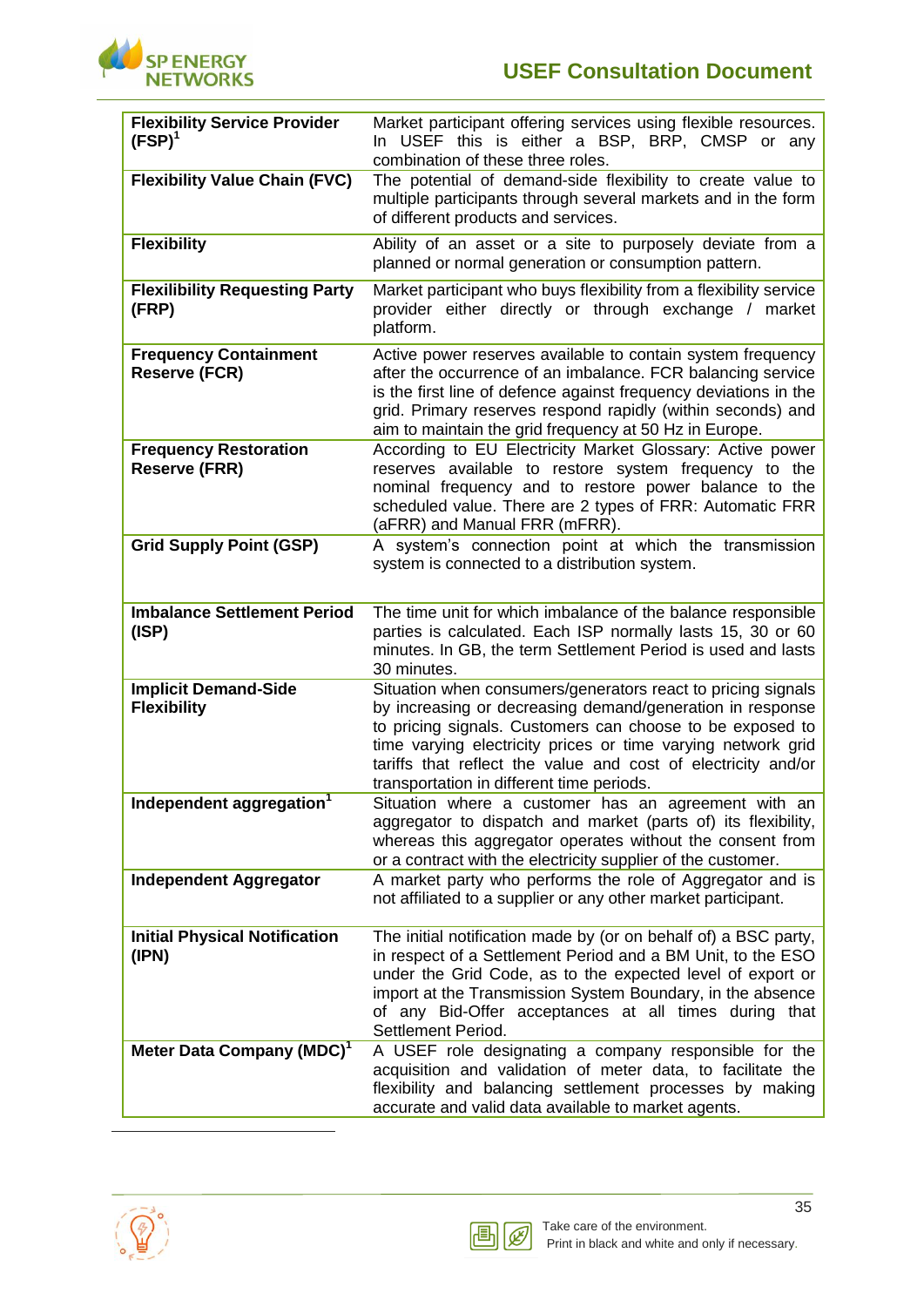

| <b>Metering System Identifier</b><br>(MSID)          | Identifier associated with each metering point in the<br>distribution system.                                                                                                                                                                                                                                                                                                                                     |
|------------------------------------------------------|-------------------------------------------------------------------------------------------------------------------------------------------------------------------------------------------------------------------------------------------------------------------------------------------------------------------------------------------------------------------------------------------------------------------|
| Producer <sup>1</sup>                                | Role responsible for feeding energy into the grid under<br>certain requirements and for facilitating the security of energy<br>supply.                                                                                                                                                                                                                                                                            |
| Prosumer <sup>1</sup>                                | This role refers to end-users who only consume energy, end-<br>users who both consume and produce energy, as well as<br>end-users that only generate (including on-site storage).                                                                                                                                                                                                                                 |
| <b>Replacement Reserve (RR)</b>                      | to European Network Code, Replacement<br>According<br>Reserve means the active power reserves available to<br>restore or support the required level of frequency restoration<br>reserve (FRR) to be prepared for additional system<br>imbalances, including generation reserves.                                                                                                                                  |
| <b>Short Term Operating</b><br><b>Reserve (STOR)</b> | National Grid ESO balancing service that provides additional<br>power to National grid when demand on the Transmission<br>Network is greater than forecast or there is unforeseen<br>generation unavailability                                                                                                                                                                                                    |
| <b>Supplier</b>                                      | The role of the Supplier is to source and supply energy to<br>end-users, to manage (hedge) delivery and imbalance risks,<br>and to invoice its customers for energy.                                                                                                                                                                                                                                              |
| <b>Supplier Volume Allocation</b><br>(SVA)           | The determination of quantities of active energy to be taken<br>into account for the purposes of settlement in respect of<br>supplier BM Units.                                                                                                                                                                                                                                                                   |
| <b>TERRE</b>                                         | Trans European Replacement Reserves Exchange (TERRE)<br>is the European implementation project for exchanging<br>replacement reserves in line with the European Guideline on<br>Electricity Balancing. The aim of TERRE is to build the<br>Replacement Reserves (RR) Platform and set up the<br>European RR balancing energy market in order to create a<br>harmonised playing field for the Market Participants. |
| Time-of-Use (ToU) Tariff                             | An implicit demand side flexibility mechanism in which<br>electricity tariffs vary with the time of usage, reflecting the<br>time-varying nature of electricity costs.                                                                                                                                                                                                                                            |
| Trader <sup>1</sup>                                  | A market party that buys energy from market parties and re-<br>sells to other market parties on the wholesale market, either<br>directly on a bilateral basis (over the counter) or via an<br>energy exchange (day-ahead, intraday).                                                                                                                                                                              |
| Transfer of Energy (ToE) <sup>1</sup>                | USEF term for a wholesale electricity transaction between<br>the Supplier and the Aggregator, triggered by a Demand<br>Response activation by the Aggregator on the retail side,<br>restoring the energy balance of both the Aggregator and the<br>Supplier (and their BRPs).                                                                                                                                     |



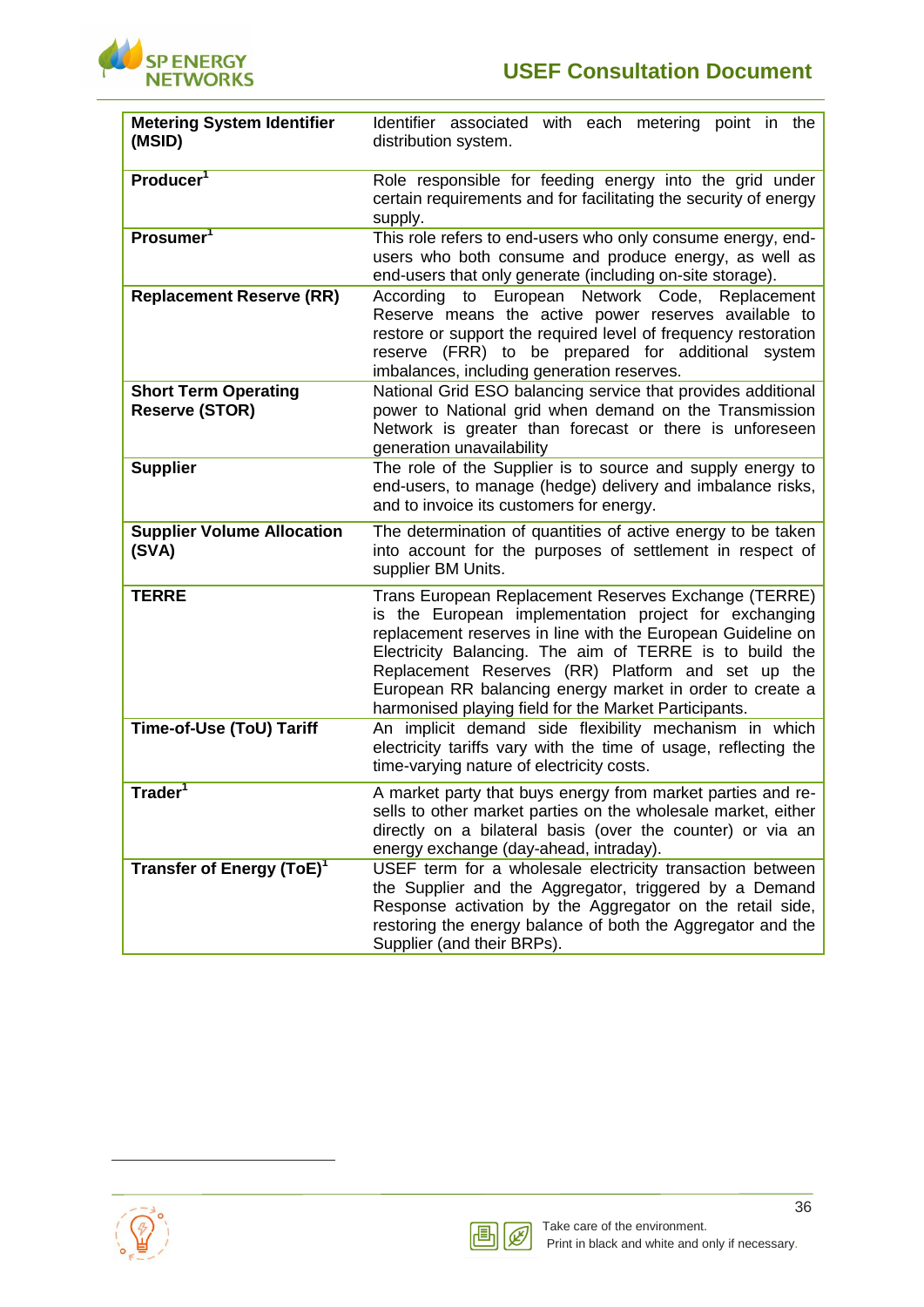

| <b>Transmission System</b><br><b>Operator (TSO)</b> | A physical or legal entity responsible for operating, ensuring<br>the maintenance of and, if necessary, developing the<br>transmission system in a given area and, where applicable,<br>its interconnections with other systems, and for ensuring the<br>long-term ability of the system to meet reasonable demands<br>for the transmission of electricity. |
|-----------------------------------------------------|-------------------------------------------------------------------------------------------------------------------------------------------------------------------------------------------------------------------------------------------------------------------------------------------------------------------------------------------------------------|
|                                                     | In GB, the party responsible for the system balance and<br>operability is the Electricity System Operator (ESO), National<br>Grid ESO. Separate parties, the electricity Transmission<br>Owners (TOs), are responsible for investing, building and<br>maintaining their<br>transmission<br>electricity<br>network.                                          |
|                                                     | This report uses the term TSO when referring to USEF<br>processes and the term ESO when referring to GB<br>processes.                                                                                                                                                                                                                                       |
| <b>Virtual Lead Party (VLP)</b>                     | BSC party that only participates in settlement by offering<br>balancing energy. The VLPs are aggregators of Supplier<br>Volume Allocation (SVA) registered units for the sole<br>purpose of participating in the provision of balancing services<br>and are not subject to the same charges and obligations as<br>existing BSC Parties.                     |
| <b>Virtual Power Plant (VPP)</b>                    | The combination of various small size distributed generating<br>units to form a "single virtual generating unit" that can act as<br>a conventional generating unit and is capable of being visible<br>or manageable on an individual basis.                                                                                                                 |

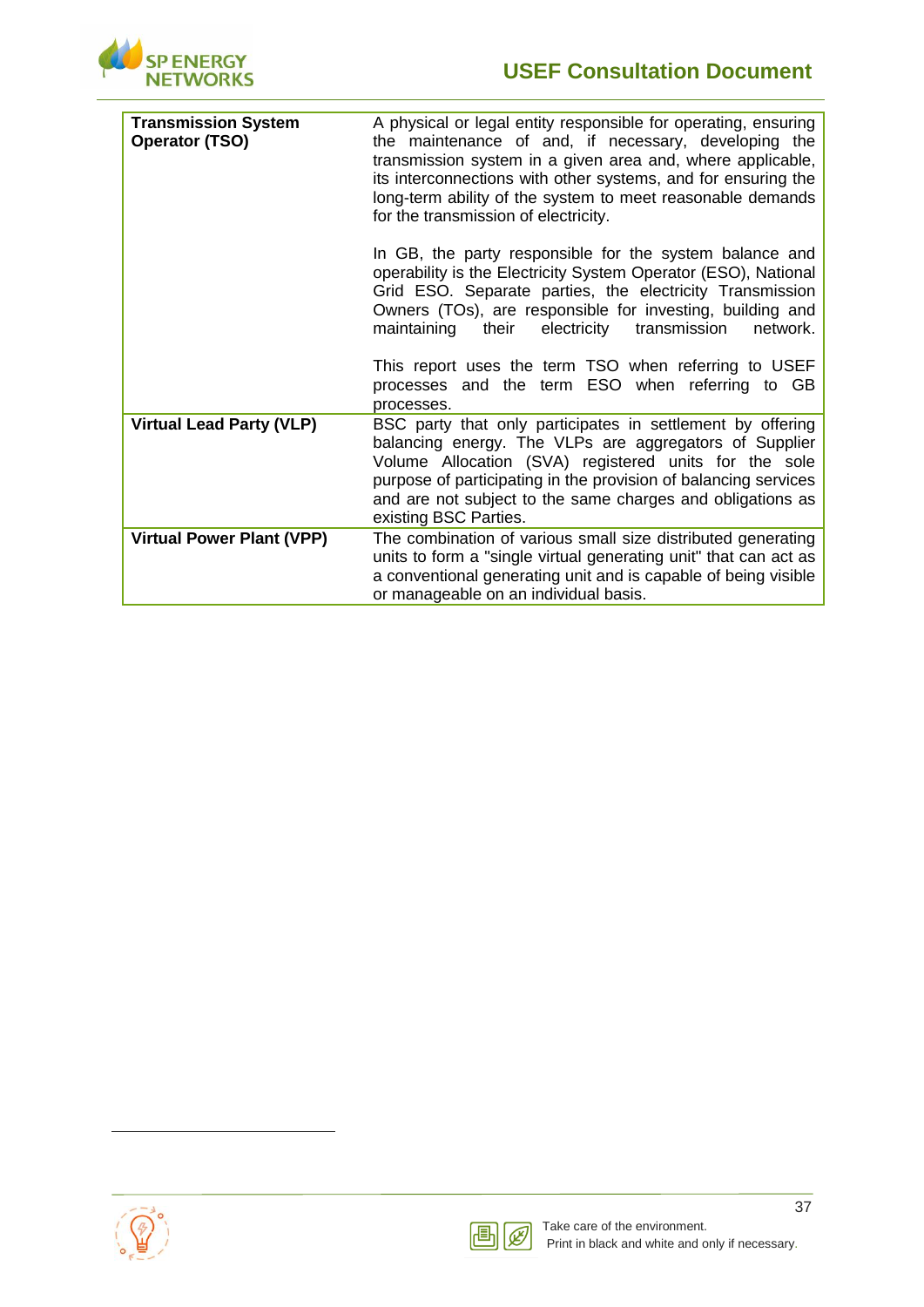

## <span id="page-40-0"></span>**Appendix B: Mapping of USEF, GB roles and Future Worlds actors**

The fit analysis has identified three categories, when mapping USEF roles against GB roles and Future Worlds actors:

- 1. Roles that exist in all the arrangements but with slightly different responsibilities or names
- 2. Roles with exact match
- 3. Roles that are exclusive to USEF and/or GB and/or Future Worlds.

The outcomes of the fit analysis are outlined in **paragraph 4, section 3.3** of the [Consultation](https://www.spenergynetworks.co.uk/userfiles/file/SPEN_Fusion_Consultation_Document.pdf)  [Document.](https://www.spenergynetworks.co.uk/userfiles/file/SPEN_Fusion_Consultation_Document.pdf)

We provide below a brief summary of the roles with similar, but not exactly the same, responsibilities, as well as a brief summary of the roles/actors that are exclusive to USEF, GB or ENA ON Future Worlds. Further details can be found in section 3 of the due diligence document.

#### **Exclusive USEF Roles:**

USEF identifies a specific role for providing constraint management services to networks, **the Constraint Management Service Provider (CMSP)**. The CMSP in USEF takes on specific responsibilities in communicating and coordinating flexibility to manage constraints with the TSO and DSOs, to ensure efficient dispatch and to maintain the safety and reliability of the networks. The role of the CMSP could be undertaken by several existing entities or ENA ON actors, such as aggregators and Distributed Energy Resources (DER).

USEF defines the role of the **Common Reference Operator (CRO)**, which operates a repository containing information about connections and congestion points in the electricity network. The CRO role facilitates informed decision making for flexibility sellers and buyers, as well as creating a level playing field for all market participants by ensuring the availability of transparent and consistent information. In GB, the role of the CRO could be performed by a new or existing entity, including one of the ENA ON actors.

#### **Exclusive ENA ON Actors:**

The Future Worlds use the concept of **Local Energy Systems (LES),** which utilise peer-topeer trading and local energy markets to the benefit of their participants (e.g. communities, companies, individuals). Although peer-to-peer trading is not in the scope of USEF, USEF recognises that energy communities are becoming increasingly popular and that the scope of Flexibility Value Chain, as defined by USEF, can be further extended to define the type of energy and flexibility services that LES can offer. Also, USEF has published a paper on citizen energy communities, explaining possible services and the relation of these communities to roles such as Energy Supplier, BRP and Aggregator.

The role of **the Local Market Operator** is associated with the operation and the creation of flexibility platforms. USEF does not provide detailed guidance for operators of flexibility platforms. As such, the role of the Local Market Operator is not set out in USEF arrangements, but it could exist under the USEF framework design.



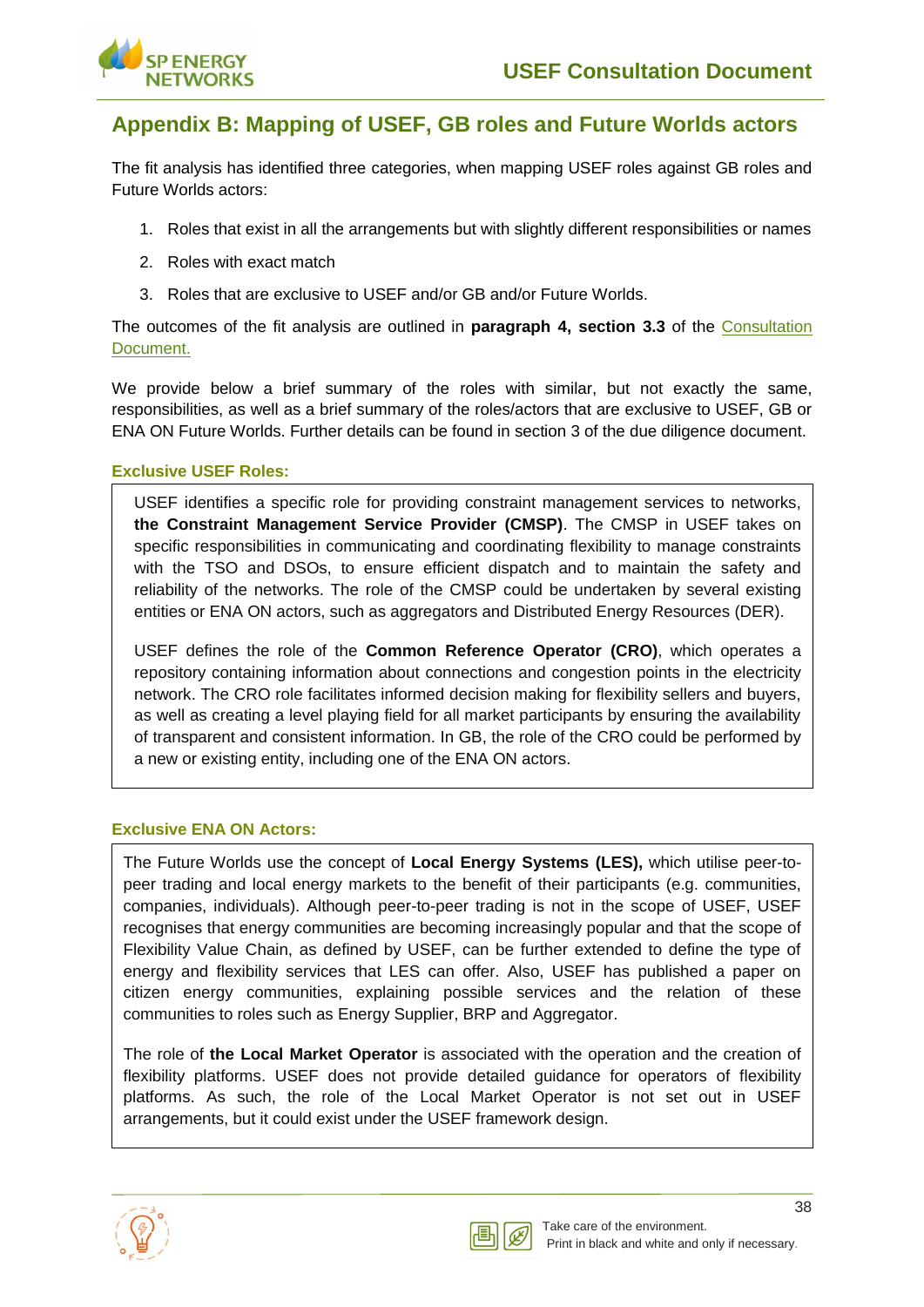

**Clarification of roles that exist in all the arrangements, with slightly different responsibilities or names:**

#### **Aggregator - USEF**

USEF defines the role of the Aggregator as a service provider that contracts, monitors, aggregates, dispatches and remunerates flexible assets at the customer side. USEF positions the Aggregator role on the retail side. For example, if an aggregator business provides balancing services, it combines the role of Aggregator with the role of the Balancing Service Provider (BSP). According to USEF, all market parties (or actors) can undertake the role of the Aggregator. USEF also defines some responsibilities for the Aggregator, currently not included in GB, involving information exchange requirements as well as interactions with other flexibility market parties.

#### **Virtual Lead Party - GB Current arrangements**

In a recent development, independent aggregators will be able to access the GB Balancing Mechanism as Virtual Lead Parties (VLP) which is a distinct new type of Balancing Settlement Code (BSC) party that only participates in settlement by offering balancing energy. The VLPs are aggregators of Supplier Volume Allocation (SVA) registered units for the sole purpose of participating in the provision of balancing services and are not subject to the same charges and obligations as existing BSC Parties. A VLP is a new type of market participant that combines the role of USEF's Aggregator with other roles (i.e. Balancing Service Provider).

#### **Aggregator – ENA ON**

An aggregator in the ON Future Worlds is a company who acts as an intermediary between active parties such as Distributed Energy Resources and active Customers who can offer flexibility services, and system operators who wish to obtain such services for efficient management of networks.

**Clarification:** Where an aggregator (as defined by the ENA ON) provides flexibility services to the ESO then the aggregator actor combines the USEF roles of Aggregator (i.e. aggregating flexibility at customer side) and Balancing Service Provider (i.e. providing a balancing service to the ESO). Additional differences between the USEF role and the ENA ON actor lie in the responsibilities of the Aggregators, in how broadly they can aggregate and sell flexibility as well as in the interactions with the prosumers and system operators.



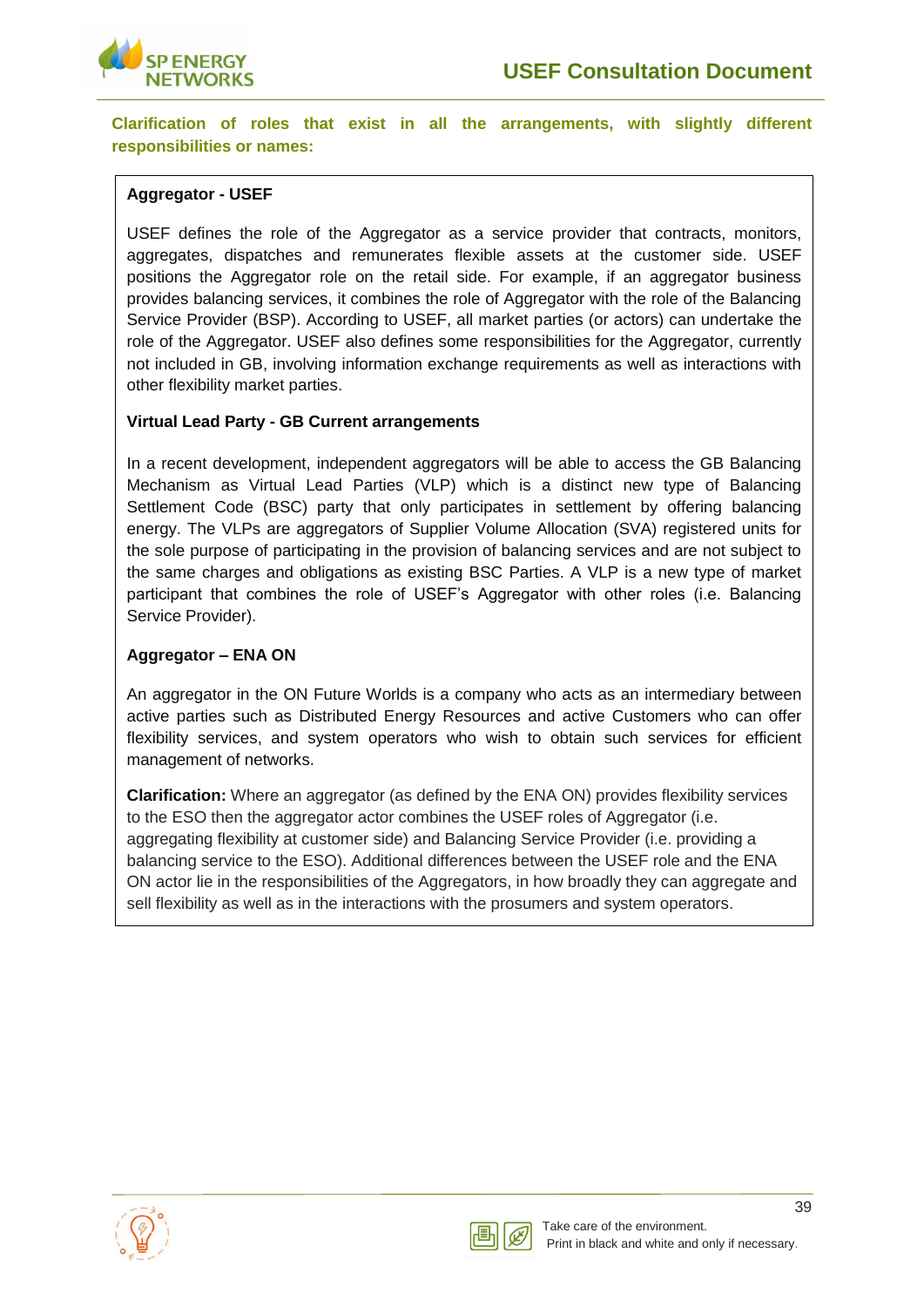

#### **Meter Data Company (MDC)- USEF**

The MDC is responsible for the acquisition and validation of meter data. Its role is to facilitate the flexibility and balancing settlement processes by making accurate and valid data available to market agents.

#### **Data Communication Company (DCC) - GB Current arrangements**

The DCC establishes and manages the smart metering data and communications infrastructure.

#### **Data Communication Company (DCC) - ENA ON**

The DCC is a party responsible for establishing and managing the data and communications network that connects smart meters to the business systems of energy suppliers, network operators and other authorised service users of the network.

**Clarification:** In GB, there are several entities that are involved in data acquisition, sharing and management. For example, the DCC manages smart meter data and communication infrastructure, focusing on the domestic users of smart meters, however it does not communicate and share data with the ESO, nor does it validate data. The Data aggregator, Data collector and DSR administrator all have a role to play in the data validation, information exchange and settlement processes, which are carried out by ELEXON.

USEF introduces a single entity that performs the meter data company role and interacts with all the market participants, which facilitates standardisation and transparency, and overall more efficient solution. This approach aligns with the Open Networks project's view on the future responsibilities of the DCC.



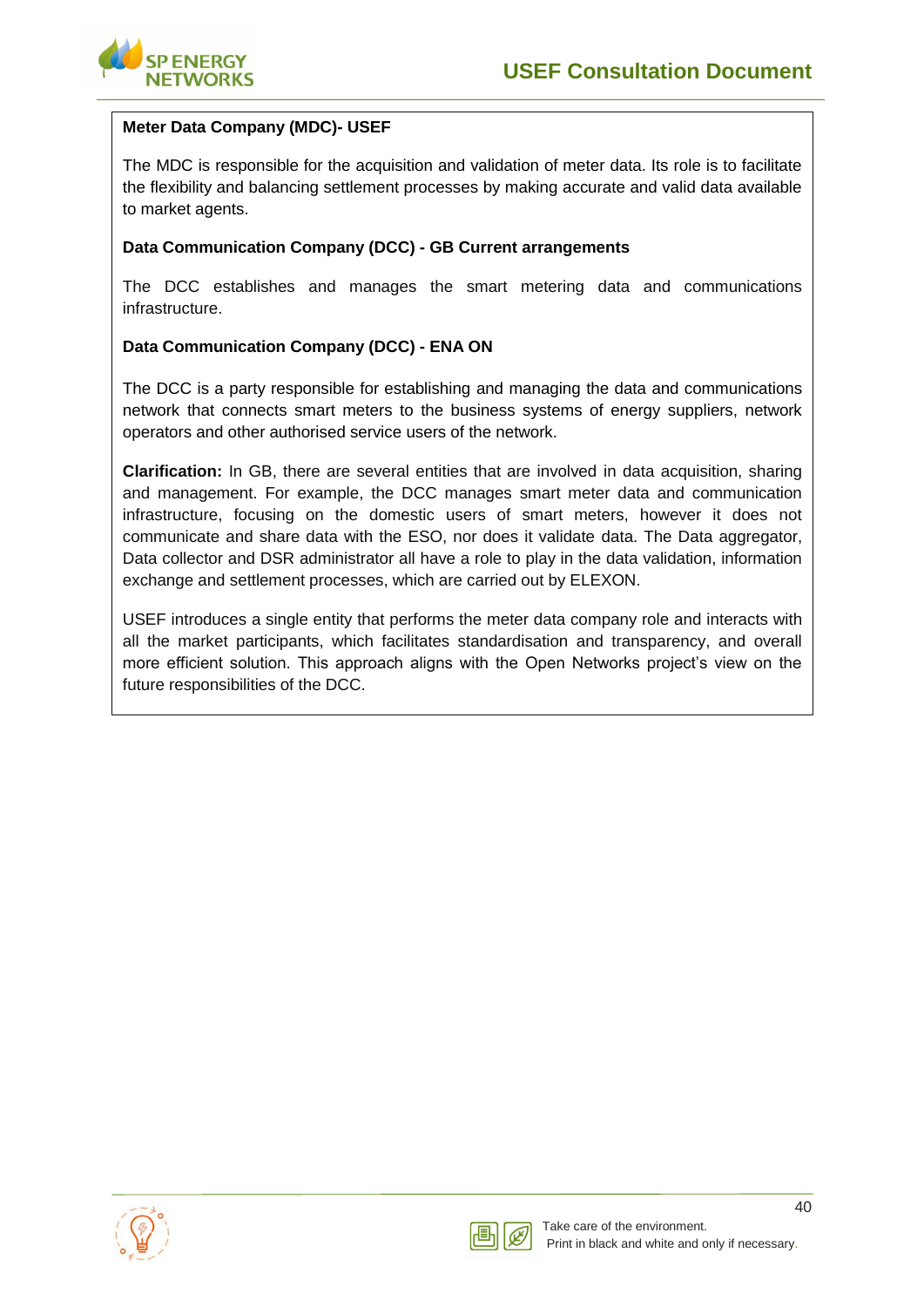

#### **Allocation Responsible Party (ARP) - USEF**

The ARP's role involves establishing and communicating the actual electricity volumes that are consumed and produced per Settlement Period within a certain metering area. In USEF this role is responsible for the settlement of all processes, including flexibility transactions.

#### **ELEXON - GB Current arrangements**

The GB Balancing and Settlement Code Company, ELEXON, is responsible for allocating electricity volumes during the settlement processes (ARP in USEF) for wholesale energy and for the Balancing Mechanism. National Grid ESO is responsible for the settlement and payment of non-BM balancing services. DNOs are responsible for settlement of the flexibility services they procure.

#### **Settlement Agent - ENA ON**

A Settlement Agent is responsible for managing the settlement of payments to and from flexibility service providers. The Settlement Agent collects, validates, processes and aggregates metered data from service providers (generation and demand-based services); sets up and maintains the systems that collect, securely store, and securely transmit the data necessary for settlement process; manages the settlement of payments by flexibility service providers; calculates payments and charges; and invoices and collects payments due.

**Clarification:** The "Future Worlds" role of the Settlement Agent is similar to the USEF ARP role. The main difference is that USEF assigns part of the responsibilities of the Settlement Agent to the Meter Data Company, such as the collection of meter data as well as the setup and maintenance of systems that securely collect, store and transmit the data required for the settlement process.



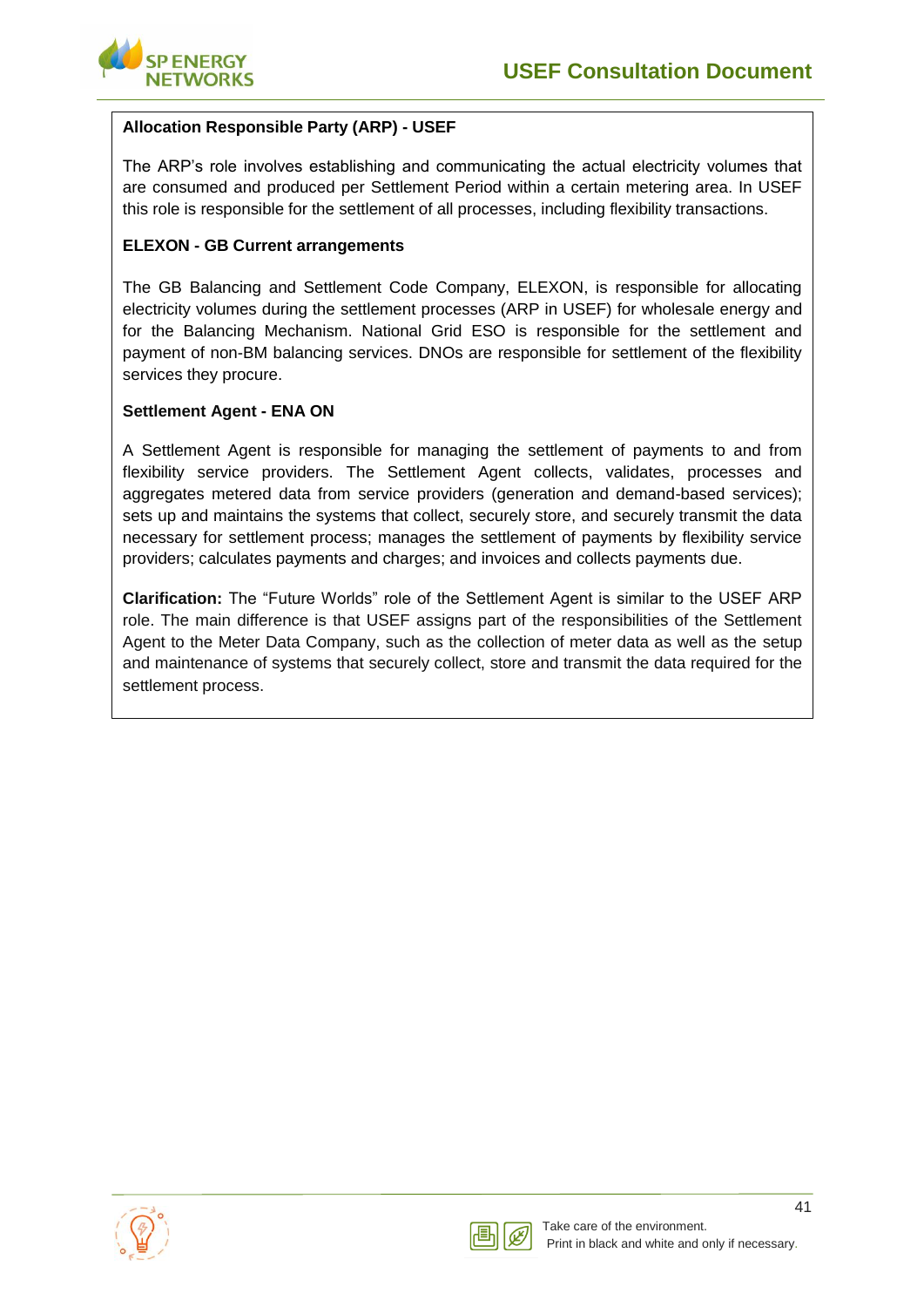

## <span id="page-44-0"></span>**Appendix C: USEF Aggregator Implementation Models**

As the GB energy system evolves, with traditional roles changing and new roles emerging, the role of commercial aggregators also evolves. USEF has developed seven possible market models for the Aggregator role, referred to as Aggregator Implementation Models (AIMs), which set out the Aggregator's relation to the Supplier and the Balance Responsible Party (BRP) in organising balance responsibility, transfer of energy and information exchange.

USEF has developed the AIMs to answer the following questions:

- Are the roles of the Supplier and Aggregator combined in a single market party?
- Does the Aggregator need to assign its own Balance Responsible Party (BRP) for its portfolio?
- Does the Aggregator need a contract with the Supplier?
- Do we need a Transfer of Energy to correct the open position of the Supplier? If so, how is energy transferred?

The figure below gives a two by two classification scheme on the 2nd and 3rd question and further differentiate by the 4th question. The only model where the roles are combined in a single party is the integrated model. In all other models the roles are performed by different market parties. The integrated model is considered to be a contractual model because when the roles are combined operational agreements between the roles are also required.



*Figure 3: USEF Aggregator Model Classification scheme*

USEFs 7 AIMs are described as follows:



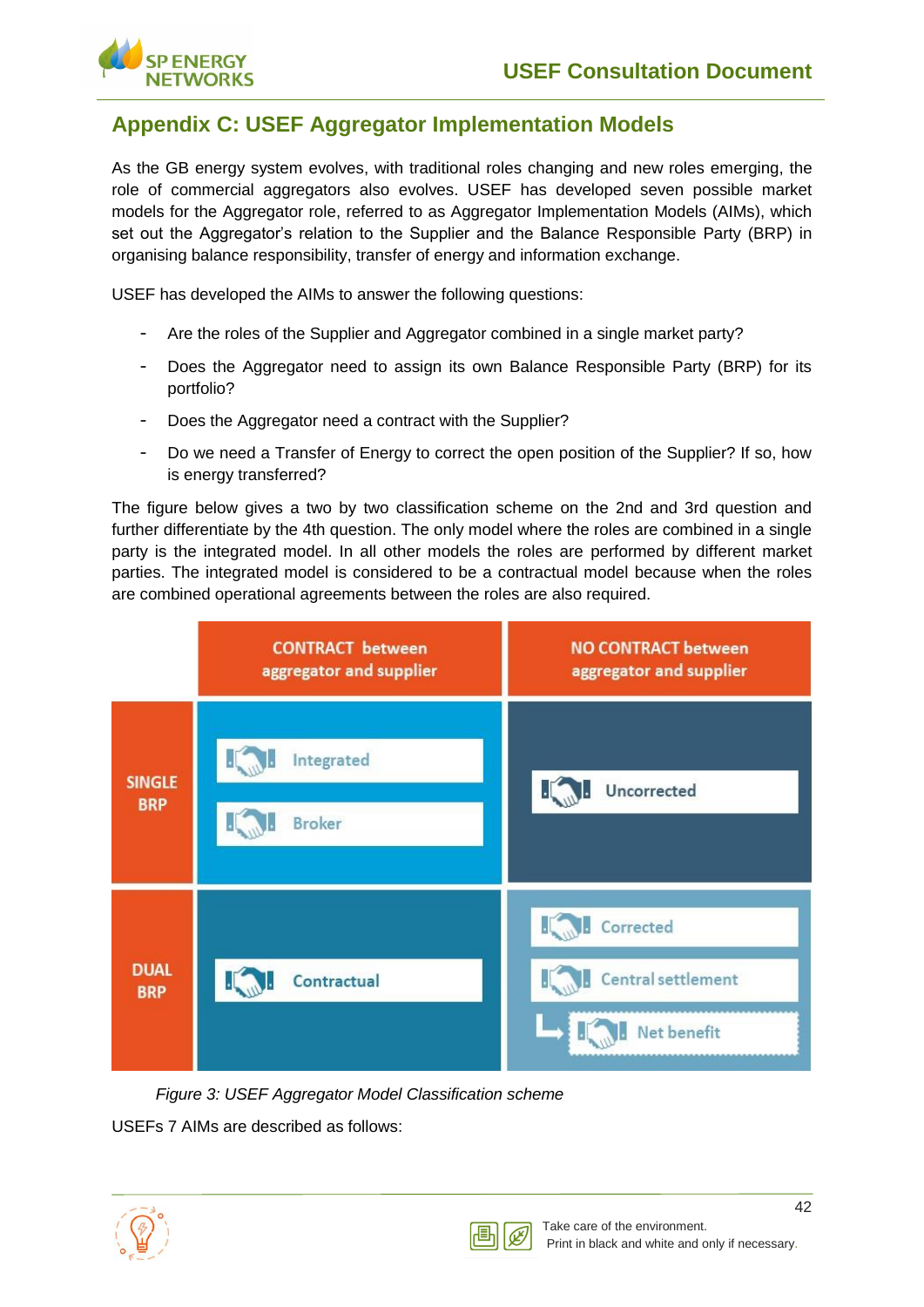

- 1. **Integrated model:** The roles of Supplier and Aggregator are combined in one market party. Compensation for imbalances and the open supply position are not necessary. The Supplier/Aggregator has a contract with the Prosumer, selling energy and buying flexibility as per their contract. The Integrated Model is considered the "default" option.
- 2. **Broker model:** The Aggregator transfers the balance responsibility to the supplier's BRP. Compensations for open supply position and imbalances are settled based on contractual arrangements. The Aggregator has a bilateral contract with the Supplier or the BRP of the Supplier and transfers its balancing responsibility for the flexibility to the BRP of the Supplier.
- 3. **Contractual model**: The Aggregator associates with his own BRP. Balances are corrected through a hub-deal (ex-post) between the BRP of the Aggregator (BRPagr) and the BRP of the Supplier (BRPsup) and Transfer of Energy (ToE) prices are based on contractual arrangements. The Aggregator has a contract with a BRP to enter energy markets and to cover imbalance and a contract with the Supplier for the Transfer of Energy. The BRPagr holds responsibility for the flexibility during activation period, as it needs to balance the sold energy with the energy sourced through the hub-deal. Aggregator will source the energy expost from BRPsup through a hub-deal. Sourcing volume equals the difference between measurement and baseline. A price formula needs to be agreed upon, preferably using a standardised method.
- 4. **Uncorrected model:** In this case the activated volume is settled through the regular balancing mechanism. There are no energy transfers between the aggregator and the supplier, nor does the aggregator need to assign balance responsibility. BRPsup is remunerated through the regular balancing mechanism for energy that sourced but not used, if passively contributing to balance restoration is incentivised by the balancing mechanism. If the Aggregator is active on balancing or adequacy services, the remuneration takes place against (in general favourable) balancing prices.
- 5. **Corrected model:** In this model the profile of the Prosumer is modified based on the amount of the flexibility that has been activated by the Aggregator. The remuneration takes place through the Prosumer based on retail prices. The Aggregator assigns its own BRP, the Allocation Responsible Party (ARP) corrects the perimeter of the Aggregator's BRP based on the activated volumes.
- 6. **Central settlement model:** In this model, a central entity (the ARP) corrects the perimeters of both the BRP of the supplier and the BRP of the aggregator by transferring energy from one to each other. This results in no imbalance positions for the BRPs caused by the activation of flexibility and there is no direct Transfer of Energy between the Aggregator and the Supplier. In addition, the ARP settles financially the supplier for its open position based on a predefined price formula, applied to the energy that the Aggregator activated from the supplier's portfolio.
- 7. **Net benefit model**: Similar to the central settlement model, in the net benefit model the ARP corrects balancing perimeters and settles the compensation for the open supply model. The cost of this compensation is socialised if certain conditions are met. For example, in the US, a net-benefit test determines the price level from which the cost gets socialised. The Aggregator compensates the Supplier for price levels below price level which was determined by the net-benefit test.